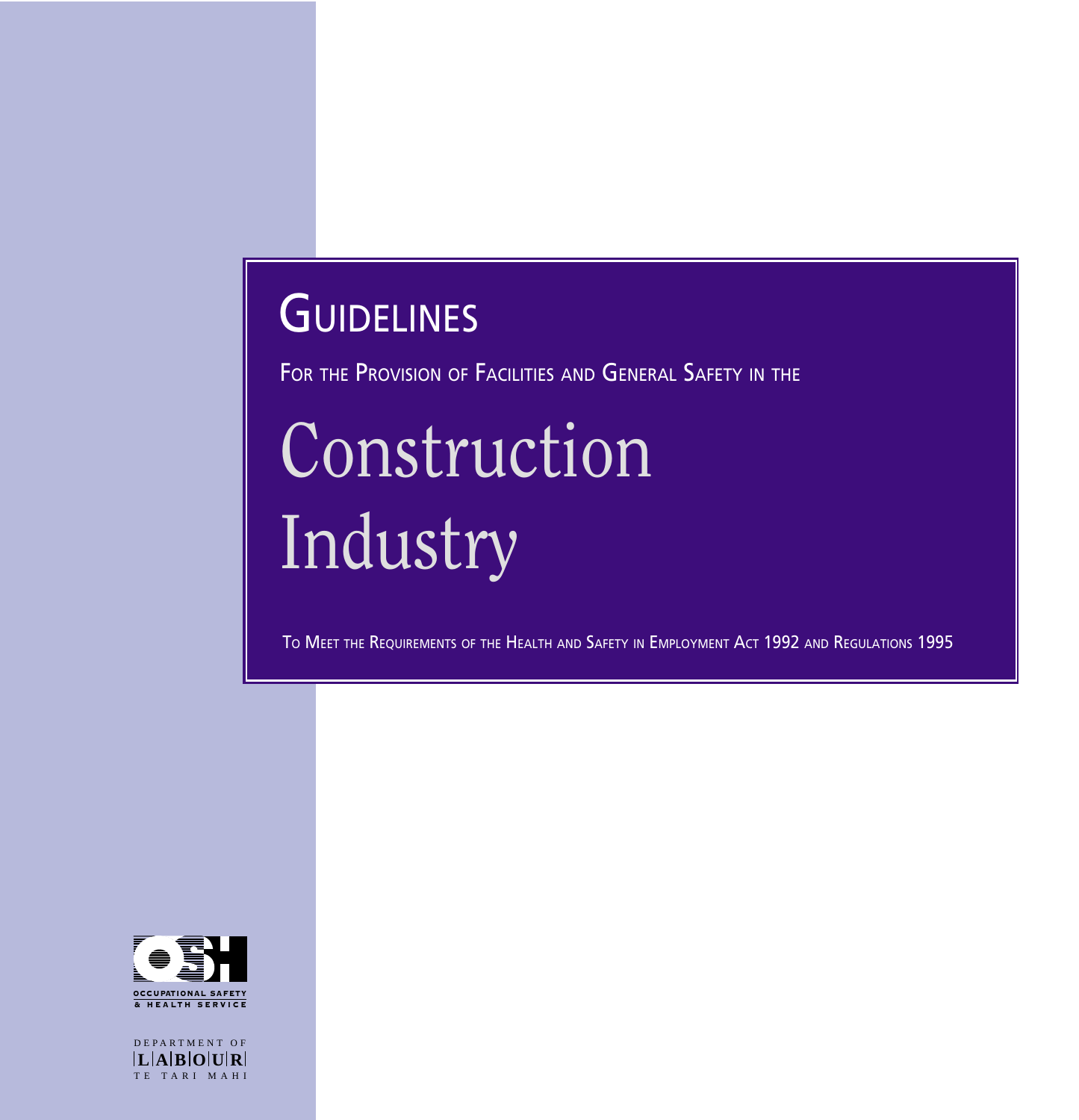

*Hon. Doug Kidd Minister of Labour*

### **Foreword**

The Health and Safety in Employment Act 1992 reformed the law and provided, for the first time, comprehensive coverage and a consistency of approach to the management of safety and health in all New Zealand workplaces.

Since its introduction on 1 April 1993 the new law has proven to be innovative and effective. It has not only been successfully enforced through the courts, but — more importantly — has improved attitudes throughout all industries.

Regulations have now been passed which contain standards for matters not specifically addressed in the Act.

The importance of enforcing the law can't be ignored. However, there is also a real need for industry-specific information for employers and employees. These guidelines are an important part of this process, and they provide further information on means of compliance with the Act and the regulations.

My intention in publishing these guidelines is that they will be another step towards the ultimate goal of the legislation — which is to constructively change people's attitudes and responses to workplace health and safety.

ليۇنى*مى بى*ر

Hon Doug Kidd Minister of Labour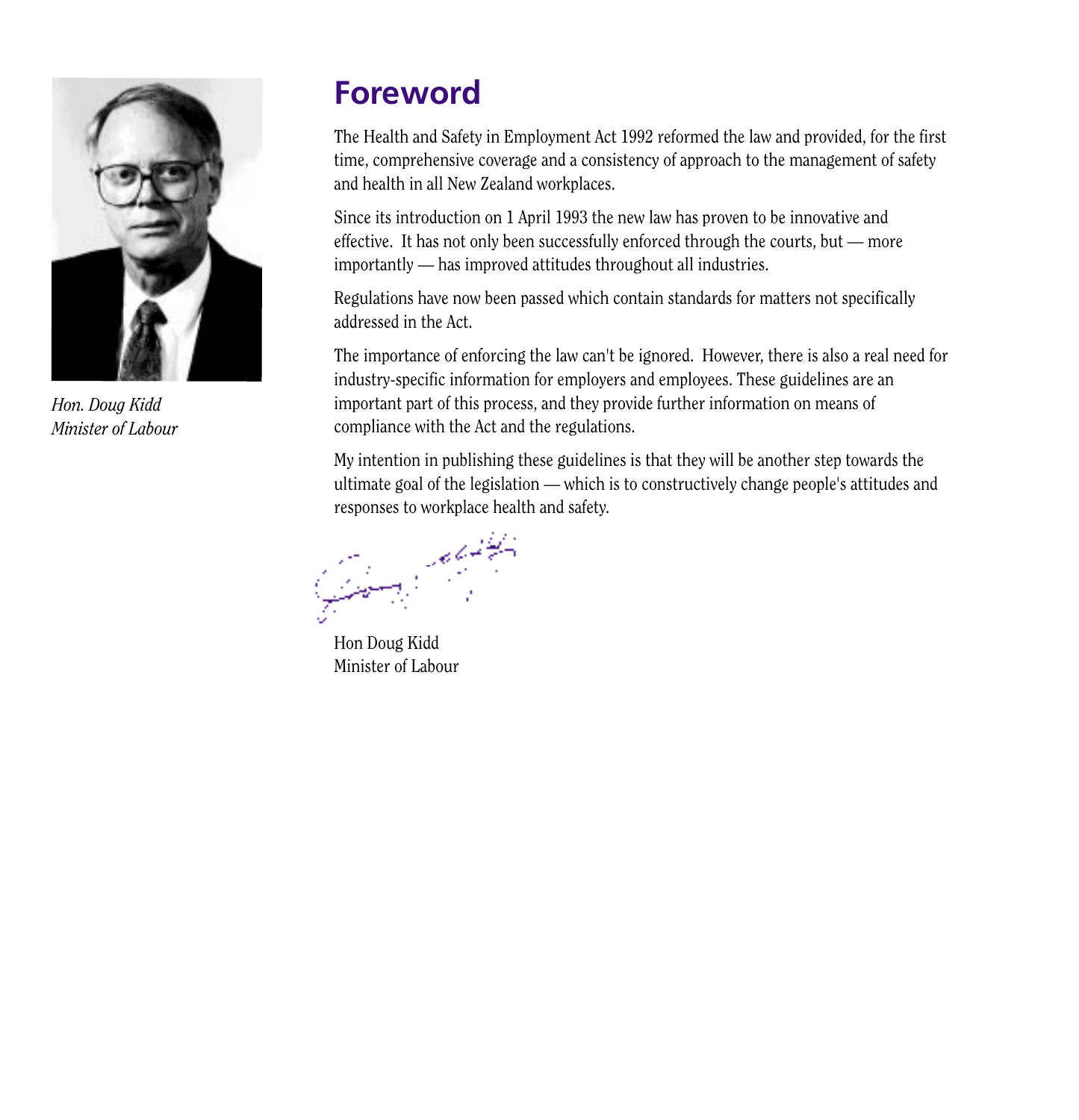### **Contents**

### **Foreword 2**

### **Part 1: Amenities and facilities**

| 1.1 Washing facilities                          |    | 12 |    |    |
|-------------------------------------------------|----|----|----|----|
| 1.2 Toilets                                     | 12 |    |    |    |
| 1.3 Drinking water 13                           |    |    |    |    |
| 1.4 First-aid facilities                        |    | 13 |    |    |
| 1.5 Accommodation for clothes and meals         |    |    |    | 14 |
| 1.6 Lighting                                    | 15 |    |    |    |
| 1.7 Maintenance of facilities                   |    |    | 15 |    |
| 1.8 Ventilation                                 | 15 |    |    |    |
| 1.9 Site facilities for works of short duration |    |    |    | 16 |
|                                                 |    |    |    |    |

### **Part 2: Work at heights**

| 2.1 Working at heights over 3 metres                       |    |     | 18 |  |
|------------------------------------------------------------|----|-----|----|--|
| 2.2 Perimeter of working platforms or places of work<br>18 |    |     |    |  |
| 2.3 Guardrails/toeboards                                   |    | -18 |    |  |
| 2.4 Safety nets                                            | 19 |     |    |  |
| 2.5 Individual fall arrest systems                         |    | -19 |    |  |
| 2.6 Working on roofs                                       |    | 20  |    |  |
| 2.7 Brittle roofs                                          | 21 |     |    |  |
| 2.8 Ladders                                                | 22 |     |    |  |
| 2.9 Abseiling                                              | 23 |     |    |  |
| 2.10 Scaffolding                                           | 24 |     |    |  |
|                                                            |    |     |    |  |

#### **Part 3: Electrical**  $3.1$  Electrical supply  $38$

| 3.1 Electrical supply             | 28 |    |
|-----------------------------------|----|----|
| 3.2 Temporary supply switchboards |    | 28 |
| 3.3 Inspection of equipment       | 29 |    |
| 3.4 Clearance from power lines    | 29 |    |

### **Part 4: Hazardous chemicals and materials**

| 4.1 Personal protective equipment | 32 |
|-----------------------------------|----|
| 4.2 Skin hazards 33               |    |
| 4.3 Safe use of chemicals 34      |    |

4.4 Explosives (blasting) 35 4.5 Asbestos 36 4.6 Flame cutting and welding with compressed gases 37 4.7 Lead 39

### **Part 5: Machinery**

| 5.1 Portable mechanically-powered nailers and<br>staplers             | 42 |    |      |
|-----------------------------------------------------------------------|----|----|------|
| 5.2 Portable power tools                                              | 42 |    |      |
| 5.3 Personnel/materials hoists                                        |    | 43 |      |
| 5.4 Cranes and lifting appliances 45                                  |    |    |      |
| 5.5 Power-operated elevating work platforms                           |    |    | 46   |
| 5.6 Roll-over protective structures for earthmoving<br>machines<br>48 |    |    |      |
| 5.7 Powder-actuated hand held fastening tools                         |    |    | - 50 |
|                                                                       |    |    |      |

### **Part 6: Special work situations**

| 6.1 Confined spaces   |    | 52 |
|-----------------------|----|----|
| 6.2 Working on roads  |    | 54 |
| 6.3 Excavations       | 56 |    |
| 6.4 Underwater diving |    | 58 |
| 6.5 Demolition        | 59 |    |

### **Part 7: Public and general safety**

| 7.1 Noise                                                                 | 62 |    |    |
|---------------------------------------------------------------------------|----|----|----|
| 7.2 Manual handling                                                       | 63 |    |    |
| 7.3 Fire protection 64                                                    |    |    |    |
| 7.4 Housekeeping (general)                                                |    | 65 |    |
| 7.5 Public safety                                                         | 65 |    |    |
| 7.6 Restriction on the employment of young persons                        |    |    | 67 |
| 7.7 Duties of designers, manufacturers, suppliers and<br>sellers of plant | 67 |    |    |
| 7.8 Duties of designers, manufacturers, suppliers and                     |    |    |    |

sellers of protective clothing and equipment 68

### **Part 8: Sample construction site safety and health checklist**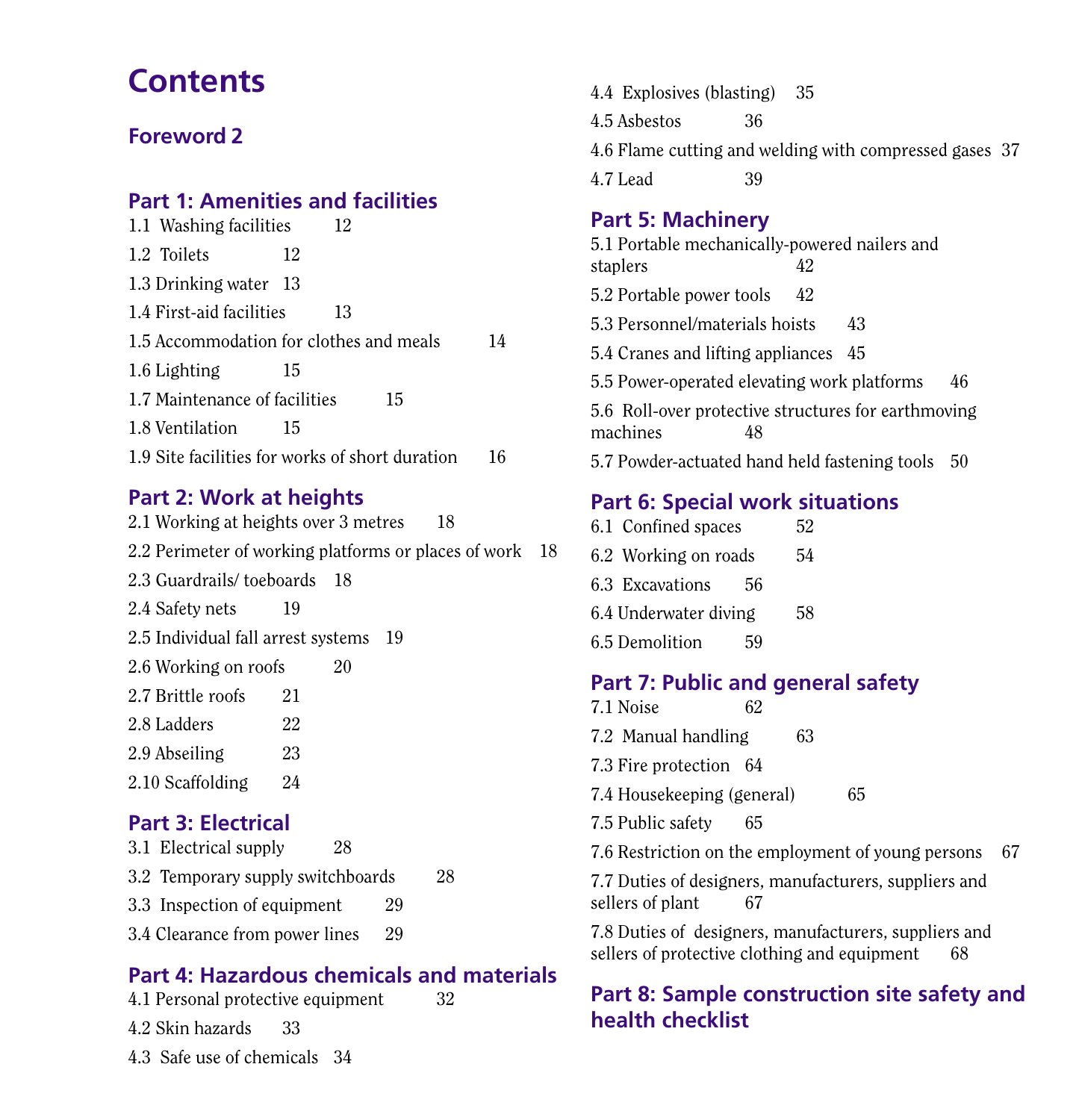# **About these guidelines**

These guidelines will apply to all construction workplaces.

They are part of a series aimed at different industries. Other guidelines have been produced for the following industries:

- Commercial and industrial premises
- Agriculture
- Forestry
- Machinery
- Woodworking machinery

In addition, separate regulations cover mining, petroleum, hazardous equipment (boilers, pressure vessels, cranes, and passenger ropeways) and tractor safety frames.

In the case of places of work not covered by the separate guidelines on industrial and commercial premises, agriculture or forestry (or by mining regulations), these "general" guidelines will provide useful information to assist principals, employers and employees to comply with their duties under the Act and regulations.

These guidelines are a guide to the regulations and to good practice in particular situations or hazards. Guidance on the Act is available from other OSH publications, such as *A Guide to the Health and Safety in Employment Act 1992*, or *A Guide to Managing Health and Safety to Meet the Requirements of the Health and Safety in Employment Act 1992.*

### **Content of these guidelines**

These guidelines contain three categories of information on safety and health:

- Relevant sections of the Health and Safety in Employment Act 1992 and regulations;
- The guidelines themselves based in part on standards contained in former legislation and on generally accepted good practice; and
- References to further information in support of the guidelines.

# **Application of reference information**

### 1. Approved codes of practice

Any work carried on in a place of work for which there as been issued an approved code of practice under section 20 of the Act, should be carried out in accordance with that code.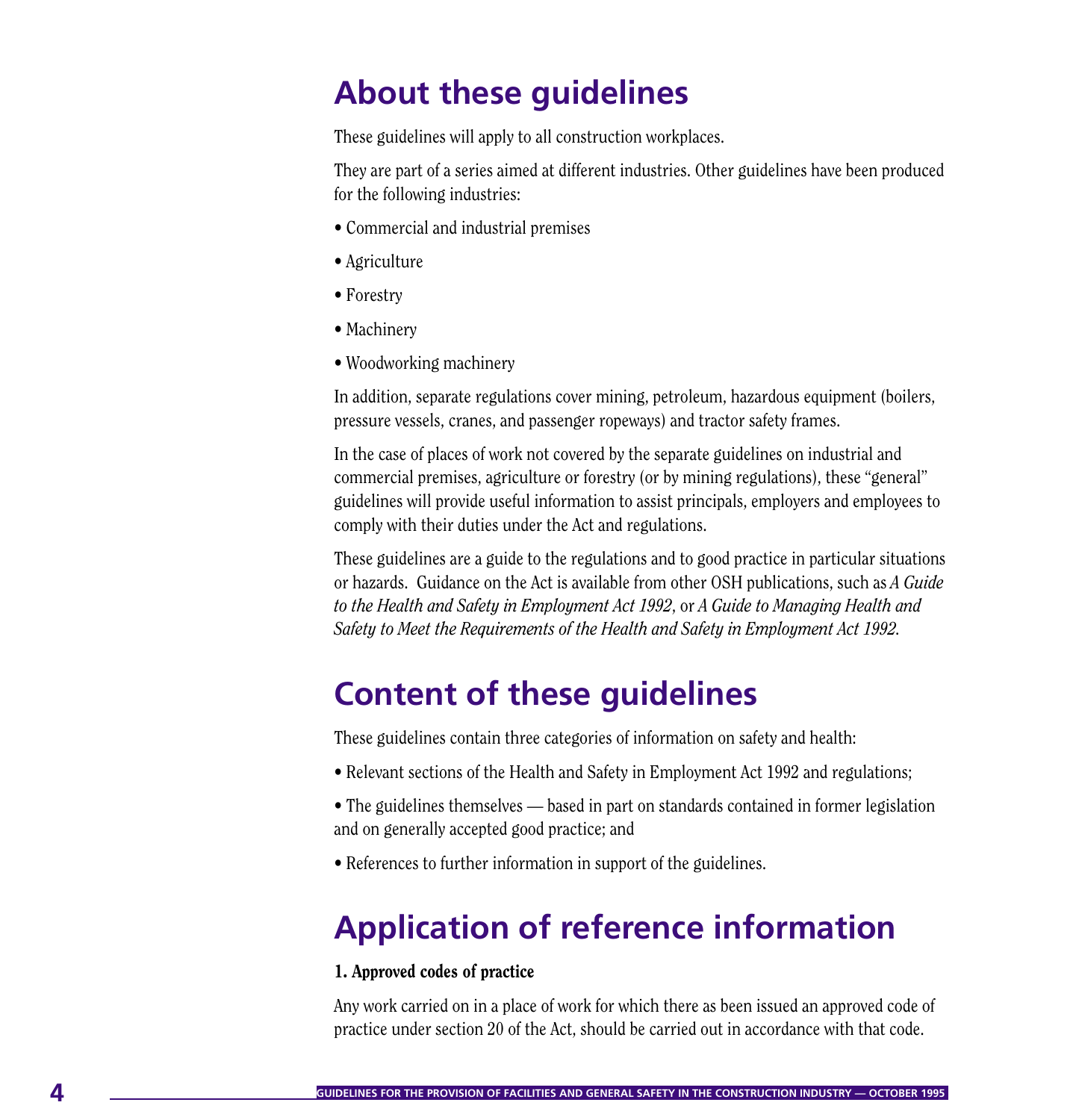| LEGISLATIVE PROVISIONS THAT RELATE SPECIFICALLY TO THE SUBJECT OF THE GUIDELINE.                                                                                                                   | <b>LEGISLATION - Personal protective</b><br>equipment                                                                                                                                                                                                                                                                                | 4.1 Personal protective equipment                                                                                                                                                                                                                                                                                                                                                                  |
|----------------------------------------------------------------------------------------------------------------------------------------------------------------------------------------------------|--------------------------------------------------------------------------------------------------------------------------------------------------------------------------------------------------------------------------------------------------------------------------------------------------------------------------------------|----------------------------------------------------------------------------------------------------------------------------------------------------------------------------------------------------------------------------------------------------------------------------------------------------------------------------------------------------------------------------------------------------|
| The <b>most relevant</b> sections of the Act and regulations are listed separately.                                                                                                                | 10. Significant hazards to employees to be<br>minimised, and employees to be protected.                                                                                                                                                                                                                                              | Employers are responsible for the provision of personal protective equipment. The<br>following general rules apply to its use:                                                                                                                                                                                                                                                                     |
| Often the section of the Act referred to contains general provisions, but has been quoted because it is most                                                                                       | where dimination and isolation impracticable-<br>(1) Where-<br>(a) There is a significant hazard to employees at<br>work: and                                                                                                                                                                                                        | . All employees and others should be trained in the use of personal protective equipment<br>and made fully aware of the reasons for its use.                                                                                                                                                                                                                                                       |
| likely that any prosecution would be taken under it.                                                                                                                                               | @ Either-<br>(i) There are no practicable steps that may be taken<br>to pliminate it: or                                                                                                                                                                                                                                             | . Where it is impracticable to fix overhead protection and there is a risk of injury from<br>falling objects, safety helmets, provided by the employer, shall be worn.                                                                                                                                                                                                                             |
| Regulations are reproduced as appropriate, and their observance is mandatory where they apply.                                                                                                     | (ii) All practicable steps to eliminate it have been<br>taken, but it has not been eliminated; and<br>(c) Fither<br>(i) There are no practicable steps that may be taken<br>to isolate it from the employees; or<br>(ii) All practicable steps to isolate it from the<br>employees have been taken, but it has not been<br>isolated. | • Adequate eye protection should be worn whenever there is any possibility of eye damage<br>from welding flash, or debris such as concrete or wood chips, or grinding dusts. (It should<br>be noted that several people have lost an eye due to breaking off high-tensile masonry nails<br>by sticking sideways with a hammer, the flying broken nail becoming lodged in the eye in<br>each case.) |
| THE GUIDELINES THEMSELVES.                                                                                                                                                                         | the employer shall take the steps set out in<br>(2) The steps are-                                                                                                                                                                                                                                                                   | . Footwear shall be able to adequately protect the employees feet having regard to the sort                                                                                                                                                                                                                                                                                                        |
| These quidelines contain recommendations for employers and others on means of compliance<br>with the Health and Safety in Employment Act 1992 and regulations.                                     | (a) To take all practicable steps to minimise the<br>likelihood that the hazard will be a cause or source<br>of harm to the employees; and<br>(b) To ensure that there is provided for, accessible to.<br>and used by the employees suitable clothing and                                                                            | of work being carried out. Usually only steel-capped boots or shoes will do this.<br>· Hearing protection shall be worn if noise levels are high. (The noise of a portable circular<br>saw or hammer drill exceeds the safe limits at a distance of 0.5 m.)                                                                                                                                        |
|                                                                                                                                                                                                    | equipment to protect them from any harm that may<br>be caused by or may arise out of the hazard: and                                                                                                                                                                                                                                 | · Gloves may be necessary for some tasks.<br>· Push sticks are always needed at the saw bench,                                                                                                                                                                                                                                                                                                     |
| They describe good practices for specific work situations, and as such support the                                                                                                                 | 11. Noise-(1) Every employer shall take all                                                                                                                                                                                                                                                                                          | . Respiratory protection which is appropriate for the task should be personally provided to                                                                                                                                                                                                                                                                                                        |
| Act and regulations. Where appropriate they refer the reader on to Codes of Practice                                                                                                               | practicable steps to ensure, in relation to every place<br>of work under the control of that employer, that no<br>employee is exposed to noise above the following<br>lought                                                                                                                                                         | all employees exposed to respiratory hazards such as asbestos, chemical fumes and dust.<br><b>FURTHER INFORMATION</b>                                                                                                                                                                                                                                                                              |
| approved by the Minister of Labour under the Act, Standards, regulations made under other<br>Acts of Parliament, and other recognised statements of good practice relevant to the particular area. | (a) A noise exposure level, L __ , of 85 dB(A); and<br>(b) A peak noise level, Lag, of 140 dB,-<br>whether or not the employee is wearing a personal                                                                                                                                                                                 | Standards<br>NZS 2264:1970, Amendment 2 1981 Specification for industrial safety helmets (maximum protection)                                                                                                                                                                                                                                                                                      |
|                                                                                                                                                                                                    | hearing protection device.<br>(2) For the purposes of subclause (1) of this<br>regulation.-                                                                                                                                                                                                                                          | AS/NZS 2210.1: 1994 Occupational protective footwear - Guilde to selection, care and use<br>AS/NZS 2210.2: 1994 Occupational protective footwear - Specification                                                                                                                                                                                                                                   |
| They are, however, <i>quidelines</i> , and — while every effort has been made towards completeness and                                                                                             | (a) The noise exposure level L. __ k the level of the<br>daily noise exposure normalised to a nominal 8 hour<br>day, in dB(A) referenced to 20 micropascals; that is                                                                                                                                                                 | AS/NZS 1337:1992 Eye protectors for industrial applications<br>AS 1270:1988 Acoustics - Hearing protectors                                                                                                                                                                                                                                                                                         |
| accuracy at the time of publication — they should at any time be read in conjunction with the legislation<br>and other documents referred to.                                                      | to say, it is the steady noise level that would, in the<br>course of an eight hour period, cause the same A-<br>frequency-weighted sound energy as that due to the                                                                                                                                                                   | AS/NZS 1716:1994 Respiratory protective devices<br>AS/N2S 1715:1994 Selection, use and maintenance of respiratory protective devices<br><b>OSH publications</b>                                                                                                                                                                                                                                    |
|                                                                                                                                                                                                    | actual noise over the actual working day; and<br>(b) The peak noise level, L[inf peak], is the highest<br>frequency-unweighted peak sound pressure level in                                                                                                                                                                          | Guide to Respirators and Breathing Apparatus<br>Approved Hearing Protection Devices                                                                                                                                                                                                                                                                                                                |
| REFERENCES TO FURTHER INFORMATION IN SUPPORT OF THE GUIDELINES.                                                                                                                                    | the place of work in decibels referenced to 20<br>micropascals, measured using sound measuring<br>the Australian Standard numbered AS 1259 1,1990                                                                                                                                                                                    |                                                                                                                                                                                                                                                                                                                                                                                                    |
| These include New Zealand and other Standards, Occupational Safety and Health Service publications,<br>other publications, and other sources of information which <b>support the quidelines</b> .  | and entitled "Sound level meters Part 1: Non-<br>integrating"; and<br>(c) The levels of noise referred to in subclause (1) of<br>this renulation shall he measured and assessed in<br>accordance with the Australian Standard numbered                                                                                               | 34                                                                                                                                                                                                                                                                                                                                                                                                 |
|                                                                                                                                                                                                    |                                                                                                                                                                                                                                                                                                                                      | UIDELINES FOR THE PROVISION OF FACILITIES AND GENERAL SAFETY IN THE CONSTRUCTION INDUSTRY - OCTOBER 1995                                                                                                                                                                                                                                                                                           |

### 2. Standards

These guidelines frequently refer to New Zealand and other Standards that provide technical guidance and specifications for employers and others.

In addition, Standards may be specified in particular regulations as having application to any place or type of work, equipment, plant, activity, or any other thing, covered by the regulations. In these cases, employers shall comply with the requirements of that Standard.

### 3. The Building Act 1991

Any building which is constructed or altered is required to comply with the requirements of the Building Act 1991 to the extent that those requirements apply to the construction of the building.

### 4. *OSH Handbook* for health and safety inspectors

This resource has been developed and maintained primarily for the use of Occupational Safety and Health Service employees. However, it has been referred to in these guidelines as a source of further information for people in industry, and may be sighted at any branch office of the Occupational Safety and Health Service.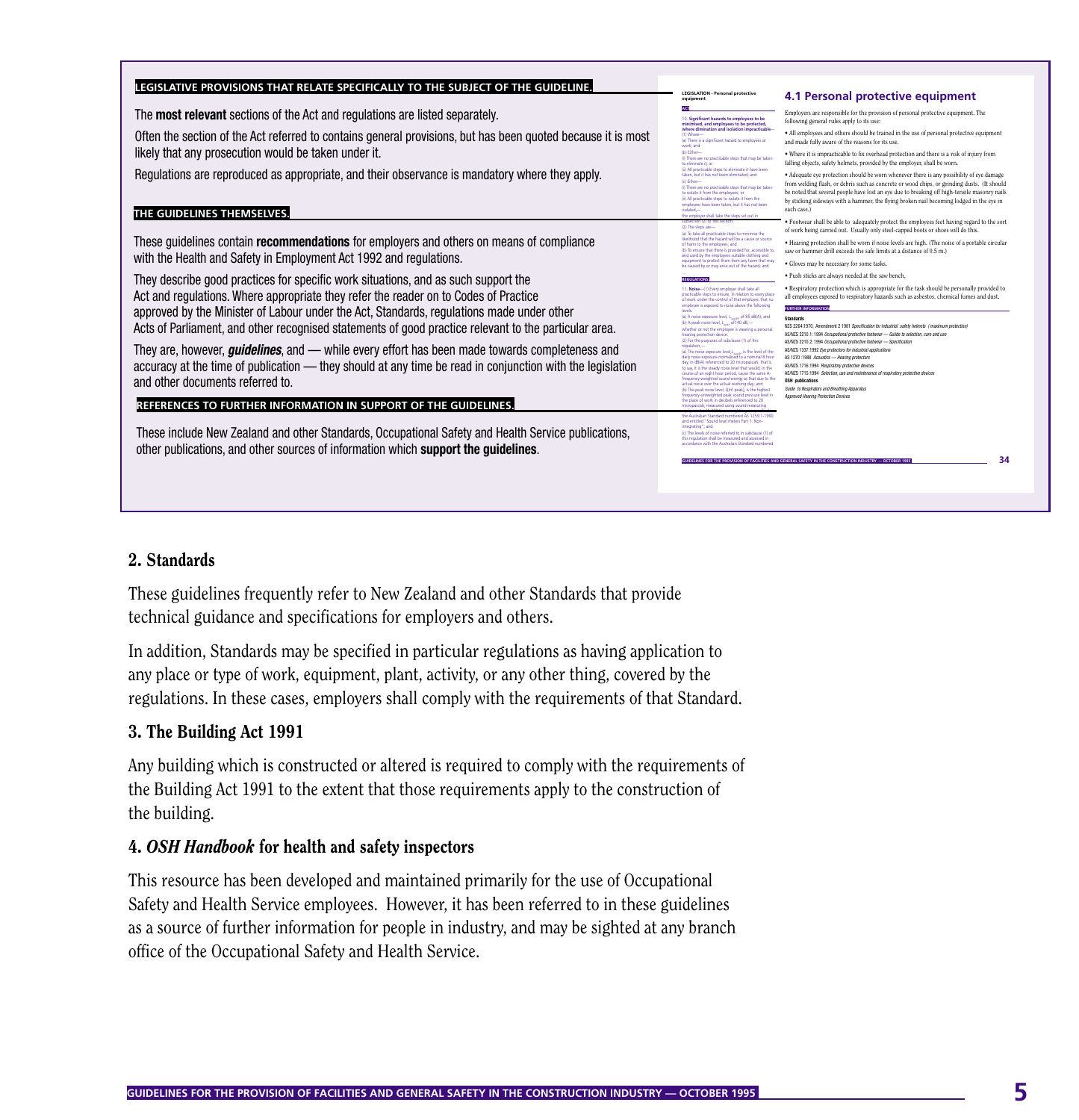#### **Legislation — Definition of construction work**

#### **REGULATION.**

2. **Interpretation**—In these regulations, unless the context otherwise requires,—

"Construction work"—

(a) Means any work in connection with the alteration, cleaning, construction, demolition, dismantling, erection, installation, maintenance, painting, removal, renewal, or repair, of—

(i) Any building, chimney, edifice, erection, fence, structure, or wall, whether constructed wholly above or below, or partly above and partly below, ground level:

(ii) Any aerodrome, cableway, canal, harbour works, motorway, railway, road, or tramway:

(iii) Any thing having the purpose of drainage, flood control, irrigation, or river control:

(iv) Any distribution system or network having the purpose of carrying electricity, gas, telecommunications, or water:

(v) Any aqueduct, bridge, culvert, dam, earthwork, pipeline, reclamation, reservoir, or viaduct:

(vi) Any scaffolding; and

(b) Includes any work in connection with any excavation, preparatory work, or site preparation carried out for the purposes of any work referred to in paragraph (a) of this definition; and

(c) Includes any work referred to in paragraph (a) or paragraph (b) of this definition carried out underwater, including work on buoys, obstructions to navigation, rafts, ships, and wrecks; and (d) Includes the use of any materials or plant for the purposes of any work referred to in any of paragraphs (a) to (c) of this definition, and

(e) Includes any inspection or other work carried out for the purposes of ascertaining whether any work referred to in any of paragraphs (a) to (c) of this definition should be carried out; but

(f) Does not include any work in any mine, quarry, or tunnel:

#### **Legislation — Notifiable work**

#### **REGULATION.**

.....

2. **Interpretation** — In these regulations, unless the context otherwise requires,—

"Notifiable work" means—

(a) Any restricted work, as that term is defined in regulation 2 (1) of the Asbestos Regulations 1983: (b) Any logging operation or tree-felling operation, being an operation that is undertaken for commercial purposes:

(c) Any construction work of one or more of the following kinds:

(i) Work in which a risk arises that any person may fall 5 metres or more, other than—

Work in connection with a residential building up to and including 2 full storeys:

# **Construction work defined**

These guidelines have been developed to provide guidance in all of the situations described in the following definition of "Construction work":

*Construction work* means any work in connection with the alteration, carrying out , cleaning, construction, demolition, dismantling, erection, installation, maintenance, painting, removal, renewal, or repair of any structure or structures of any one or more of the following kinds:

(a) Any building, chimney, edifice, fence, structure, or wall, whether constructed wholly above or below, or partly above and partly below, ground level;

(b) Any aerodrome, cable way, canal, harbour works, motorway, railway, road, or tramway:

(c) Any drainage, flood control, irrigation, or river control work;

(d) Any electricity, gas, telecommunication, or water distribution system or network;

(e) Any aqueduct, bridge, culvert, dam, drive, earthwork, pipeline, reclamation, reservoir, tunnel, or viaduct, but excluding any adit, drive, tunnel, or underground working intended to be greater than 15 metres long, or any shaft intended to be greater than 4.5 metres deep;

(f) Any scaffolding.

This includes:

• Any work in connection with any excavation, site preparation, or preparatory work, carried out for the purpose of any construction work;

- The use of any plant, tools, gear, or materials for the purpose of any construction work;
- Any such work carried out underwater, including work on buoys, rafts, ships, wrecks, and obstructions to navigation; and
- Any inspection or other work carried out for the purpose of ascertaining whether construction work should be carried out.

# **Notifiable work**

Some construction works are considered to be more hazardous, and the regulations require notification to a health and safety inspector at least 24 hours prior to the commencement of the work.

Notifiable work means —

(a) Any tree-felling or logging operation undertaken for commercial purposes in which one or more persons is employed or engaged.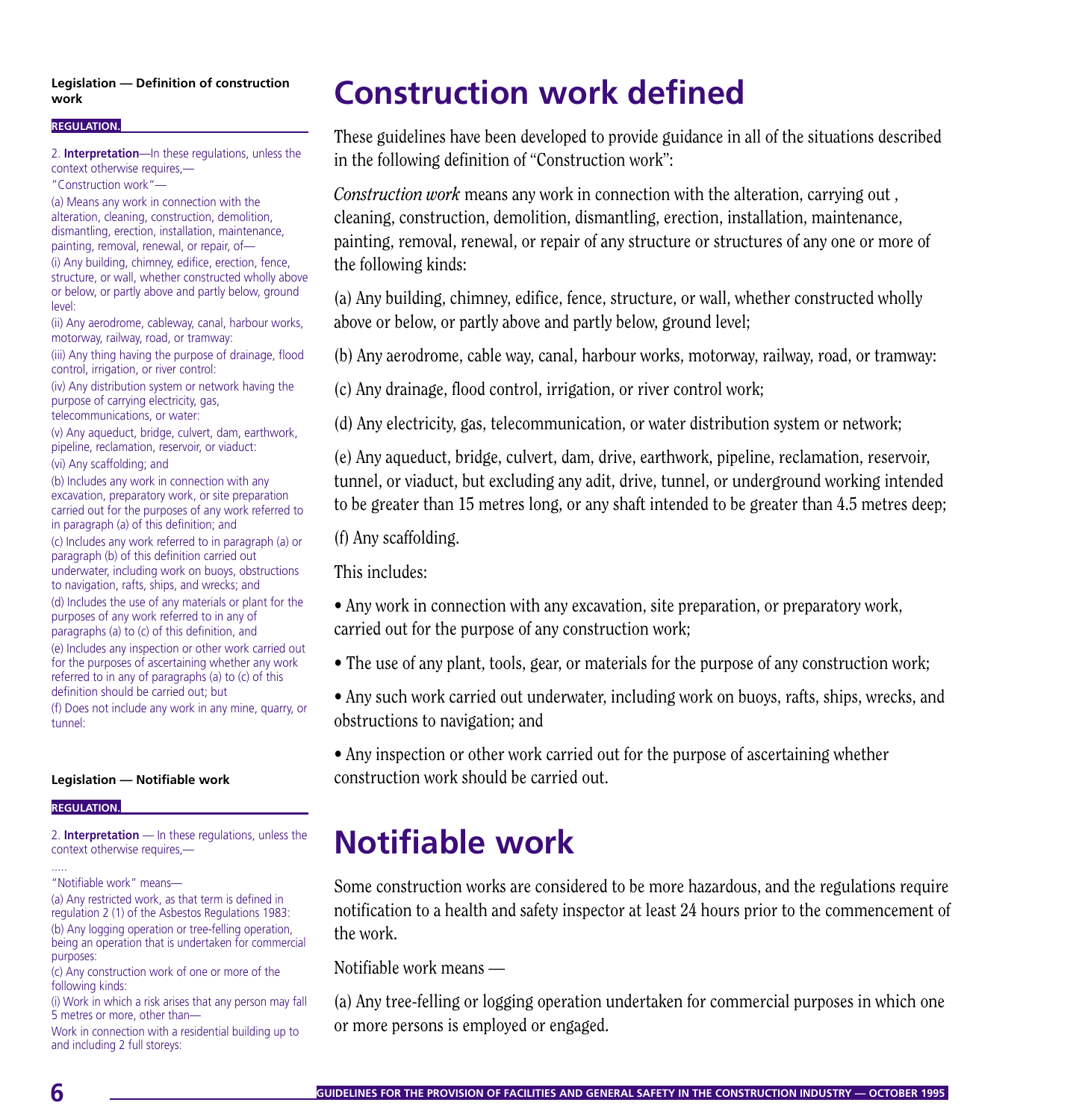(b) Any restricted work as defined in regulation 2(1) of the Asbestos Regulations 1983;

(c) Any construction work of one or more of the following kinds:

(i) Work in which a risk arises that persons employed or engaged in the work may fall 5 metres or more, other than —

• Work in connection with a residential building up to and including 2 full storeys;

• Work on overhead telecommunications lines and overhead electric power lines;

• Work carried out from a ladder only; or

• Maintenance and repair work of a minor or routine nature.

(ii) The construction or dismantling of scaffolding any part of which is 5 metres or more above the ground;

(iii) Work using a lifting appliance where the appliance has to lift a mass of 500 kg or more a vertical distance 5 metres or more, other than work using a self-propelled mobile crane, an excavator, or a forklift;

(iv) Work in any pit, shaft, trench, or other excavation in which persons employed or engaged in the work are required to work in a space more than 1.5 metres deep and having a depth greater than the horizontal width at the top;

(v) Work in any drive, heading, or excavation in which persons employed or engaged are required to work with a ground cover overhead;

(vi) Work on any excavation in which any face has a vertical height of more than 5 metres and an average slope steeper than a ratio of 1 horizontal to 2 vertical;

(vii) Work in which explosives are used or in which explosives are kept on site for the purpose of being used;

(viii) Work in which persons employed or engaged in the work breathe air that is or has been compressed, or a respiratory medium other than air;

Notification must be in writing, and an appropriate form is available from any branch office of the Occupational Safety and Health Service.

#### **FURTHER INFORMATION**

#### **OSH publications**

OSH Handbook for health and safety inspectors Approved Code of Practice for the Safe Erection and Use of Scaffolding Approved Code of Practice for Excavations and Shafts for Foundations Approved Code of Practice for Professional Divers Approved Code of Practice for Demolition Guidelines for the Management and Removal of Asbestos

Work on overhead telecommunications lines and overhead electric power lines:

Work carried out from a ladder only: Maintenance and repair work of a minor or routine nature:

(ii) The erection or dismantling of scaffolding from which any person may fall 5 metres or more: (iii) Work using a lifting appliance where the appliance has to lift a mass of 500 kilograms or more a vertical distance of 5 metres or more, other than work using an excavator, a fork-lift, or a selfpropelled mobile crane:

(iv) Work in any pit, shaft, trench, or other excavation in which any person is required to work in a space more than 1.5 metres deep and having a depth greater than the horizontal width at the top:

(v) Work in any drive, excavation, or heading in which any person is required to work with a ground cover overhead:

(vi) Work in any excavation in which any face has a vertical height of more than 5 metres and an average slope steeper than a ratio of 1 horizontal to 2 vertical: (vii) Work in which any explosive is used or in which any explosive is kept on the site for the purpose of being used:

(viii) Work in which any person breathes air that is or has been compressed or a respiratory medium other than air:

26. **Notification**—(I) In this regulation, the term "employer" includes a person who controls a place of work.

(2) Subject to subclause (4) of this regulation, every employer who intends to commence any notifiable work or any work that will at any time include any notifiable work shall take all practicable steps to lodge notice of that intention in accordance with this regulation.

(3) A notice required to be lodged under subclause (2) of this regulation shall—

(a) Be lodged at an office that deals with occupational safety and health matters, being the nearest such office of the Department to the place where the work is to be carried out; and (b) Be in writing; and

(c) Be given at least 24 hours before the time at

which the employer intends to commence the work; and

(d) Contain the following particulars—

(i) The nature and location of the work; and

(ii) The name, address, and contact details of the employer; and

(iii) The intended date of commencement of the work, and

(iv) The estimated duration of the work.

(4) It shall not be necessary for any employer to comply with subclause (2) of this regulation before commencing any construction work or tree felling operation necessary to deal with an emergency arising from—

(a) Damage caused by any earthquake, explosion, fire, flood, lightning, ram, slip, storm, or washout; or (b) The blockage or breakdown of any drain or sewer; or

(c) The blockage or breakdown of any distribution system or network for electricity, gas, telecommunications, or water.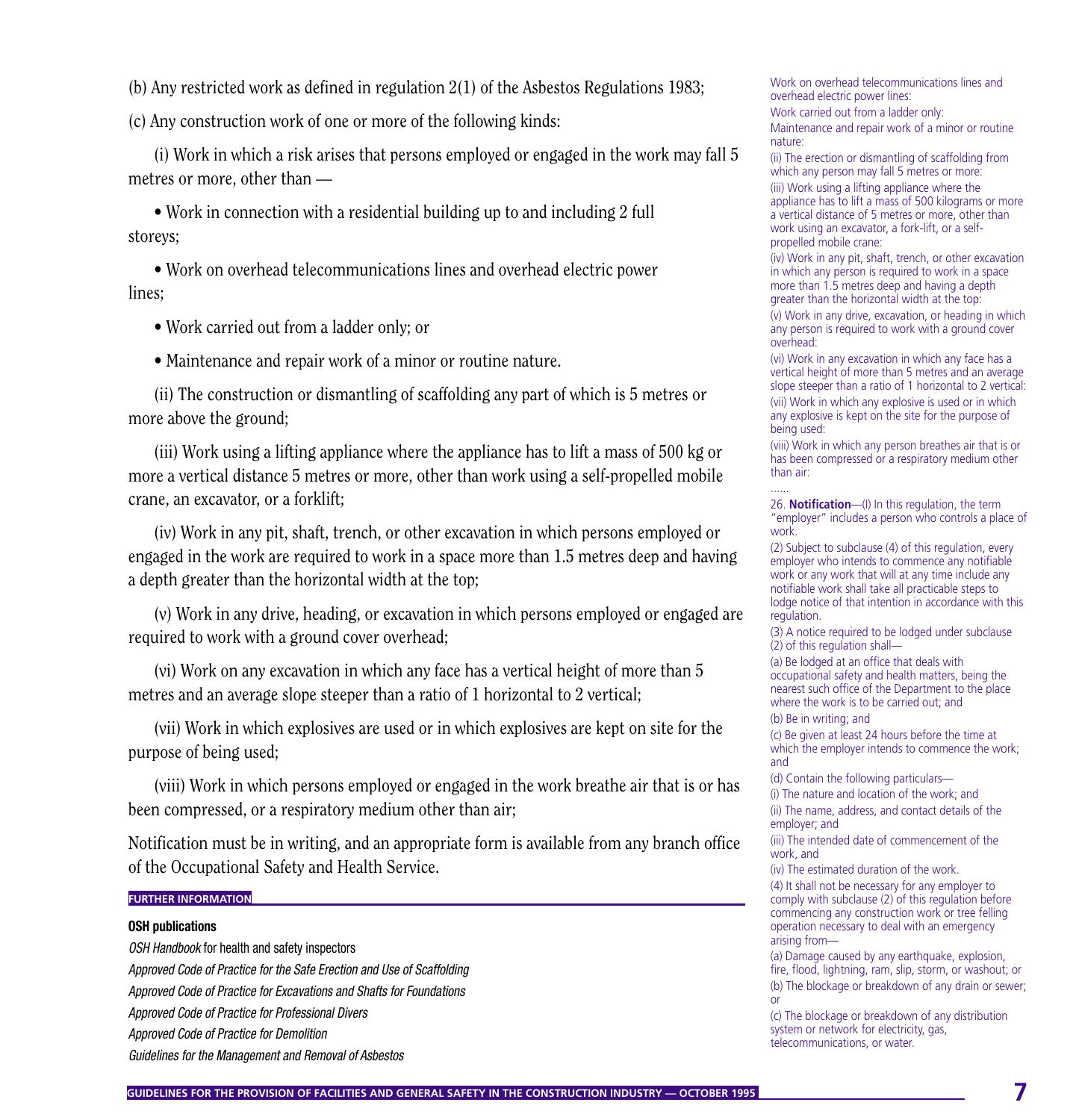# **Certificates of competency**

Certain prescribed classes of work or operations require people to hold certificates of competency, prior to that person being able to carry out the work or operate the particular type of device or equipment.

Certificates are issued for the following:

- Powder-actuated tool operators;
- Construction blasters (trained to use explosives);
- Scaffolders:
- Professional divers; and
- Restricted work with asbestos.

To obtain a certificate an applicant needs to be able to demonstrate that they have qualifications and training for the particular class of certificate applied for.

The regulations provide for the Secretary of Labour to recognise other agencies to issue these certificates. In the main these agencies will be industry training organisations with responsibility for training within a particular industry.

The following organisations have been recognised to issue certain classes of certificates:

### **Scaffolders**

Building and Construction Training Organisation

### Powder-actuated tool operators

Ramset Fasteners Ltd

A H Reid Ltd

*These companies have been recognised to issue certificates of competence in respect for the makes and models of tools sold and distributed by them.*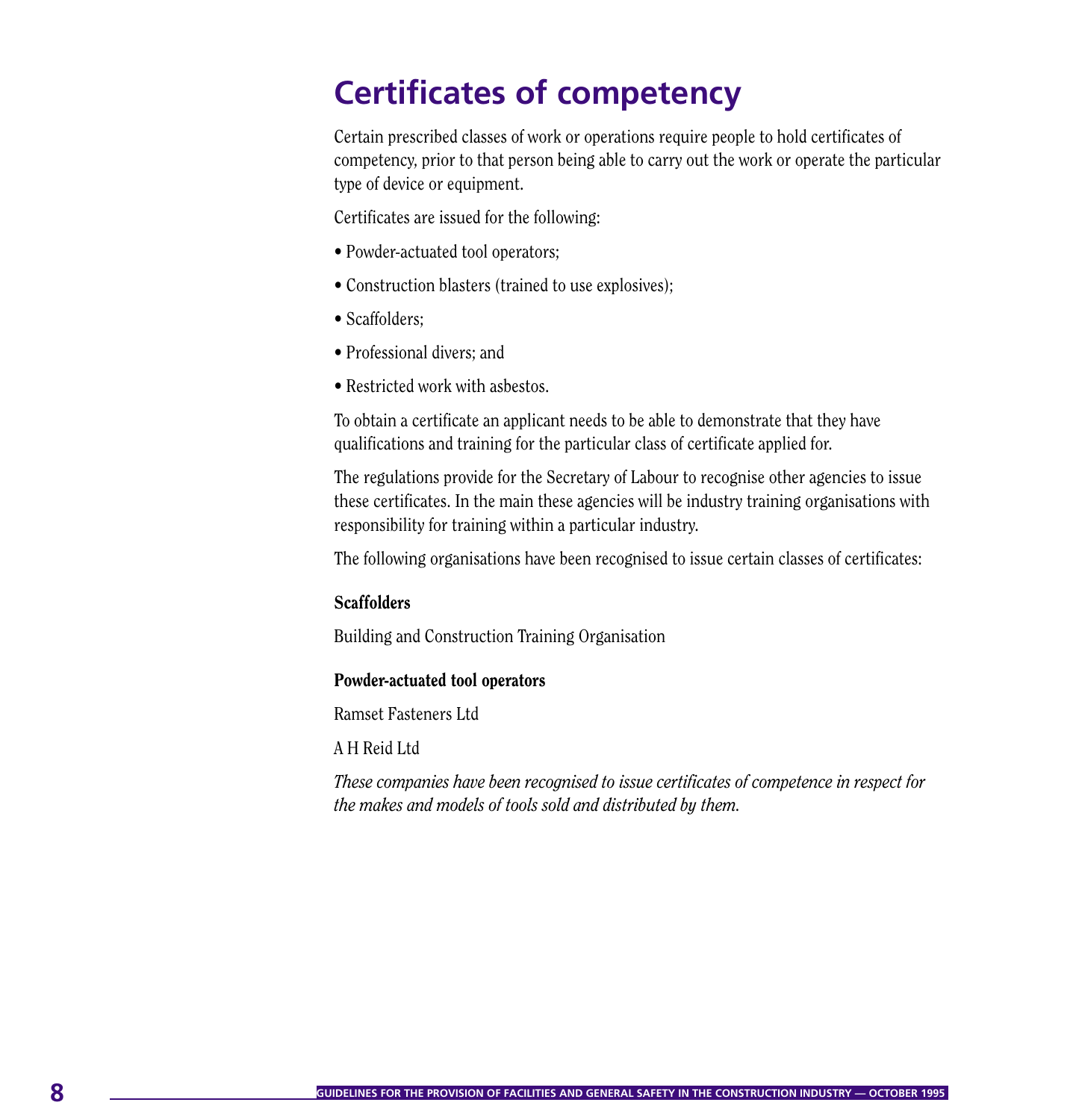#### **Legislation — Certificates of competency**

#### **ACT.**

13. **Training and supervision**— Every employer shall take all practicable steps to ensure that every employee who does work of any kind, or uses plant of any kind, or deals with a substance of any kind, in a place of work—

a) Either—

(i) Has; or

(ii) Is so supervised, by a person who has,— such knowledge and experience of similar places, and work, plant, or substances of that kind, as to ensure that the employee's doing the work, using the plant, or dealing with the substance, is not likely to cause harm to the employee or other people; and (b) Is adequately trained in the safe use of all plant, objects, substances, and protective clothing and equipment that the employee is or may be required to use or handle.

#### **REGULATIONS.**

.....

.....

2. **Interpretation** — In these regulations, unless the context otherwise requires,—

"Certificate of competence" means a certificate of one of the kinds referred to in regulation 27 of these regulations:

..... "Current", in relation to a certificate of competence, means a certificate of competence that has been issued under regulation 38 of these regulations and has not expired or been cancelled or suspended under regulation 41 of these regulations:

47. **Application of regulations 48 and 49** — (1) In regulations 48 and 49 of these regulations, the term "employer" includes a person who controls a place of work.

(2) In regulations 48 and 49 of these regulations, the term "employee", in relation to a person who controls a place of work, means a person working in the place of work.

•S.R. 1992/109

48. **Diver**— (1) Every employer shall take all practicable steps to ensure that every employee who dives in the course of that employee's work is the holder of a current certificate of competence as a diver, being a certificate that authorises the holder to dive in the category of diving in which the employee is diving.

(2) Nothing in this regulation prevents an employee training to become the holder of a certificate of competence as a diver from delving, in the course of that employee's work, under the direct supervision of the holder of such a certificate, being a current certificate that authorises the holder to dive in the category of diving in which the employee is diving.

#### 49. **Duty in respect of medical fitness of diver**—

Notwithstanding anything in regulation 48 of these regulations, every employer shall take all practicable steps to ensure that every employee who dives in the course of that employee's work is, at the time of so diving, medically fit for diving.

*Duties of Employers in Relation to Construction Work*

50. **Application of regulations 51 to 53**—(1) In regulations *5I to 53* of these regulations, the term "employer" means—

(a) Every employer, in relation to every place of work under the control of that employer in which any construction work is carried out; and

(b) Every person who controls a place of work in which any construction work is carried out, including, in relation to regulation *52* of these regulations, every person who owns any powder actuated tool operated in any place of work in the course of construction work.

*(2)* In regulations *5I to 53* of these regulations, the term "employee",—

(a) In relation to an employer of the kind described in subclause ( I ) (a) of this regulation, means an employee of that employer; and

(b) In relation to a person of the kind described in subclause (1) (b) of this regulation, means a person working in the place of work.

51. **Construction blaster**— (1) Every employer shall take all practicable steps to ensure that every employee who, in the course of carrying out construction work, participates in a blasting operation is the holder of a current certificate of competence as a construction blaster, being a certificate that authorises the holder to participate in the categories of blasting operation and construction work that are taking place.

*(2)* Nothing in this regulation prevents an employee training to become the holder of a certificate of competence as a construction blaster from participating, in the course of carrying out construction work, in a blasting operation under the direct supervision of the holder of such a certificate, being a current certificate that authorises the holder to participate in the categories of blasting operation and construction work in which the employee is participating.

52. **Powder actuated tool operator** - (1) Every employer shall take all practicable steps to ensure that every employee who, in the course of carrying out construction work, operates a powder actuated tool is the holder of a current certificate of competence as a powder actuated tool operator, being a certificate that authorises the employee to operate the kind of tool being operated in the kind of work being carried out.

(2) Nothing in this regulation prevents an employee training to become the holder of a certificate of competence as a powder actuated tool operator from operating, in the course of carrying out construction work a powder actuated tool under the direct supervision of a holder of such a certificate,

being a current certificate that authorises the holder to operate the kind of tool being operated by the employee in the kind of work being carried out by the employee.

**53. Scaffolder**— (1) Every employer shall take all practicable steps to ensure that every employee who, in the course of carrying out construction work, erects, stains, repairs, or dismantles scaffolding is the holder of a current certificate of competence with respect to—

(a) Basic scaffolding, where the scaffolding being erected, maintained, repaired, or dismantled is basic scaffolding; or

(b) Advanced scaffolding, where the scaffolding being erected, maintained, repaired, or dismantled is advanced scaffolding; or

(c) Suspended scaffolding, where the scaffolding being erected, maintained, repaired, or dismantled is suspended scaffolding.

(2) Nothing in this regulation prevents an employee training to become the holder of a certificate of competence as a scaffolder from erecting, maintaining, repairing, or dismantling scaffolding, in the course of carrying out construction work, under the direct supervision of the holder of such a certificate, being a current certificate that authorises the holder to erect, maintain, repair, or dismantle scaffolding of the type that the employee is erecting, maintaining, repairing, or dismantling.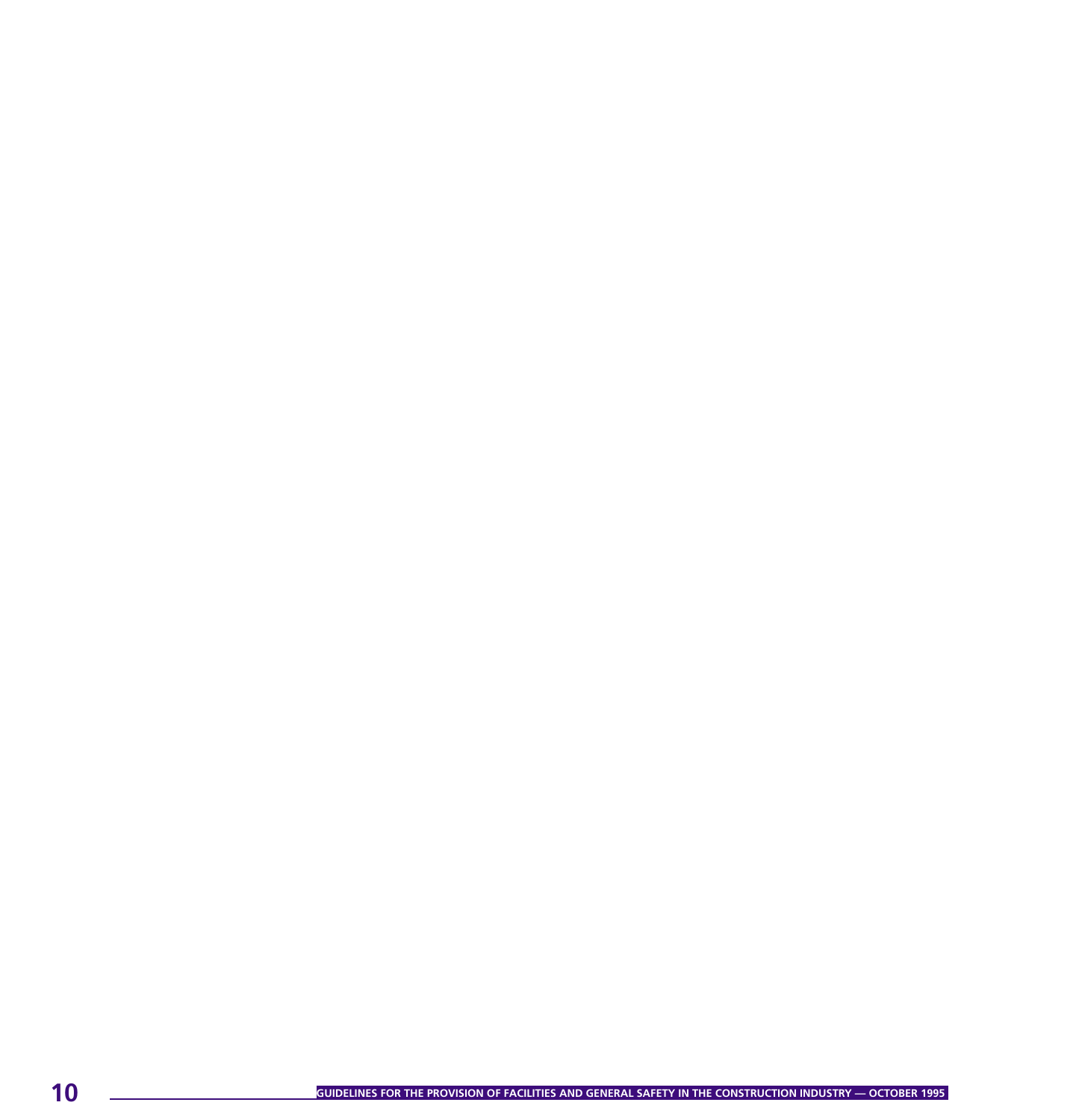#### **Legislation — Washing facilities**

#### **ACT**

6. **Employers to ensure safety of employees—** Every employer shall take all practicable steps to ensure the safety of employees while at work; and in particular shall take all practicable steps to— (a) Provide and maintain for employees a safe

working environment; and

(b) Provide and maintain for employees while they are at work facilities for their safety and health; and .....

#### **REGULATION.**

4. **Duties in respect of facilities at every place of work**—(I) Every employer shall take all practicable steps to ensure—

(a) That facilities of the kinds described in subclause (2) of this regulation are provided at every place of work under the control of that employer; and (b) That any such facilities are suitable for the purpose for which they are to be used; and (c) That any such facilities are provided in sufficient

numbers; and (d) That any such facilities are maintained in good order and condition; and

(e) That all employees have access to any such facilities in a way that is convenient to them.

(2) The facilities referred to in subclause (I) of this regulation are—

(b) Hand-washing facilities:

.....

.....

#### 5. **Duties in respect of facilities at certain places of work**—(1) Every employer shall take all practicable steps to ensure—

(a) That facilities of any of the kinds described in subclause (2) of this regulation are provided for employees at every place of work under the control of that employer where the work is of such a nature that those facilities are required; and

(b) That any such facilities are suitable for the purpose for which they are to be used; and

(c) That any such facilities are provided in sufficient numbers; and

(d) That any such facilities are maintained in good order and condition; and

(e) That all employees have access to any such facilities in a way that is convenient to them. (2) The facilities referred to in subclause (I) of this regulation are.-

(a) Where the work is of such a nature that employees are reasonably likely to need facilities for washing the body, such facilities:

# **1.1 Washing facilities**

There should be provided for the use of the persons employed on the construction work adequate and suitable facilities for washing.

The facilities should include hot water and suitable cleansing agents in any of the following cases:

• Where workers are exposed to skin contamination from poisonous, infectious, irritating, or sensitising substances;

• Where workers are handling materials that are difficult to wash from the skin with cold water;

- Where workers are performing work in offensive trades;
- Where workers have to clean the whole body; or

• Where, due to any of the circumstances mentioned above or where, because a worker has suffered prolonged exposure to excessive heat or cold or is employed for prolonged periods in unusually wet conditions, it is necessary for the worker to cleanse the whole of the body, an adequate number of showers should be provided.

# **1.2 Toilets**

Suitable and sufficient conveniences complying with Acceptable Solution G1/AS1 of the Building Code are to be provided for the exclusive use of the males engaged or employed in about the place of work, and for the exclusive use of the females so employed in or about a place of work.

Where there are more than 15 employees the minimum requirements are:

• One urinal where 15 males are employed, plus one urinal for each 30 males or part thereof; and

• One water closet where 15 or less employees are employed, plus closets for each 30 employees or part thereof.

Where females are engaged or employed, there should be suitable provision for the disposal of sanitary towels.

Where conveniences for each sex are provided they shall be separated by walls of full height. They should be readily accessible, well-lit and ventilated, and protected from the weather. If situated outside, good footpath access with lighting should be provided. They should be constructed and situated in such a way as to ensure privacy for persons using them, and built of materials that can be easily cleaned.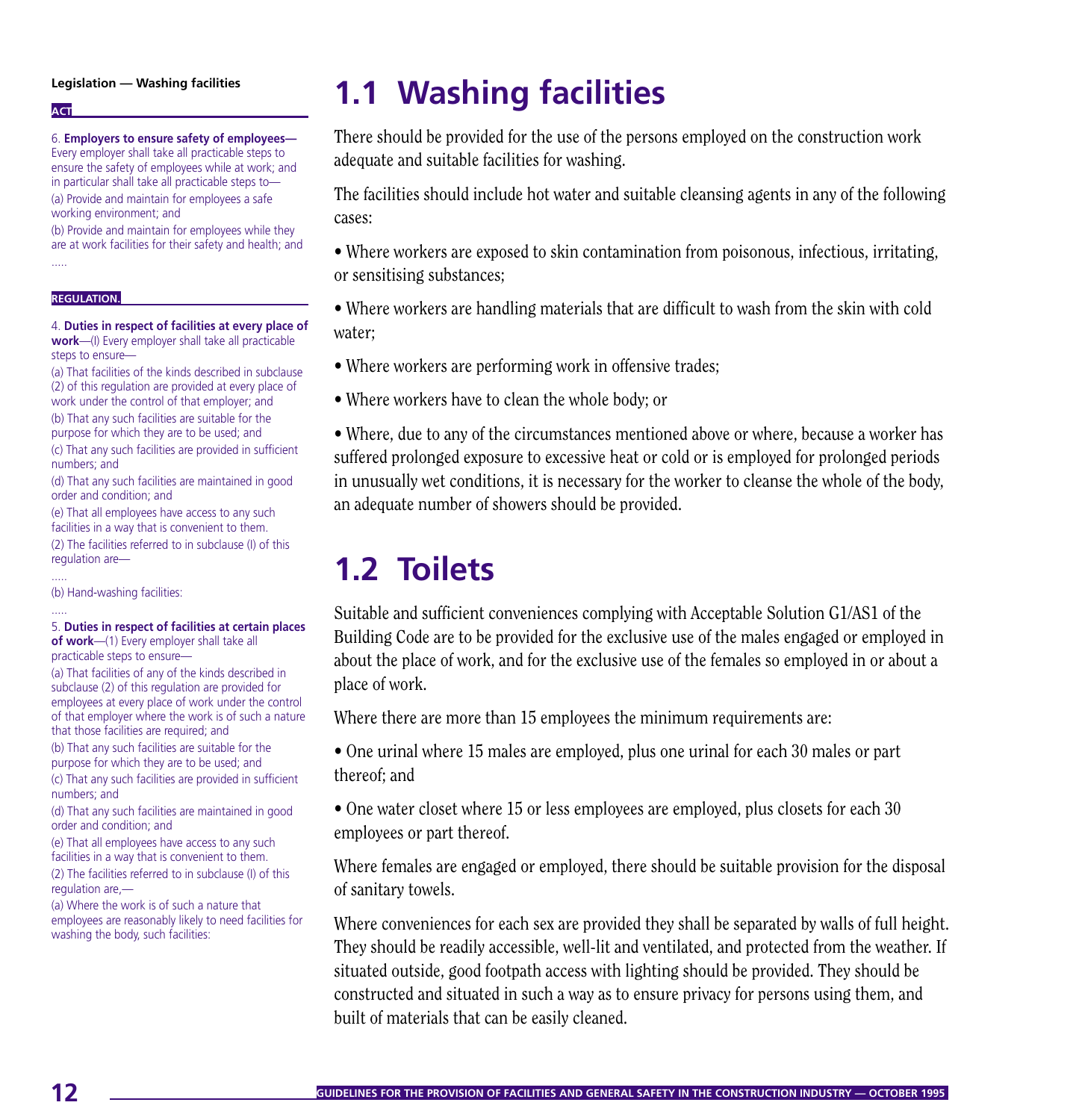Employers may provide for the use of employees, one toilet if:

• The maximum number of persons of either sex, engaged or employed at any one time is fewer than 10.

- It is completely enclosed, to ensure privacy;
- It has an inside lock; and
- Provision is made for the disposal of sanitary towels; and
- It does not contain a urinal.

Where circumstances warrant, an employer may arrange to share facilities with other employers.

Any toilets provided by an employer that are open to or available for use by members of the public should not be taken into account for the purpose of determining whether sufficient conveniences have been provided.

# **1.3 Drinking water**

An adequate supply of wholesome drinking water should be provided to all persons on the construction work in accordance with the following conditions:

• It should be readily accessible to all persons engaged in the work and clearly labelled as drinking water.

- A common drinking container should not be used.
- If it is stored in a container, the container:
	- should be clean and protected from contamination and from heat; and
	- should be emptied and refilled daily from a wholesome source.

(Refer to the Ministry of Health standard for drinking water.)

# **1.4 First-aid facilities**

Every employer is required to provide adequate first-aid facilities, appliances and requisites. Normally, first-aid is to prevent the condition of the injured person from becoming worse until more skilled help becomes available.

It is essential to the success of first-aid treatment that it should be immediately available. The longer a wound, even a very small one, is left untreated the greater the risk of infection. The first treatment of any injury is probably the most important item in the rehabilitation of an injured person, thus it is important that first-aid boxes or cabinets be reasonably available to every employee.

#### **Legislation — Toilets**

#### **REGULATION.**

4. **Duties in respect of facilities at every place of work**—(1) Every employer shall take all practicable steps to ensure— (a) That facilities of the kinds described in subclause (2) of this regulation are provided at every place of work under the control of that employer; and (b) That any such facilities are suitable for the purpose for which they are to be used; and (c) That any such facilities are provided in sufficient numbers; and (d) That any such facilities are maintained in good order and condition; and (e) That all employees have access to any such facilities in a way that is convenient to them. (2) The facilities referred to in subclause (I) of this regulation are— (a) Toilets: (b) Hand-washing facilities: ......

#### **Legislation — Drinking water**

#### **REGULATION.**

8. **Duty in respect of drinking water—** Every employer shall take all practicable steps to ensure— (a) That drinking water is provided for employees at every place of work under the control of that employer; and

(b) That any such drinking water is wholesome; and (c) That the amount of any such drinking water is sufficient, having regard to the number of

employees in the place of work and the nature of the place of work; and

(d) That all employees have access to any such drinking water in a way that is convenient to them.

#### **Legislation — First-aid facilities**

#### **REGULATION.**

.....

4. **Duties in respect of facilities at every place of work**—(I) Every employer shall take all practicable steps to ensure—

(a) That facilities of the kinds described in subclause (2) of this regulation are provided at every place of work under the control of that employer; and (b) That any such facilities are suitable for the purpose for which they are to be used; and

(c) That any such facilities are provided in sufficient numbers; and

(d) That any such facilities are maintained in good order and condition; and

(e) That all employees have access to any such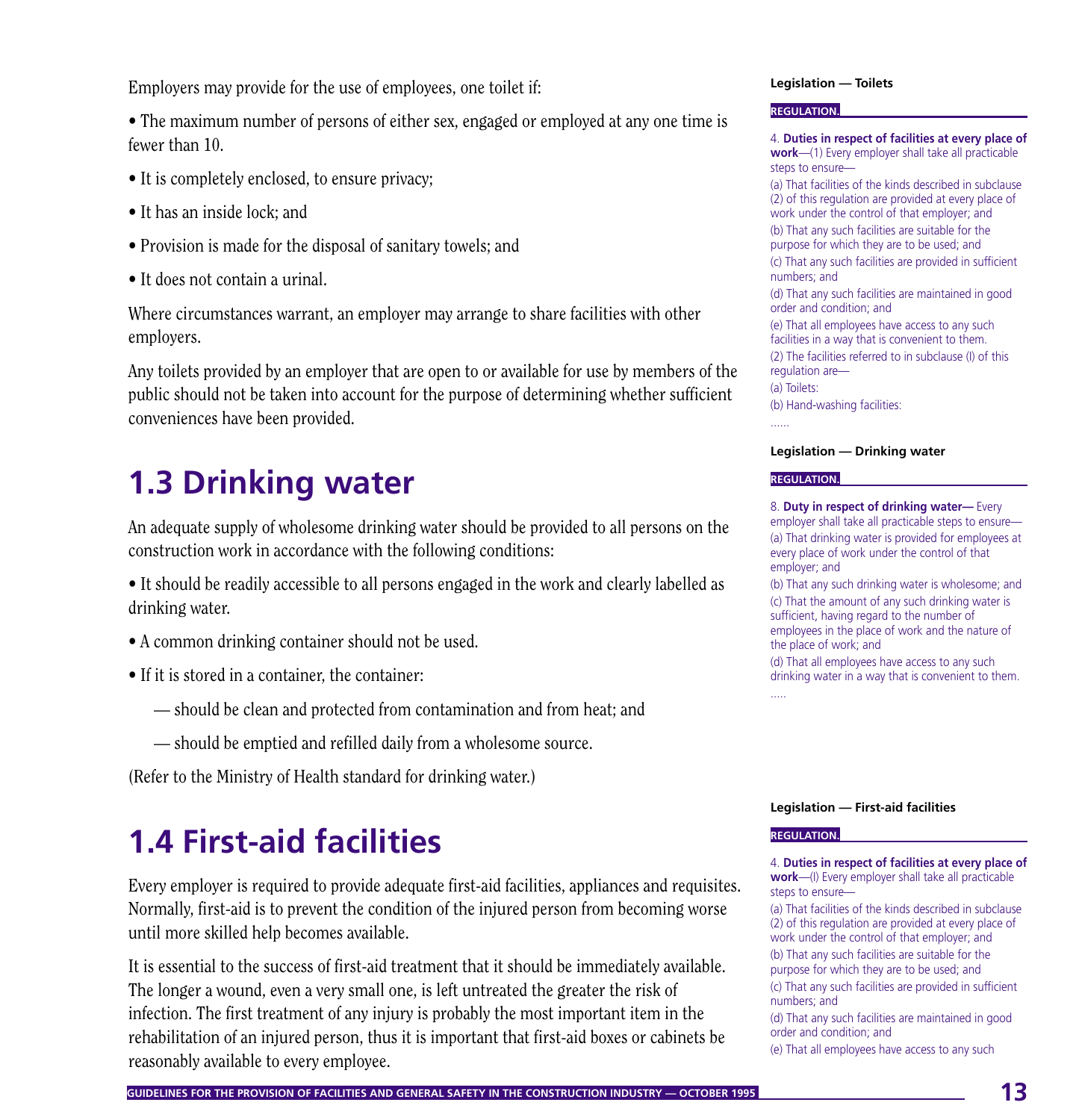facilities in a way that is convenient to them. (2) The facilities referred to in subclause (I) of this regulation are—

(d) First-aid facilities:

......

......

*Regulation 7 describes tests for suitability and sufficiency of facilities. It is reproduced in section 1.9.*

**Legislation — Accommodation for clothes and meals**

#### **REGULATION.**

.......

4 (2) The facilities referred to in subclause (1) of this regulation are—

(k) Facilities for employees to have meals during work hours in reasonable shelter and comfort, being facilities that are separate from any plant or materials used in the place of work and that are protected from any atmospheric contaminants, dirt, noise, or any other hazard produced by any work process.

5. **Duties in respect of facilities at certain places of work**—(1) Every employer shall take all practicable steps to ensure—

(a) That facilities of any of the kinds described in subclause (2) of this regulation are provided for employees at every place of work under the control of that employer where the work is of such a nature that those facilities are required; and

(b) That any such facilities are suitable for the purpose for which they are to be used; and (c) That any such facilities are provided in sufficient numbers; and

(d) That any such facilities are maintained in good order and condition; and

(e) That all employees have access to any such facilities in a way that is convenient to them.

(2) The facilities referred to in subclause (I) of this regulation are,—

(b) Where the work is of such a nature that employees' clothing is reasonably likely to become contaminated or wet, a place in which to change clothes:

(c) Where the work is of such a nature that it is reasonably likely that employees will bring to the place of work clothes that will not be used at work, facilities for keeping such clothes clean and dry:

First-aid kits should be kept in construction vehicles as well as on site.

Each employer should have a suitably trained person to administer first-aid treatment. Lack of knowledge or inappropriate treatment could lead to more harm to the patient.

In determining whether any such facilities, appliances and requisites are adequate, due regard should be given to:

- the type of construction work;
- the duration of the work:
- the number of persons employed; and
- the proximity to first-aid and ambulance services.

# **1.5 Accommodation for clothes and meals**

Adequate accommodation should be provided in which employees may take their meals, spend their rest periods, and shelter from bad weather.

Any such accommodation should have a suitable floor, be furnished with suitable seats and tables, and other furniture and equipment as to ensure that meals may be taken with reasonable comfort and security from the weather.

A suitable receptacle with a tightly fitting cover should be provided for rubbish, and it should be emptied and cleaned at suitable intervals.

Provision should made for boiling water at mealtimes and rest periods.

A suitable changing room should be provided for persons employed in the work, and adequate and suitable accommodation provided for clothing not worn during working hours.

Where employees are normally subject to wet conditions while at work, a means of drying clothes should be provided.

......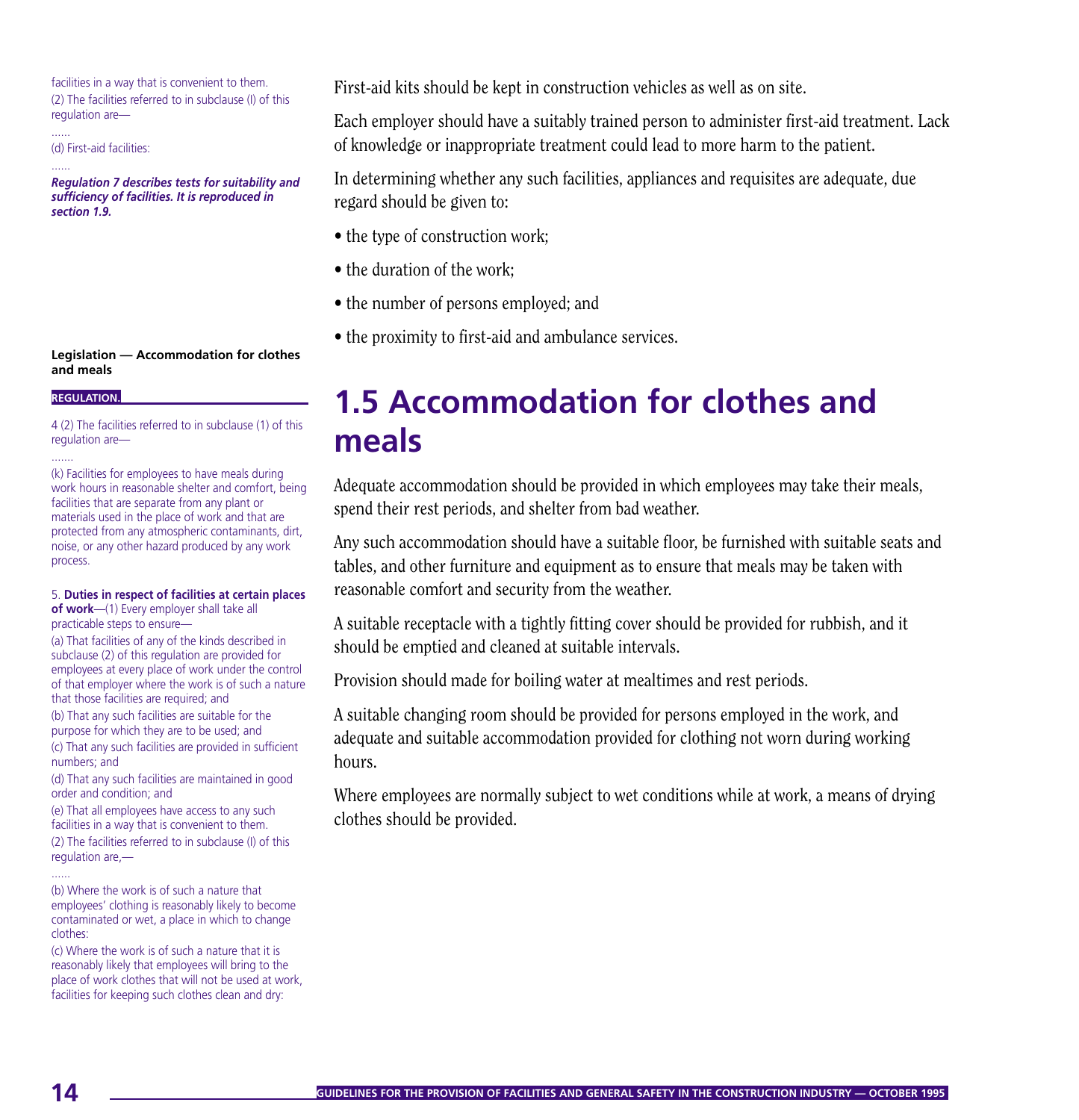# **1.6 Lighting**

Poor light can be a major contributor to accidents, and employers must ensure that adequate lighting is provided. Generally, natural light is preferred, but where this is not practicable, suitable and sufficient artificial lighting must be provided.

Lighting should be provided over the entire place of work — including amenity rooms, passages, stairs, ramps, ladders and gangways, which all should be capable of being lit at such times as people pass along them or use them.

People passing need not be employees, and may include other persons lawfully in the vicinity.

Adequate local lighting needs to be provided for detailed work, for dangerous processes, or where machinery is being used.

Adequate emergency lighting should also be provided.

# **1.7 Maintenance of facilities**

Every employer should ensure that facilities provided are properly maintained, in a clean and hygienic condition, and conveniently accessible to employees.

# **1.8 Ventilation**

All work sites should have an adequate supply of fresh air. This is not normally a problem on construction work where it is carried on outdoors. However, there are occasions when a supplementary supply of air has to be provided to ensure safe working conditions.

Excessively dusty conditions, such as concrete cutting or grinding, the use of volatile chemicals, such as adhesives, or sand blasting are examples of when extra ventilation will be necessary. This can be supplied by portable extraction equipment.

Where this is not practicable, workers should be supplied with personal protective equipment such as respirators and suitable eye protection.

Care must be taken when using extraction equipment to ensure that hazardous fumes are not vented into other work areas or sources of ignition.

In some situations it may be appropriate to provide portable extraction equipment and personal protective equipment, and ensure it is worn by employees.

### **Legislation — Lighting**

#### **REGULATION.**

.......

4 (2) The facilities referred to in subclause (1) of this regulation are—

(e) Facilities for lighting for the purposes of enabling employees to perform their work safely and to move safely about the place of work:

#### **Legislation — Maintenance of facilities**

#### **REGULATION.**

.....

.....

.....

.....

4. **Duties in respect of facilities at every place of work**— (1) Every employer shall take all practicable steps to ensure—

(d) That any such facilities are maintained in good order and condition;

5. **Duties in respect of facilities at certain places of work**—(1) Every employer shall take all practicable steps to ensure—

(d) That any such facilities are maintained in good order and condition;

9. **Duty in respect of cleanliness of place of work—**Every employer shall take all practicable steps to ensure that every place of work under the control of that employer is kept in a clean and hygienic state.

#### **Legislation — Ventilation**

#### **REGULATION.**

.......

.....

4 (2) The facilities referred to in subclause (1) of this regulation are—

(f) Ventilation providing either fresh or purified air:

j) Facilities for treating or carrying off any atmospheric contaminants for the purpose of minimising the likelihood that any atmospheric contaminants will be a cause or source of harm to any employee: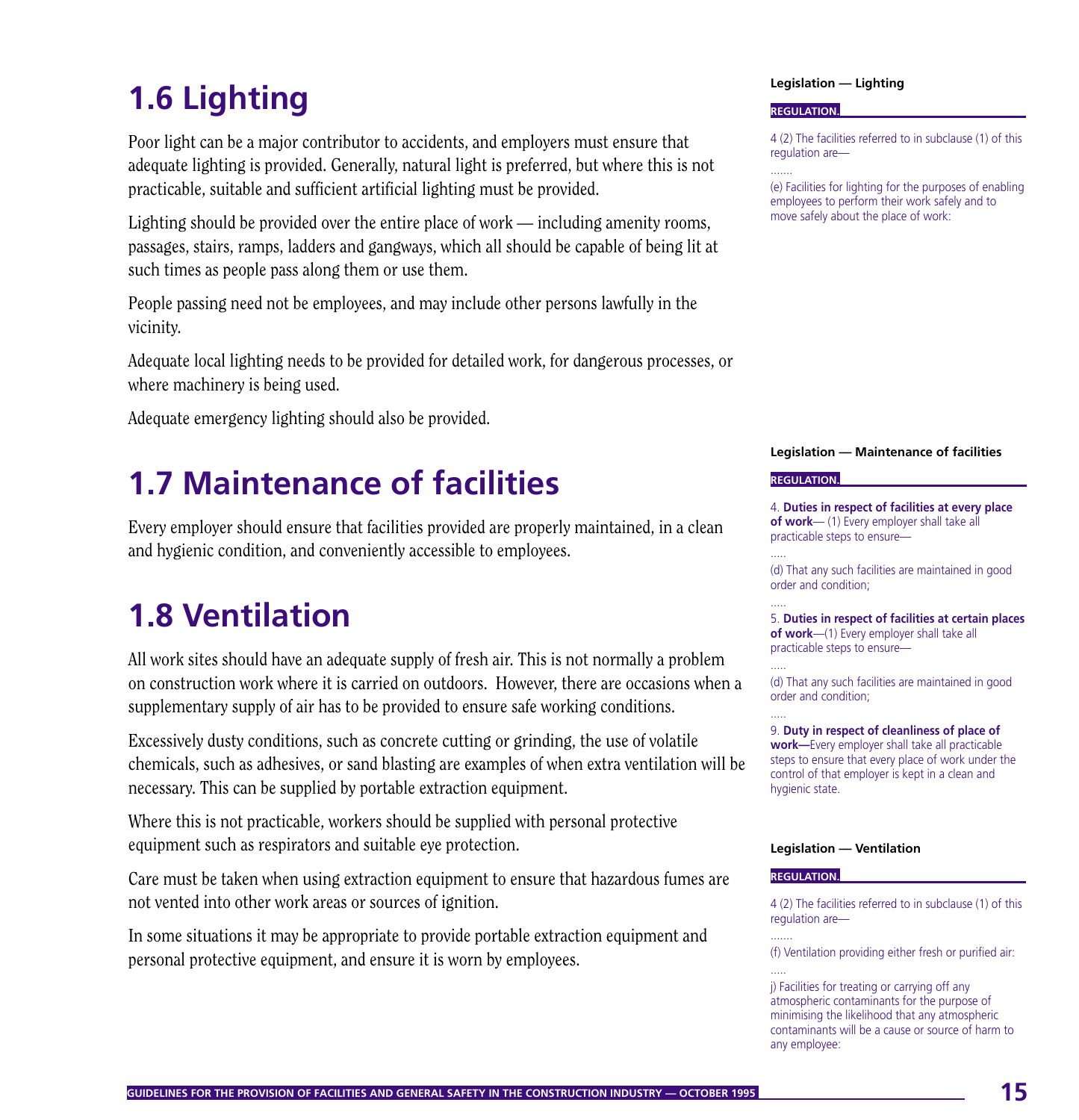#### **Legislation — Site facilities**

#### **REGULATION.**

7. **Tests for suitability and sufficiency of**

**facilities**—(1) The suitability of any facilities provided in accordance with regulations 4 to 6 of these regulations shall be determined having regard to—

(a) The purpose for which the facilities are provided; and

(b) The circumstances in which the facilities are provided.

(2) The sufficiency of the numbers of any facilities provided in accordance with regulations 4 to 6 of these regulations shall be determined having regard to—

(a) The number of employees in the place of work; and

(b) The needs of employees in the place of work; and

(c) The nature of the place of work; and (d) The nature of any particular hazard in the place of work; and

(e) The type or types of work being carried out in the place of work; and

Whether or not the work is always carried out at the same place of work.

# **1.9 Site facilities for works of short duration**

Where completing works of short duration — such as sewerage, water supply, road maintenance, electric line maintenance, or similar works of normally short duration work may be based from a central depot with facilities to meet the regulations. In addition, there should be the following minimum site provisions:

• Water storage and hand washing facilities;

• Either a vehicle that may be freely used for transport to suitable toilet facilities within reasonable travelling time (10 minutes), or toilet accommodation such as a proprietary unit or well maintained pit privy;

• A first aid kit on site; and

• Cover for shelter and meal purposes — This may be the transport vehicle, providing the area is not also used as a tool or material store.

A caravan fitted with seating, a table and with water heating facilities would be ideal. However, a vermin-proof shed, preferably lined, and with similar facilities would suffice.

Such accommodation should be used exclusively for shelter and meal purposes and not for storing tools or materials.

The facilities should be adequate to cater for the maximum number employed on site.

Where more than one employer is engaged on the site suitable arrangements can be made between employers to share facilities or transport, providing the employees are consulted.

#### **FURTHER INFORMATION**

#### **Standards**

N Z Building Code and approved documents Part 1, section G1 - Personal hygiene NZS 6703:1984 Code of practice for interior lighting and design Drinking Water Standards for New Zealand 1995; Ministry of Health **OSH publications** OSH Handbook for health and safety inspectors Planning the Workplace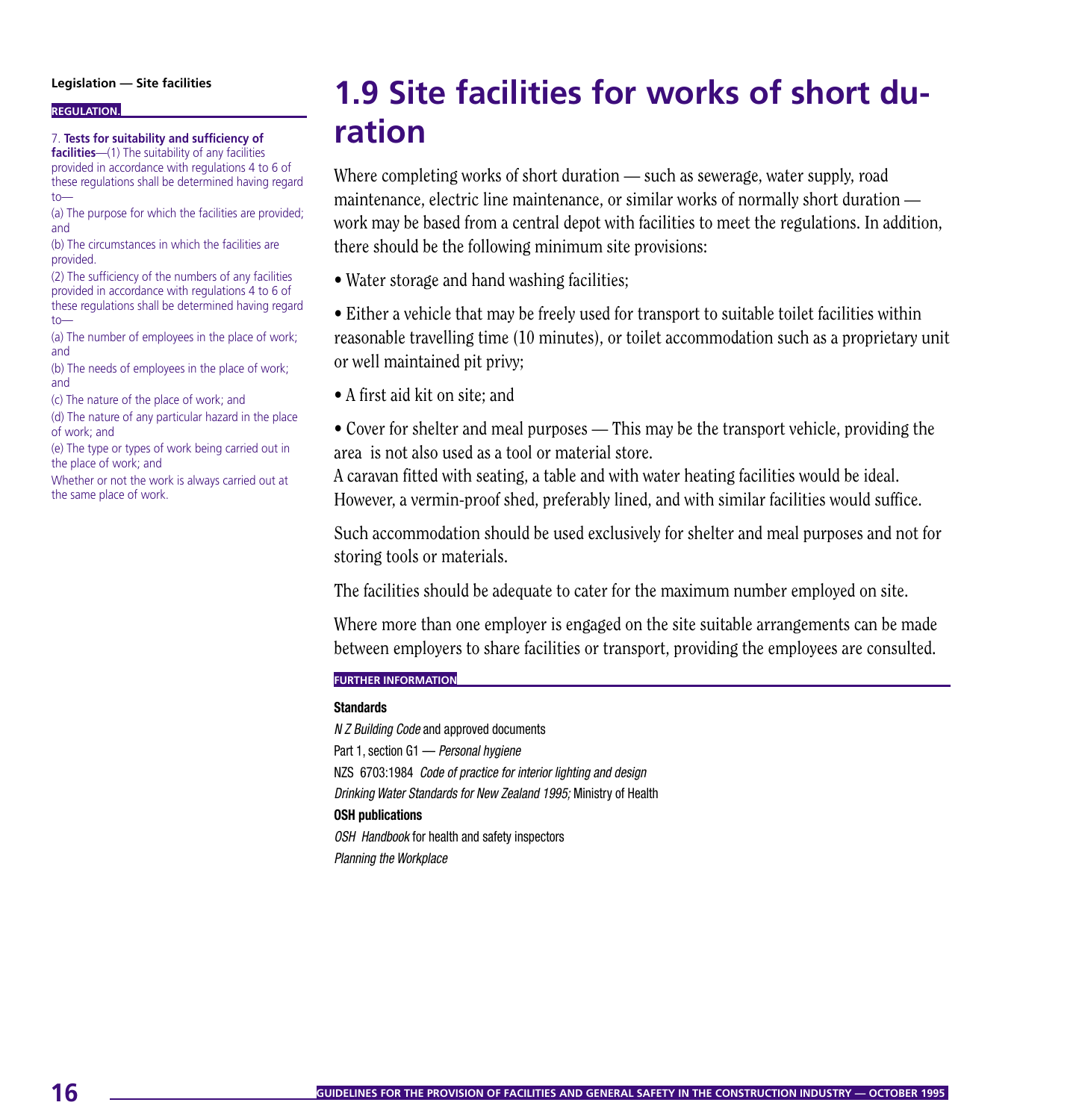#### **LEGISLATION - Working at heights over 3m**

#### **ACT**

....

.

6. **Employers to ensure safety of employees—** Every employer shall take all practicable steps to ensure the safety of employees while at work; and in particular shall take all practicable steps to— (a) Provide and maintain for employees a safe working environment;

#### **REGULATION**

*Duty in Relation to Heights at Some Workplaces* 21. **Heights of more than 3 metres**—(1) In this regulation, the term "employer" does not include any employer who employs any employee to carry out any agricultural work in a place of work under the control of that employer.

(2) Every employer shall take all practicable steps to ensure, in relation to every place of work under the control of that employer, that, where any employee may fall more than 3 metres,—

(a) Means are provided to prevent the employee from falling; and

(b) Any means so provided are suitable for the purpose for which they are to be used.

#### **LEGISLATION - Guardrails/ toeboards**

**ACT**

.....

6. **Employers to ensure safety of employees—** Every employer shall take all practicable steps to ensure the safety of employees while at work; and in particular shall take all practicable steps to—

(d) Ensure that while at work employees are not exposed to hazards arising out of the arrangement, disposal, manipulation, organisation, processing, storage, transport, working, or use of things—

(i) In their place of work; or

(ii) Near their place of work and under the employer's control;

# **2.1 Working at heights over 3 metres**

The first and essential step in ensuring that work is done safely is to ensure that it is practicable for the work to be carried out safely.

### Planning

Those engaged in the architectural and engineering design of buildings, structures, and roofs should consider the effects that their designs may have on the safety of people who will undertake the work and work practices necessary to carry out the work.

Safe work practices may include one or more of the following:

- Guarding;
- Safety nets; or
- Fall arrest systems.

### **2.2 Perimeter of working platforms or places of work**

Where a danger exists of any person or any materials or any other things falling from the platform or place of work. Consideration should be given to how far a person or any materials or other things might fall.

No account should be taken of any structure or thing temporarily placed below the working platform or working place unless it constitutes a safe means of arresting the fall of the person or materials.

Guardrails should be erected along the exposed edge of the working platform or working place in accordance with the requirements of section 2.3 following.

Where the working platform or working place is situated above a public thoroughfare and a danger exists of materials or other things falling from the platform or place on to persons using the thoroughfare, then unless the area below the platform or working place is barricaded off to prevent public access, screens or projecting platforms should be erected.

### **2.3 Guardrails/ toeboards**

Where protection is required at the perimeter of the building or openings in roofs, floors or lift shaft, and is provided by a guardrail system, the guardrail should:

- Be 900-1100 mm above the working place;
- Incorporate a mid-rail; and

.....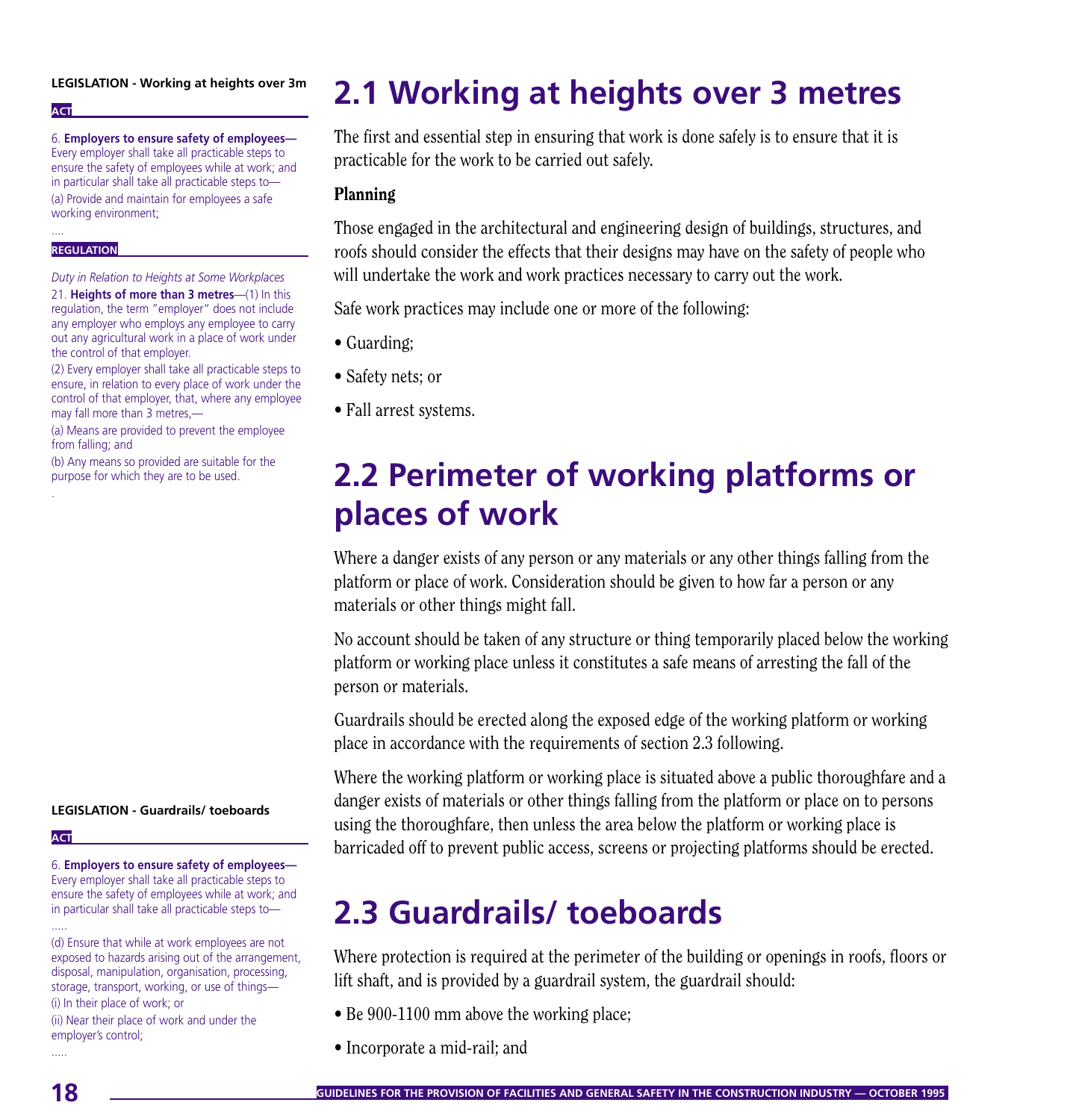• Include the installation of a toeboard where there is a risk of tools or materials falling from the roof/place of work.

# **2.4 Safety nets**

Safety nets can provide a satisfactory means of protection against falling, while allowing workers maximum flexibility of movement.

In considering the use of safety nets as a fall protection measure, employers may take into account the usefulness of safety nets for the safety of persons in other occupations involved with the roof structure.

Workers installing the nets should be protected from falling. Ideally a mobile work platform (cherry picker, scissors lift) should be used, but where such mechanical access is not possible, the workers should have the protection of scaffolding or a safety harness and line.

Nets should be hung as close as possible to the underside of the work area.

Nets should be installed with sufficient clearance to prevent contact with the surface below when a person falls on them.

# **2.5 Individual fall arrest systems**

Individual fall arrest systems include inertia reel systems, safety harnesses, lanyards and static lines. People required to use this equipment must be trained in its use.

Waist type belts should not be used for roof work.

People using safety harnesses should not work alone. It is important that the rescue of a worker who is suspended in a full body harness should occur within 20 minutes of the arrested fall.

Provision must be made for anchorage points for static lines, inertia reel lines, and/or safety nets as appropriate.

### Inertia reel systems

Inertia reel systems can be used to prevent falls where workers are required to carry out their work near an unprotected edge.

When considering the use of inertia reels, users should bear in mind that they may be less effective for certain applications, e.g. in arresting a person falling down the inclined surface of a pitched roof.

Inertia reels are not designed for continuous support but become effective in the event of a fall. They should not therefore be used as working supports by locking the system and allowing it to support the user during normal work.

#### **LEGISLATION - Individual fall arrest systems**

#### **ACT**

.....

.....

6. **Employers to ensure safety of employees—** Every employer shall take all practicable steps to ensure the safety of employees while at work; and in particular shall take all practicable steps to—

(c) Ensure that plant used by any employee at work is so arranged, designed, made, and maintained that it is safe for the employee to use;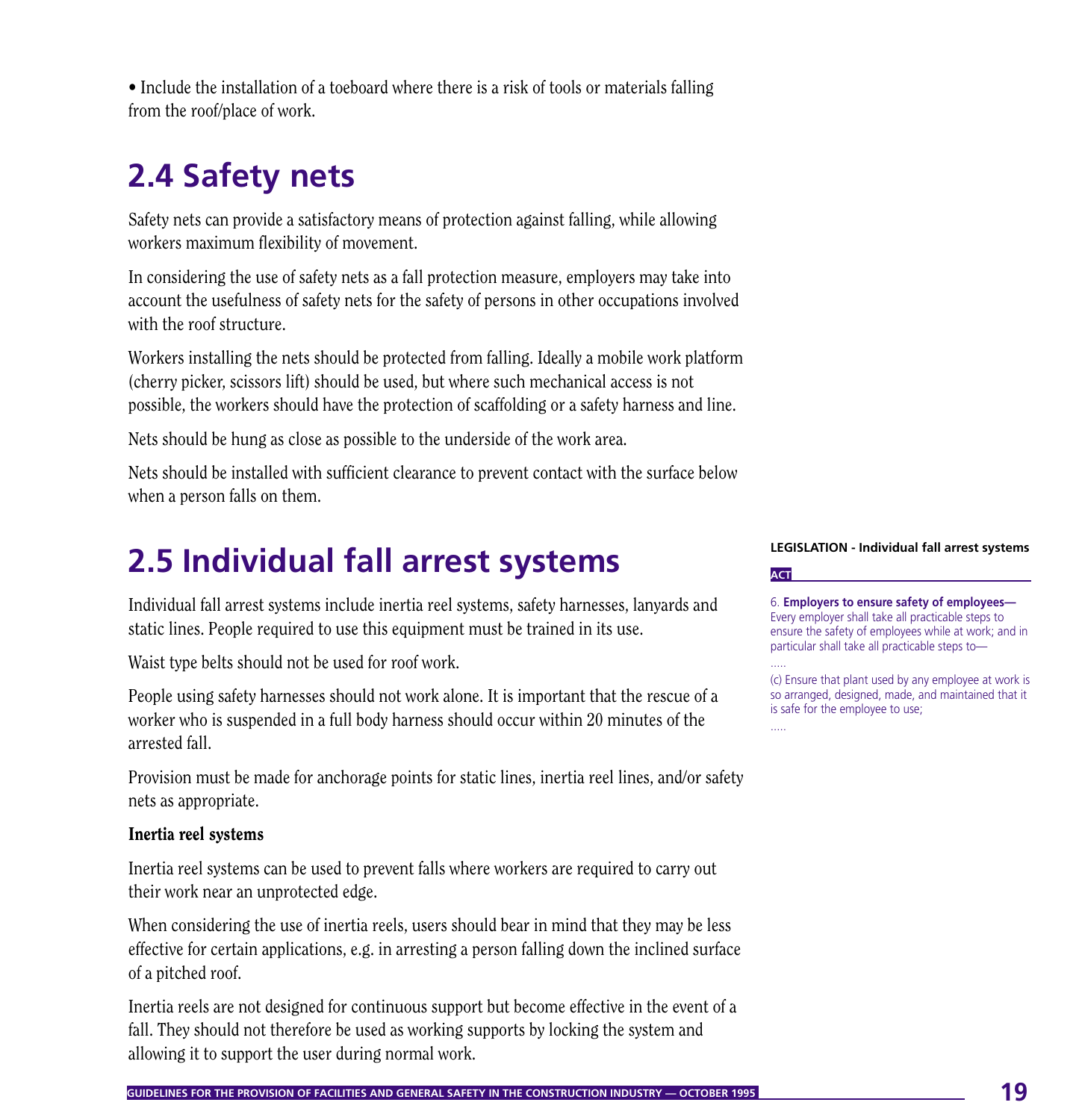### Safety harnesses

Safety harnesses can be used as travel restriction systems to prevent workers moving from safe to unsafe areas on the roof or work platform.

Fall arrest systems should be designed so that when preventing a fall, the maximum distance a person equipped with a parachute safety harness would fall is within 1.5 metres.

Full body harnesses of the parachute type, connected to the lanyard or lifeline at the top dorsal position, should be worn.

Individual fall arrest systems and safety harnesses should only be used with individual manufacturer's components known to be compatible.

#### **LEGISLATION - Working on roofs**

#### **ACT**

....

.

6. **Employers to ensure safety of employees—** Every employer shall take all practicable steps to ensure the safety of employees while at work; and in particular shall take all practicable steps to— (a) Provide and maintain for employees a safe working environment;

#### **REGULATION**

*Duty in Relation to Heights at Some Workplaces* 21. **Heights of more than 3 metres**—(1) In this regulation, the term "employer" does not include any employer who employs any employee to carry out any agricultural work in a place of work under the control of that employer.

(2) Every employer shall take all practicable steps to ensure, in relation to every place of work under the control of that employer, that, where any employee may fall more than 3 metres,—

(a) Means are provided to prevent the employee from falling; and

(b) Any means so provided are suitable for the purpose for which they are to be used.

# **2.6 Working on roofs**

Roof work should only be undertaken by persons who have the knowledge, experience and resources necessary for the work to be completed in safety.

Knowledge and experience are necessary before the work is taken on, as the person responsible for the work must consider what hazards are involved and how they can be overcome. In the planning and execution of the job, a safe system of work must be established, taking into account the type of equipment necessary, the experience of the workmen involved and the instruction and supervision required.

Even if the work will be of short duration, it is still necessary to identify the hazards and arrange appropriate safeguards. Where roof work is being carried out in circumstances where persons are liable to fall from the roof, precautions shall be taken either to prevent persons falling or, if this is impracticable, to prevent the fall from being the cause of serious injury.

In particular, when working on a roof the following points should be considered:

• The provision of anchorage points for static lines, inertia reel lines, and/or safety nets is appropriate.

• The roof structure is accessible for the installation of safety nets, anchorage points and static lines.

• Guardrailing or guardrail attachments are incorporated in the perimeter structure, especially prior to erection.

• The ground or floor below the roof area, including the perimeter, is prepared to provide a firm and level support for mobile equipment prior to the commencement of roofing operations.

• There is permanent access to the roof for maintenance and repair.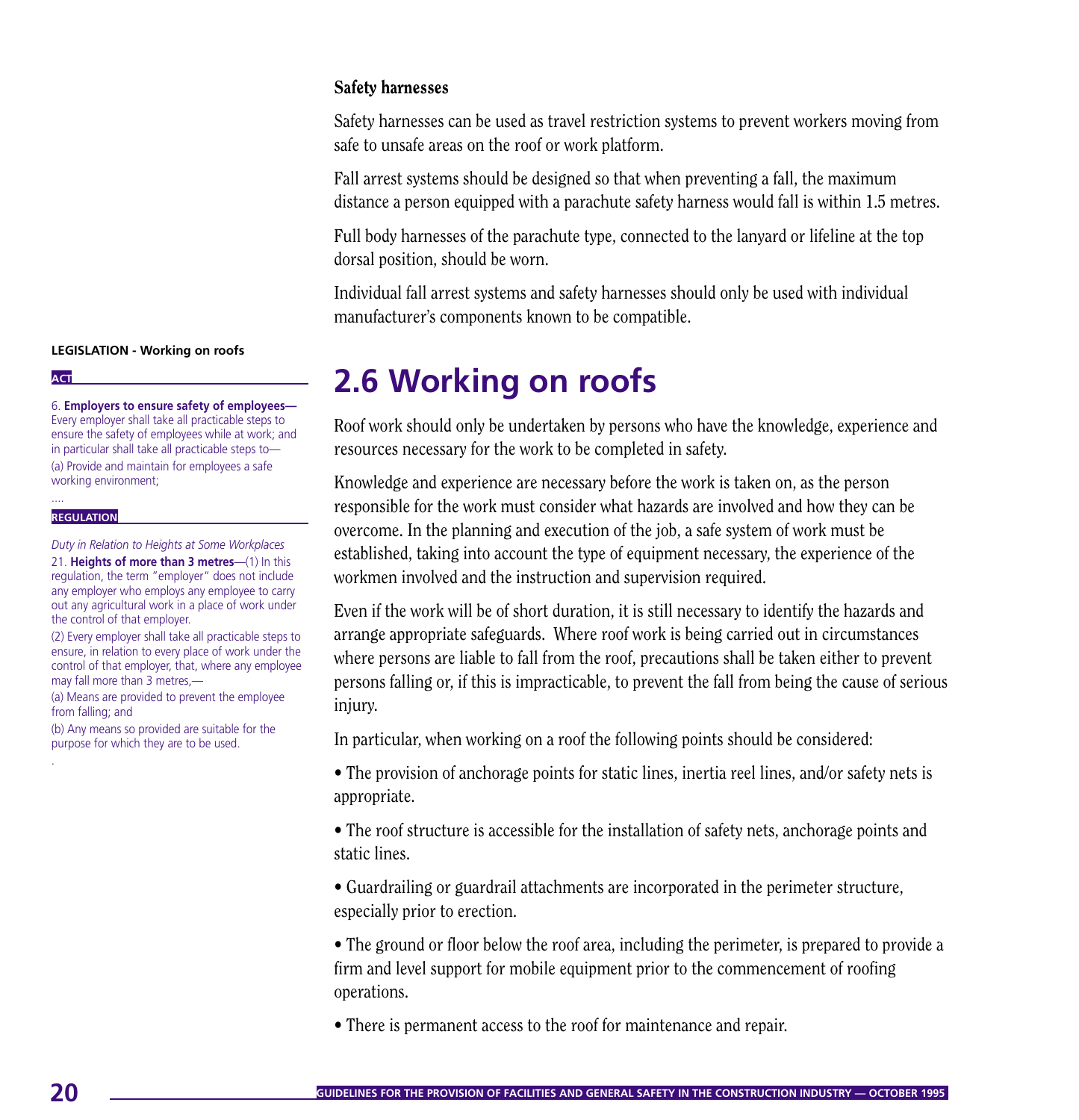• The amount of work at height should be reduced as much as is practicable — for example, the use of sections pre-assembled on the ground and the installation of guard railing to perimeter structural members prior to hoisting.

• Protection against falling at the perimeter of the building can be effectively provided by the use of scaffolding and/or perimeter guard-rails.

Scaffolding, any part of which is 5 metres or more above the ground, shall be erected, altered or dismantled under the direct supervision of a certificated scaffolder. (See section 2.10.)

Mobile and tower frame scaffolds can be used to provide a safe working platform while installing safety mesh, including the stapling of overlaps where purlin spacing is excessive.

Where a perimeter scaffold is erected, the platform height should be as close as possible to the working edge and the gutter or facia level, and have rigid guard rails at a height of 900-1100mm above the gutter or fascia level.

# **2.7 Brittle roofs**

Where not specifically identified as metal and in sound condition, roofs should be assumed to be covered with a brittle or fragile material and suitable precautions should be adopted.

Where a roof or part of a roof comprises fragile or brittle material the owner or occupier of the building should provide and maintain a warning sign at any place where persons can gain access to the roof.

Where it is necessary for maintenance to be carried out on a roof containing brittle materials, the employer or self-employed person required to carry out the work should:

• Inspect the underside of the roof to determine the extent of brittle roof material, existence of any safety mesh or sarking, and the structural soundness of the roof and any safety mesh;

• Provide temporary walkways where any person is required to work on the roof or use it as a means of access. (These walkways should be at least 450 mm in width, and should incorporate a guardrail. Where the slope of the roof exceeds one vertical unit of measure to six horizontal, timber cleats of not less that 500 mm by 12 mm should be fixed to the top side of the walkway planks at distances not more than 350 mm apart, centre-to-centre. The walkways should be adequately secured);

• Provide temporary roof ladders of sufficient strength where any person is required to carry out work on or adjacent to any part of a sloping roof sheathed in brittle material;

• Provide individual fall arrest systems, including anchorages for any person to work on or

#### **LEGISLATION - Brittle roofs**

#### **ACT**

....

6. **Employers to ensure safety of employees—** Every employer shall take all practicable steps to ensure the safety of employees while at work; and in particular shall take all practicable steps to— (a) Provide and maintain for employees a safe working environment;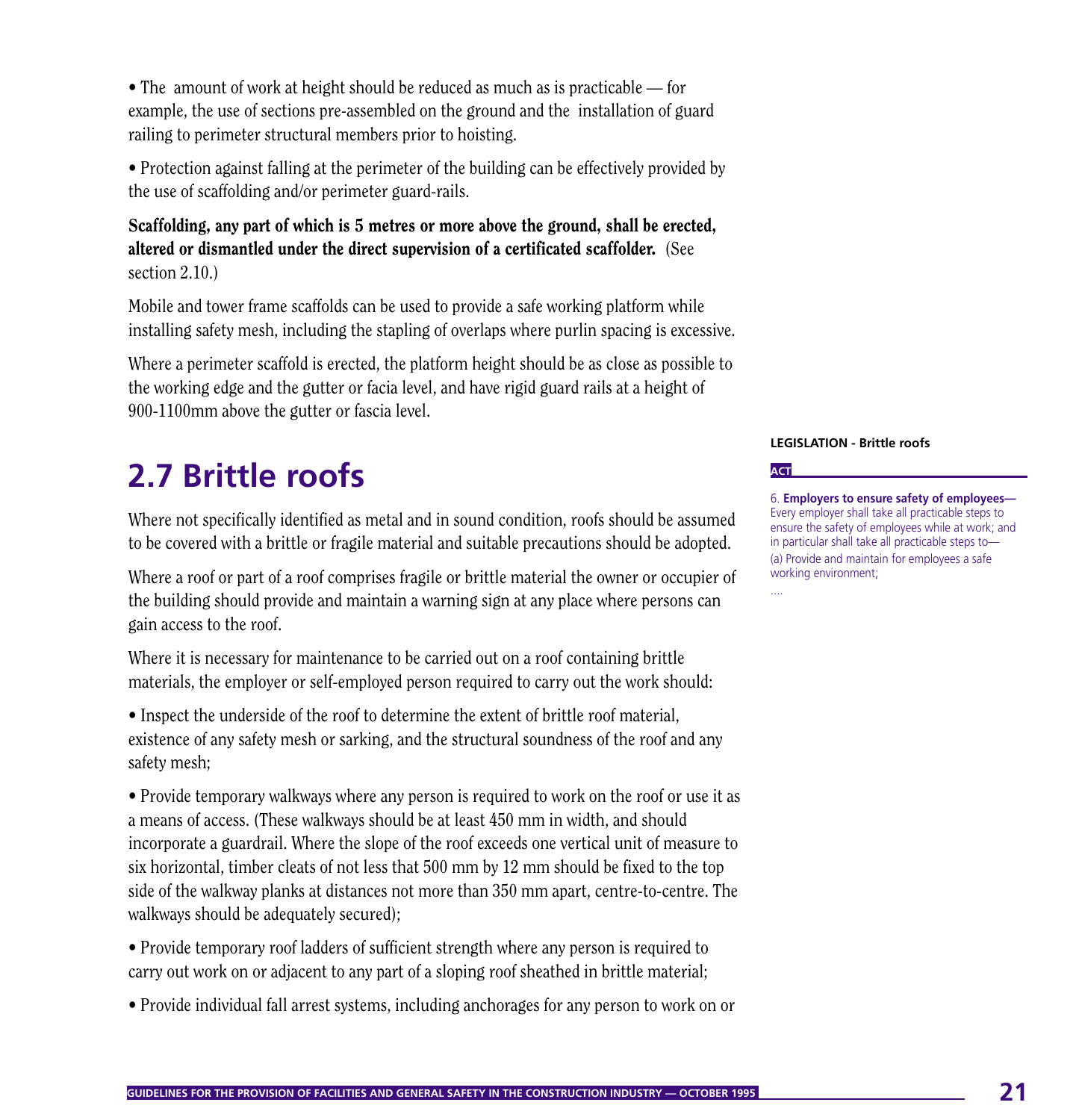adjacent to any brittle roof sheathing, including work from roof ladders; and

• Provide training and instruction — in appropriate languages — and supervision to ensure the risk of falling is eliminated by the correct use of fall protection equipment provided.

#### **FURTHER INFORMATION**

#### **Standards**

BS 3913:1982/1989 Specification for industrial safety nets BS 8093 Code of practice for the use of safety nets, containment nets and sheets in constructional works AS 1891:1983 Industrial safety belts and harnesses AS 1891.3:1992 Industrial fall-arrest systems and devices NZ Building Code and approved documents **OSH publications** Approved Code of Practice for the Safe Erection and Use of Scaffolding

**ACT**

**LEGISLATION - Ladders**

.....

.....

6. **Employers to ensure safety of employees—** Every employer shall take all practicable steps to ensure the safety of employees while at work; and in particular shall take all practicable steps to—

(c) Ensure that plant used by any employee at work is so arranged, designed, made, and maintained that it is safe for the employee to use;

### **2.8 Ladders**

The use of ladders to gain ready access to work sites as a means of carrying out some work activity is a necessity on construction work. Employers, employees and others required to use ladders should:

- Select the most suitable type of ladder for the work to be carried out.
- Provide or be provided with appropriate training in the use of ladders.
- Restrain ladders at both the top and bottom to prevent accidental displacement.
- Position ladders as close as possible to the work.
- Where a ladder is used to gain access to a working platform, ensure that it extends 1 metre above the working platform.
- Store ladders so as to avoid sagging.
- Keep ladders clean and free from foreign materials.
- Use two people to carry heavy, long ladders.

• Place the feet of single or extension ladders 1/4 of the ladder's working length away from the base structure.

• Use only step ladders with lockable spreader bars on both sides connected to the front and rear stiles.

• Not allow over reaching from any ladder. Where the work cannot be accessed from the ladder's position, the ladder should be moved to allow ease of access within the confines of the ladder.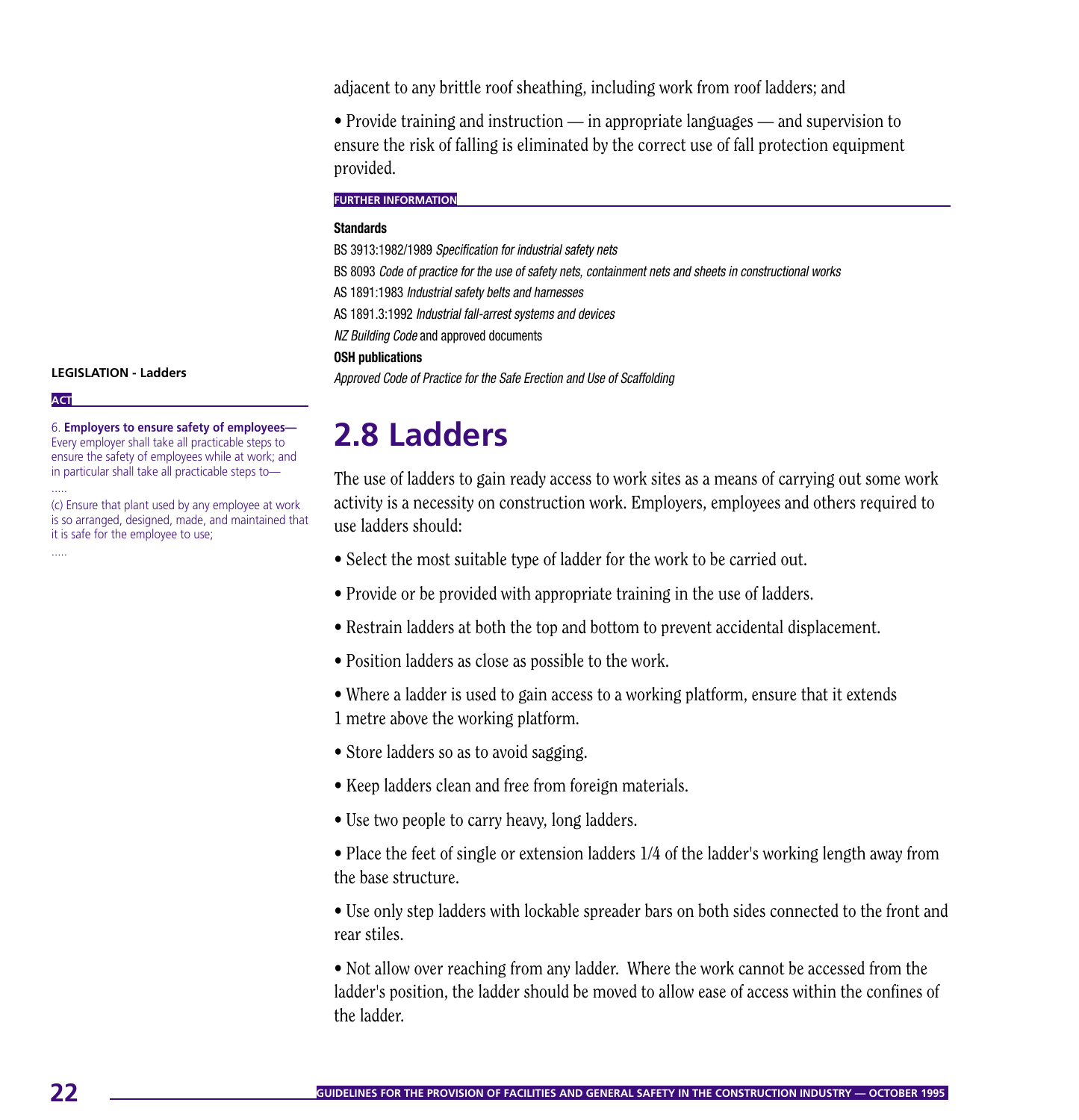#### **FURTHER INFORMATION**

#### **Standards**

NZS 5233:1986 Specification for portable ladders (other than timber ladders) NZS/AS 1657:1985 Fixed platforms, walkways, stairways and ladders — Design, construction and installation NZS 3609:1978 Specification for timber ladders **OSH publication** Safe Access

# **2.9 Abseiling**

This is a technique used by a few specialised companies for gaining access to a place of work where other recognised means of access is not appropriate. Access is gained by means of rappelling down a rope fixed to a secure object, using a descent device and ancillary equipment.

People in this field of work should be in good physical condition and have a high standard of training.

#### **Operation**

There shall be at least two people on site where the work is carried out.

An effective method of communication shall be set up.

All ropes used should have their own identification and be checked regularly by the user or supervisor before each job.

Protection against fraying should be provided and inspected regularly by the user.

The fixed attachment for the rope is to be checked by a competent person before use.

The safety harness used should allow the user to be supported in a semi-sitting position.

An independent safety line should be attached between the person in the harness and a separate secure point of attachment.

Descent devices and their ancillary equipment should meet the appropriate standard.

Emergency procedures should be set up and discussed with all concerned — prior to the commencement of the operation.

#### **FURTHER INFORMATION**

#### **Standards**

NZS 5811 - Part 1: 1981 Specification for industrial safety belts and harnesses NZS 5811 - Part 2 : 1981 Code of practice for the selection, use, and maintenance of safety belts and harnesses AS 1891:1983 Industrial safety belts and harnesses AS 1891.3:1992 Industrial fall-arrest systems and devices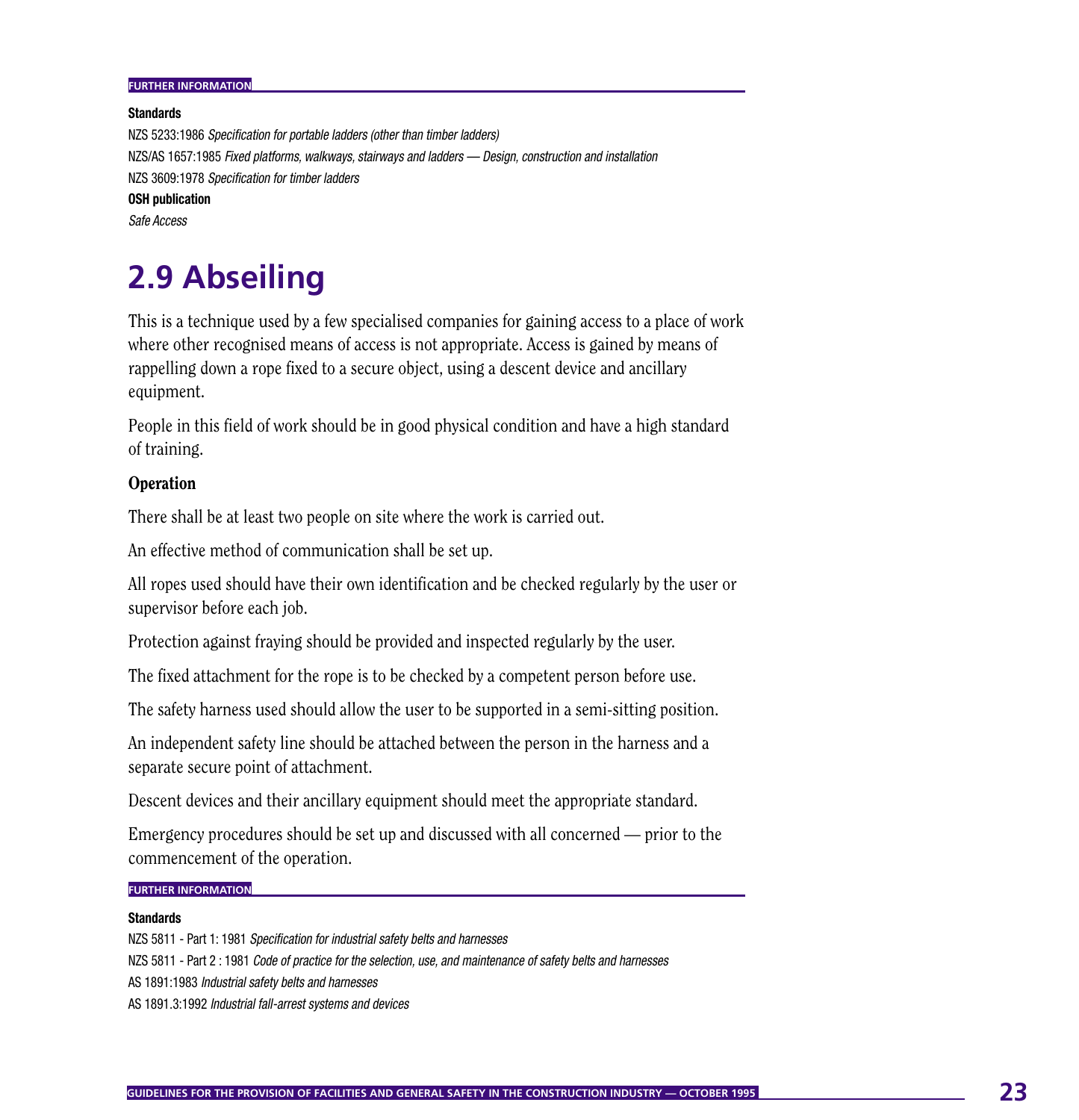#### **LEGISLATION - Scaffolding**

#### **REGULATIONS.**

**2. Interpretation**—In these regulations, unless the context otherwise requires,—

#### "Scaffolding"—

.....

(a) Means any advanced scaffolding, basic scaffolding, or suspended scaffolding or any framework or structure, of a temporary nature, used or intended to be used—

(i) For the support or protection of persons carrying out construction work or work connected with construction work, for the purpose of carrying out that work; or

(ii) For the support of materials used in connection with any such work; and

(b) Includes any scaffolding constructed as such and not dismantled, whether or not it is being used as scaffolding; and

(c) Includes any coupling, device, fastening, fitting, or plank used in connection with the construction, erection, or use of scaffolding:

..... "Advanced scaffolding" includes—

(a) Basic scaffolding:

(b) Suspended scaffolding:

(c) A barrow ramp:

(d) A bracket scaffold for tank work and formwork:

(e) A cantilevered scaffold:

(f) A catch net:

(g) A hoist that is cantilevered from a scaffold, has a load limit not exceeding 250 kilograms, and is used for no purpose other than the support of material: (h) Hung scaffolding, including scaffolding hung from a chain, tube, or wire rope:

- (i) A load platform cantilevered from a scaffold: (j) A mast climber:
- (k) A safety net for public protection:

(I)Scaffolding associated with a perimeter safety screen or shutter:

(m) A sloping platform:

(n) A spurred scaffold:

(o) Tube and coupler scaffolding, including a covered way or gantry made of tube and coupler scaffolding:

"Basic scaffolding" includes—

(a) A fall arrest system:

- (b) A free-standing modular scaffolding system:
- (c) A gin wheel:
- (d) A rope:

......

.....

(e) A static line:

"Suspended scaffolding" includes—

(a) A boatswain's chair, whether hand-hauled or mechanical:

(b) A swinging stage, whether hand-hauled or mechanical:

# **2.10 Scaffolding**

Scaffolding is used throughout the construction industry to provide workers with a safe temporary working platform.

The requirements for scaffolding can be complex. Only persons who hold a certificate of competency as a scaffolder can erect a scaffolding any part of which is 5 metres or more above the ground.

It is important that a competent person inspect all scaffolding:

- Before it is used;
- At least weekly while it is in use;
- After bad weather or any other occurrence that could affect its stability; and
- After periods where the scaffold has not been used for some time.

The results of inspections should be recorded, including defects that were put right during the inspections. The records should be signed by the person who carried out the inspection.

The person carrying out such inspections should ensure the following requirements are met:

• There is proper access to the scaffold platform.

• All uprights are properly founded and provided with base plates. Where necessary, there should be timber sole plates, or some other means used to prevent slipping and/or sinking.

• The scaffold is secured to the building in enough places to prevent collapse and the ties are strong enough.

• If any ties have been removed since the scaffold was erected, then additional ties or other means of support should be provided to replace them.

- The scaffold is adequately braced to ensure stability.
- Load-bearing fittings are used where required.
- Uprights, ledgers, braces or struts have not been removed.
- Working platforms are fully planked, with the planks free from obvious defects such as knots and arranged to avoid tipping and tripping.
- All planks are securely restrained against movement.
- There are adequate guardrails and toeboards at every side from which a person could fall.

• If the scaffold has been designed and constructed for loading with materials, that these are evenly distributed.

.....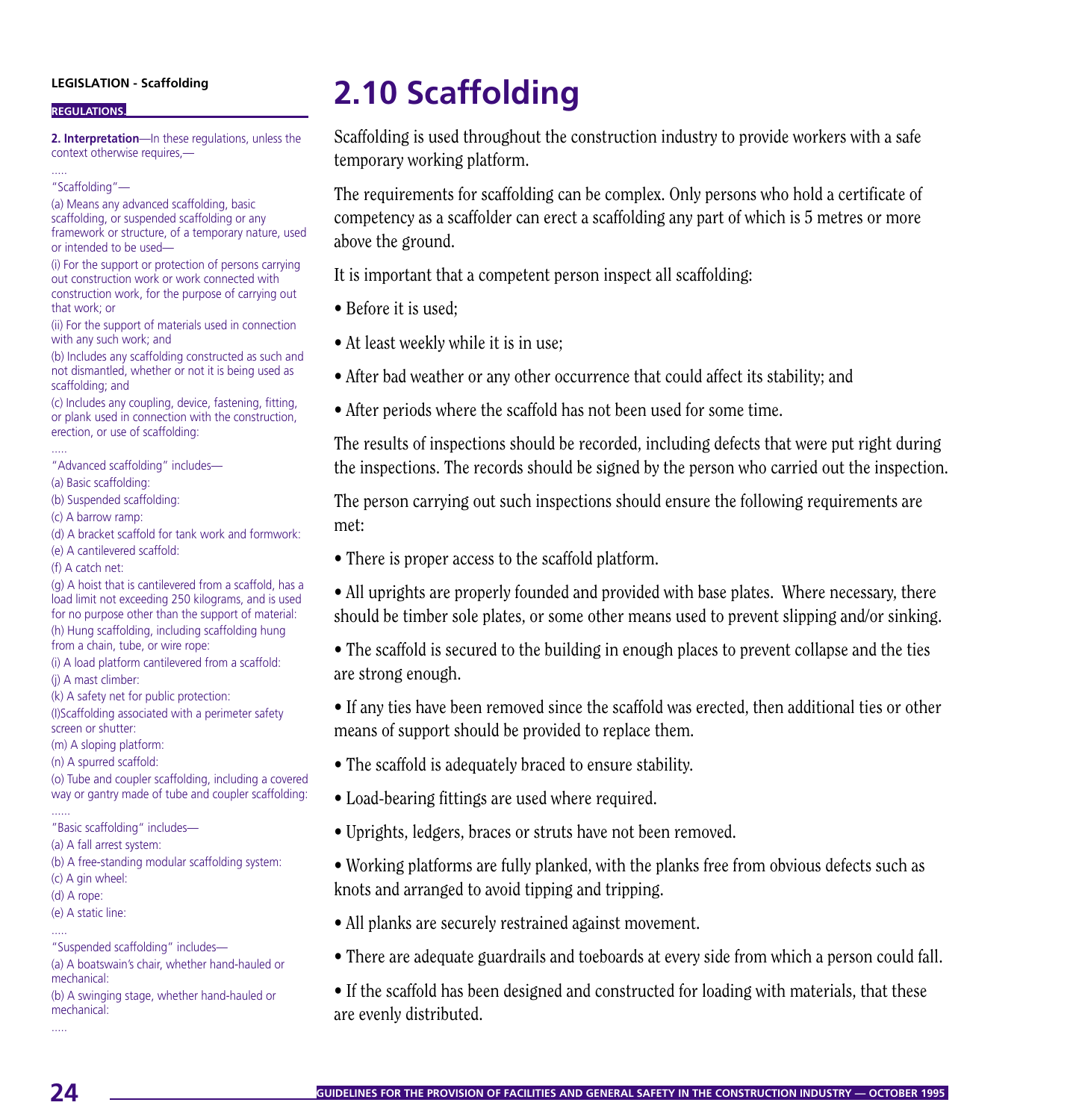• There are effective barriers or warning notices to stop people using an incomplete scaffold, e.g. one that is not fully planked.

### Suspended scaffolding

Suspended scaffolding shall only be erected by a person who holds a certificate of competency for suspended scaffolding.

The following points should be observed when erecting or using suspended scaffolding:

• Hoisting ropes shall be anchored to a secure part of the structure, to outriggers, to specially designed brackets and parapet hooks or directly to counterweights.

• Guard rails, mid rails and toe boards shall be provided on both sides and both ends of suspended scaffolds.

• Every worker on a suspended platform shall wear a safety harness that is secured to a fixed support or to an independent lifeline.

• All suspended platforms shall be fitted with tilt switches which cut off the motors in the event of the platform becoming more than 10° out of level.

•Where suspended scaffolds are above throughfares, adequate and prominent warning notices shall be displayed.

• Where any special danger exists adequate protection of the public should be provided.

• The accumulation of surplus gear or materials on any suspended scaffold is hazardous and should be avoided.

• No persons are allowed to ride on the platform while it is being raised or lowered unless the controls on the platform are individually operated.

• A suspended scaffold register, record of inspection shall be kept on site and available for inspection by persons required to use the scaffold.

#### **FURTHER INFORMATION**

#### **OSH publication**

Approved Code of Practice for the Safe Erection and Use of Scaffolding Building Maintenance Units and Powered Swinging Stages — a guide to their design, construction and use

#### *Duty in Relation to Heights at Some Workplaces*

21. **Heights of more than 3 metres**—(1) In this regulation, the term "employer ' does not include any employer who employs any employee to carry out any agricultural work in a place of work under the control of that employer.

(2) Every employer shall take all practicable steps to ensure, in relation to every place of work under the control of that employer, that, where any employee may fall more than 3 metres,—

(a) Means are provided to prevent the employee from falling; and

(b) Any means so provided are suitable for the purpose for which they are to be used.

.....

.....

*Duty in Relation to Scaffolding in Construction Work* 22. **Scaffolding**—(1) In this regulation, the term "employer" means—

(a) Every employer, in relation to every place of work under the control of that employer in which any construction work is carried out; and

(b) Every person who controls a place of work in which any construction work is carried out.

(2) Every employer shall take all practicable steps to ensure that, where any construction work cannot be carried out safely without the use of scaffolding,— (a) Scaffolding is provided; and

(b) The scaffolding so provided is—

(i) Suitable for the purpose for which it is to be used; and

(ii) Properly constructed of sound material, and

(iii) Constructed with a sufficient reserve of strength having regard to the loads and stresses to which it may be subjected; and

(iv) Sufficient in amount for the purpose for which it is to be used.

*Regulations 50 and 53 describe the certification requirements for scaffolders. They are reproduced on page 9 of these guidelines.*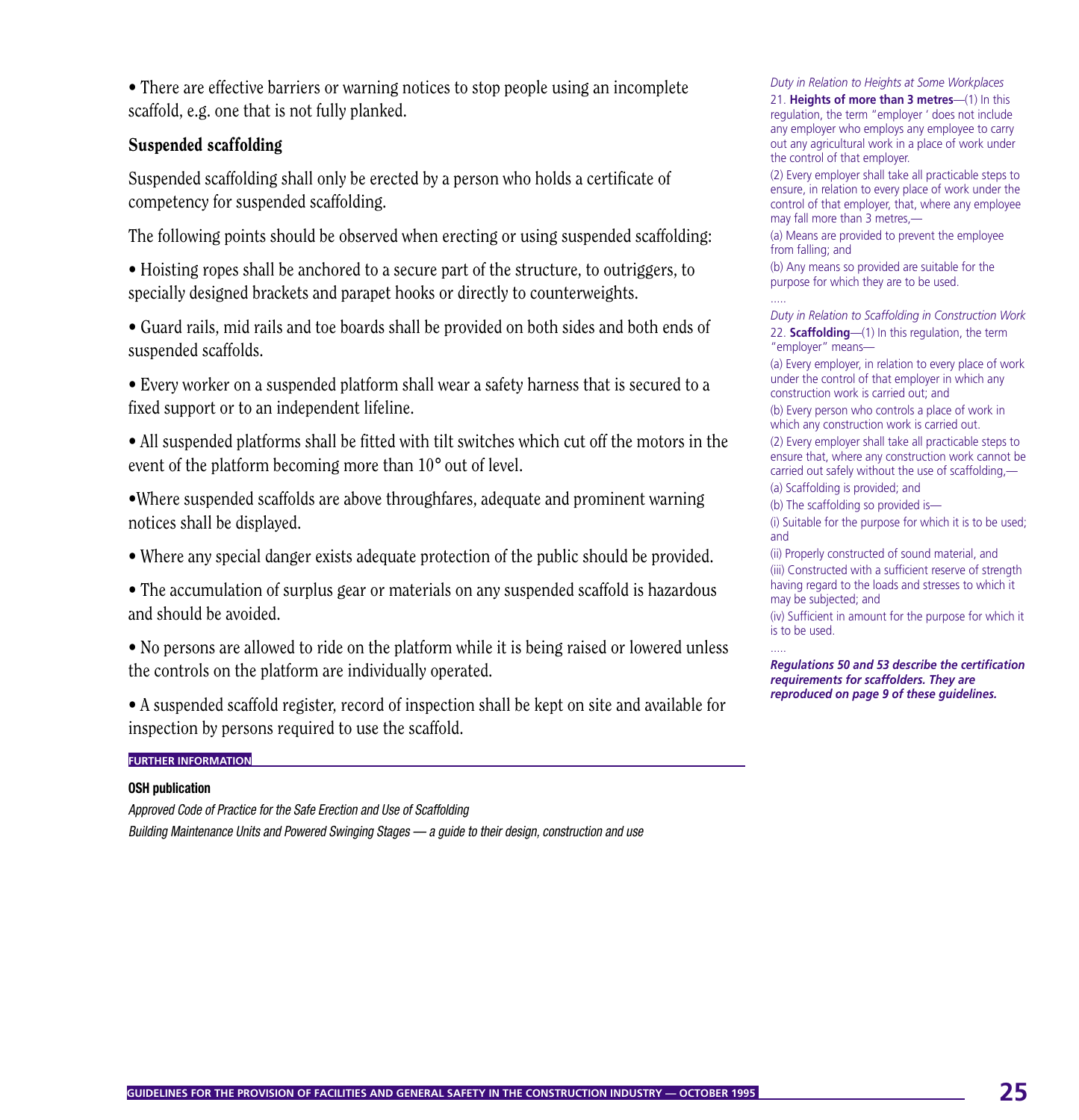GUIDELINES FOR THE PROVISION OF FACILITIES AND GENERAL SAFETY IN THE CONSTRUCTION INDUSTRY — OCTOBER 1995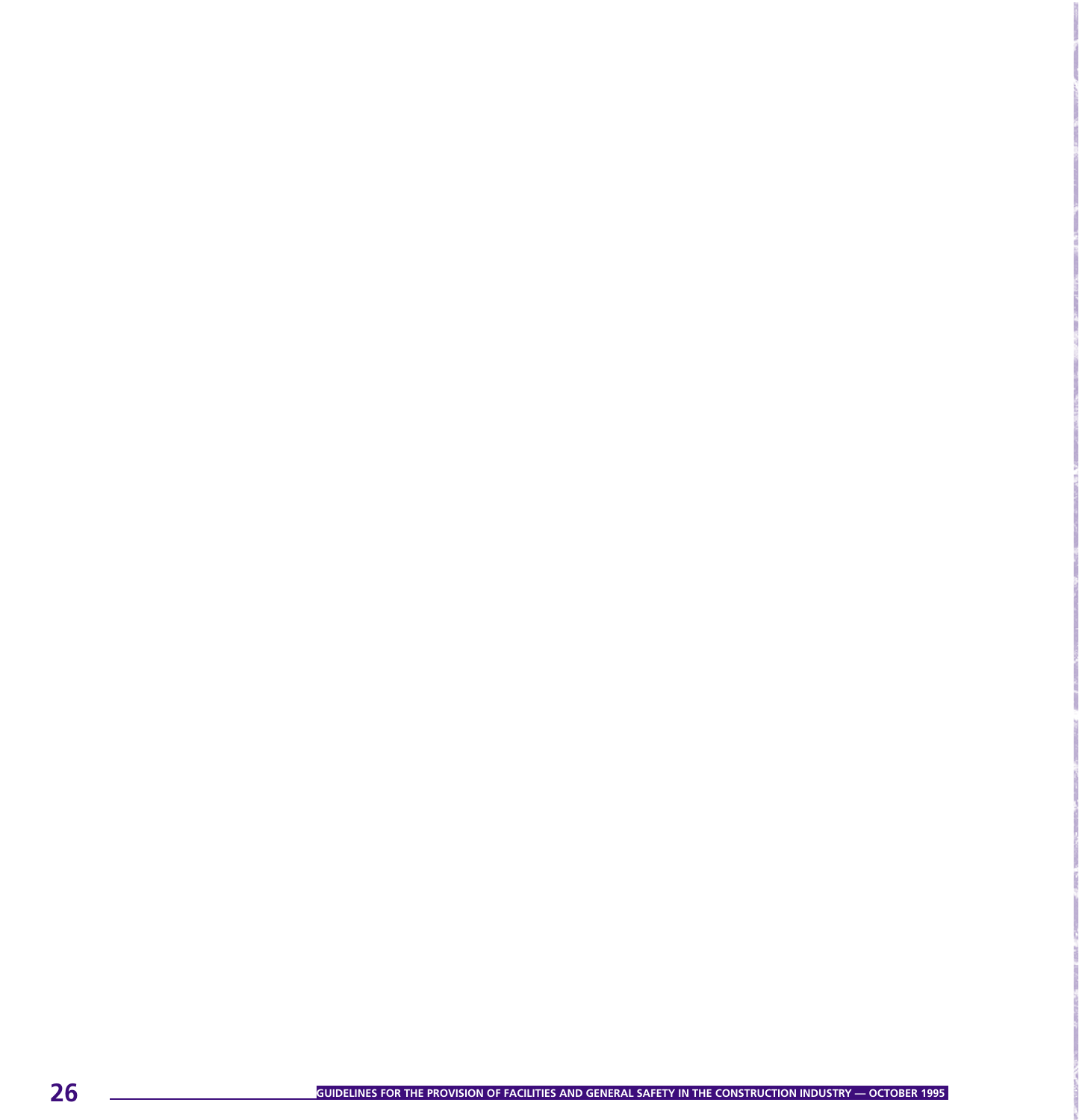#### **LEGISLATION - Electrical supply**

#### **ACT.**

....

.....

6. **Employers to ensure safety of employees—** Every employer shall take all practicable steps to ensure the safety of employees while at work; and in particular shall take all practicable steps to— (a) Provide and maintain for employees a safe working environment;

(d) Ensure that while at work employees are not exposed to hazards arising out of the arrangement, disposal, manipulation, organisation, processing, storage, transport, working, or use of things—

(i) In their place of work; or

(ii) Near their place of work and under the employer's control;

#### **LEGISLATION - Supply switchboards**

#### **ACT**

.....

.....

6. **Employers to ensure safety of employees—** Every employer shall take all practicable steps to ensure the safety of employees while at work; and in particular shall take all practicable steps to—

(c) Ensure that plant used by any employee at work is so arranged, designed, made, and maintained that it is safe for the employee to use;

# **3.1 Electrical supply**

Electricity is almost universally used on construction sites as a power source for a range of machinery and portable tools, as well as lighting and heating is in wide use on construction sites.

Portable electrical appliances shall be used in damp situations only with one of the following safeguards.

• A supply isolated from earth with a voltage between conductors not exceeding 230 volts;

• A monitored earth circuit where the supply to the appliance is automatically disconnected in the event of the earth to the appliance being broken or disconnected,

- The appliance is double insulated;
- A source connected to earth in such a way that the voltage to earth will not exceed 55 volts AC; or
- A residual current device.

### **3.2 Temporary supply switchboards**

All supply switchboards used on building and construction sites should be of substantial construction and should:

• Where installed in outdoor locations, be so constructed that safe operation is not impaired by the weather;

• Incorporate a stand for the support of cables and flexible extension cords;

• Be provided with a door and locking facility acceptable to the electrical supply authority. Doors should be designed and attached in a manner that will not damage any flexible cord connected to the board and should protect the switches from mechanical damage.

The door should be provided with a sign stating "KEEP CLOSED — LEADS THROUGH BOTTOM".

• Have an insulated slot in the bottom for the passage of leads.

• Be attached to a permanent wall or suitable structure which has been designed for the purpose.

• Where pole or post mounted, be fixed by means of coach screws or bolts.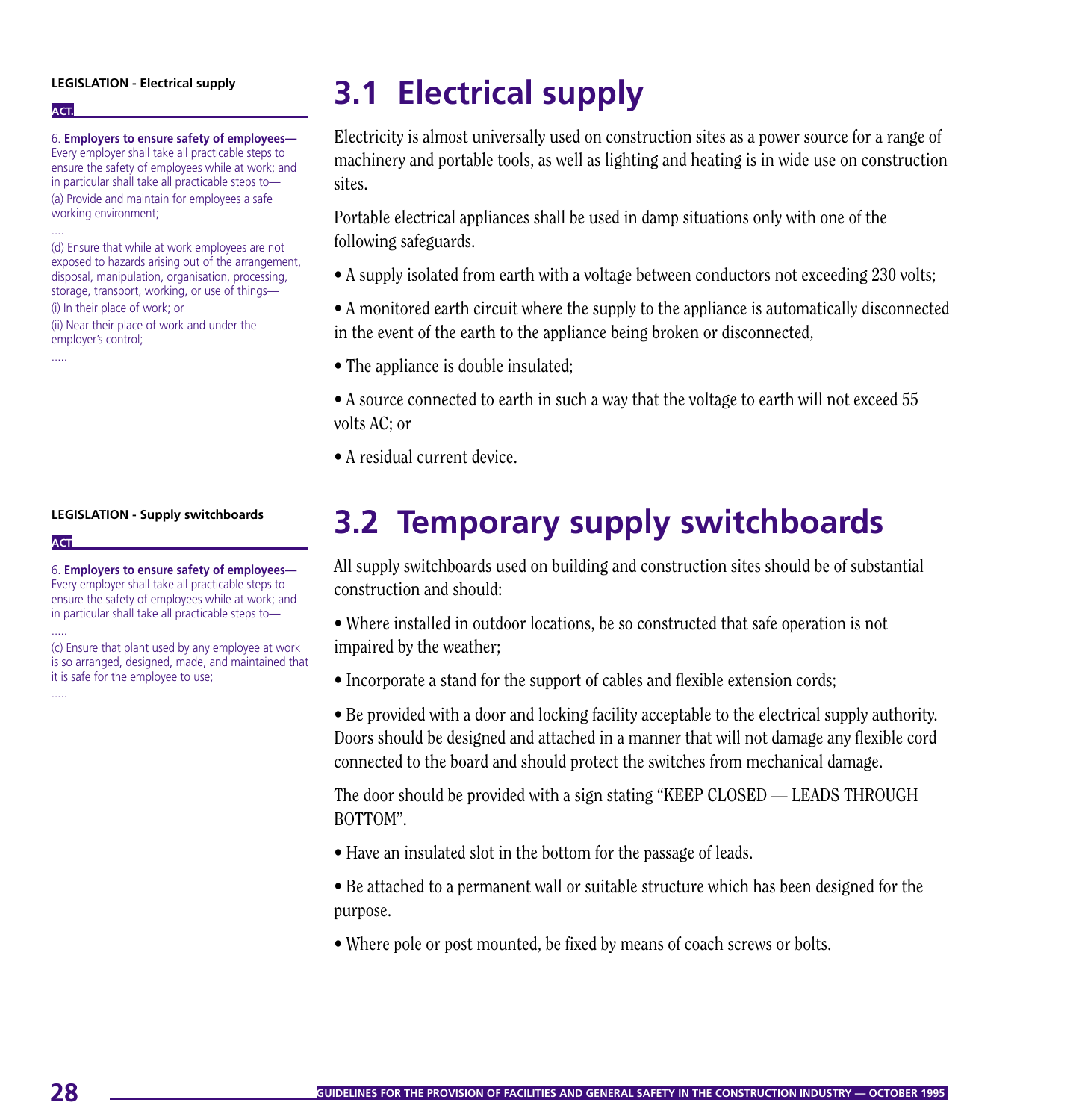# **3.3 Inspection of equipment**

All electrical tools and equipment should be inspected prior to their first use and thereafter at least at 3-monthly intervals.

All tools and equipment should have an identification tag stating the date of last inspection and when the next is due.

# **3.4 Clearance from power lines**

No part of a crane, digger, excavator, drill rig, or other mechanical plant, structure or scaffold may be brought closer than 4 m to an overhead line without the written consent of the power line owner.

#### **FURTHER INFORMATION**

Building Authority or your local authority for information about the Building Act 1991, Regulations 1992, and approved documents.

Ministry of Commerce, Energy Inspection Group — for information about electrical wiring under the Electricity Act 1992, Electricity Regulations 1993, and electrical codes of practice.

#### **OSH publication**

OSH Handbook for health and safety inspectors

#### **LEGISLATION - Inspection of equipment**



6. **Employers to ensure safety of employees—** Every employer shall take all practicable steps to ensure the safety of employees while at work; and in particular shall take all practicable steps to— .....

(c) Ensure that plant used by any employee at work is so arranged, designed, made, and maintained that it is safe for the employee to use;

**LEGISLATION - Clearance from power lines**

#### **ACT.**

....

.....

6. **Employers to ensure safety of employees—** Every employer shall take all practicable steps to ensure the safety of employees while at work; and in particular shall take all practicable steps to— (a) Provide and maintain for employees a safe working environment;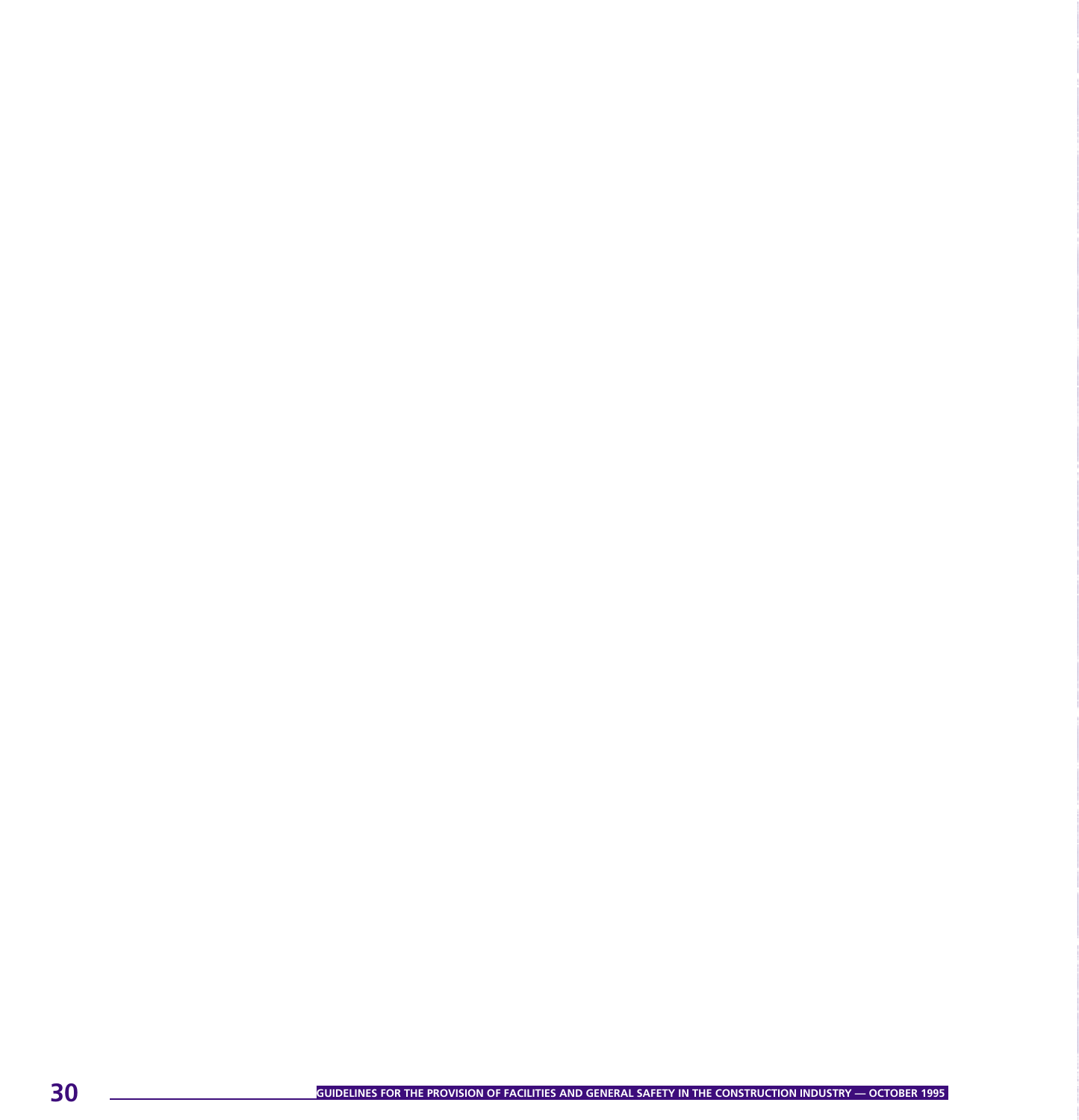#### **LEGISLATION - Personal protective equipment**

#### **ACT**

10. **Significant hazards to employees to be minimised, and employees to be protected, where dimination and isolation impracticable**— (1) Where—

(a) There is a significant hazard to employees at work; and

(b) Either—

(i) There are no practicable steps that may be taken to eliminate it; or

(ii) All practicable steps to elirninate it have been taken, but it has not been eliminated; and (c) Either—

(i) There are no practicable steps that may be taken to isolate it from the employees; or

(ii) All practicable steps to isolate it from the employees have been taken, but it has not been isolated,—

the employer shall take the steps set out in subsection (2) of this section.

(2) The steps are—

(a) To take all practicable steps to minimise the likelihood that the hazard will be a cause or source of harm to the employees; and

(b) To ensure that there is provided for, accessible to, and used by the employees suitable clothing and equipment to protect them from any harm that may be caused by or may arise out of the hazard; and

#### **REGULATIONS.**

....

.....

#### 18. **Woodworking and abrasive grinding**

**machinery**—Where any machinery of a kind listed in column 1 of the First Schedule to these regulations is used in a place of work under the control of any employer, that employer shall take all practicable steps to ensure that the machinery is provided with a protective device or apparatus— (a) Of the kind or kinds listed, opposite the name of that machinery, in column 2 of that schedule; and (b) That is suitable for the purpose for which it is to be used.

11. **Noise**—(1) Every employer shall take all practicable steps to ensure, in relation to every place of work under the control of that employer, that no employee is exposed to noise above the following levels:

(a) A noise exposure level,  $L_{Aea,8h}$ , of 85 dB(A); and (b) A peak noise level,  $L_{peak}$ , of 140 dB,—

whether or not the employee is wearing a personal hearing protection device.

(2) For the purposes of subclause (1) of this regulation,—

(a) The noise exposure level, L<sub>Aeq,8h</sub>, is the level of the<br>daily noise exposure normalised to a nominal 8 hour day, in dB(A) referenced to 20 micropascals; that is to say, it is the steady noise level that would, in the course of an eight hour period, cause the same Afrequency-weighted sound energy as that due to the

# **4.1 Personal protective equipment**

Employers are responsible for the provision of personal protective equipment. The following general rules apply to its use:

• All employees and others should be trained in the use of personal protective equipment and made fully aware of the reasons for its use.

• Where it is impracticable to fix overhead protection and there is a risk of injury from falling objects, safety helmets, provided by the employer, shall be worn.

• Adequate eye protection should be worn whenever there is any possibility of eye damage from welding flash, or debris such as concrete or wood chips, or grinding dusts. (It should be noted that several people have lost an eye due to breaking off high-tensile masonry nails by sticking sideways with a hammer, the flying broken nail becoming lodged in the eye in each case.)

• Footwear shall be able to adequately protect the employee's feet having regard to the sort of work being carried out. Usually only steel-capped boots or shoes will do this.

• Hearing protection shall be worn if noise levels are high. (The noise of a portable circular saw or hammer drill exceeds the safe limits at a distance of 0.5 m.) See section 7.1. Noise.

• Gloves may be necessary for some tasks.

• Push sticks are always needed at the saw bench.

• Respiratory protection which is appropriate for the task should be personally provided to all employees exposed to respiratory hazards such as asbestos, chemical fumes and dust.

#### **FURTHER INFORMATION**

#### **Standards**

NZS 2264:1970, Amendment 2, 1981 Specification for industrial safety helmets (maximum protection) AS/NZS 2210.1: 1994 Occupational protective footwear — Guide to selection, care and use AS/NZS 2210.2: 1994 Occupational protective footwear — Specification AS/NZS 1337:1992 Eye protectors for industrial applications AS 1270:1988 Acoustics — Hearing protectors AS/NZS 1716:1994 Respiratory protective devices AS/NZS 1715:1994 Selection, use and maintenance of respiratory protective devices **OSH publications**

### Guide to Respirators and Breathing Apparatus

Approved Hearing Protection Devices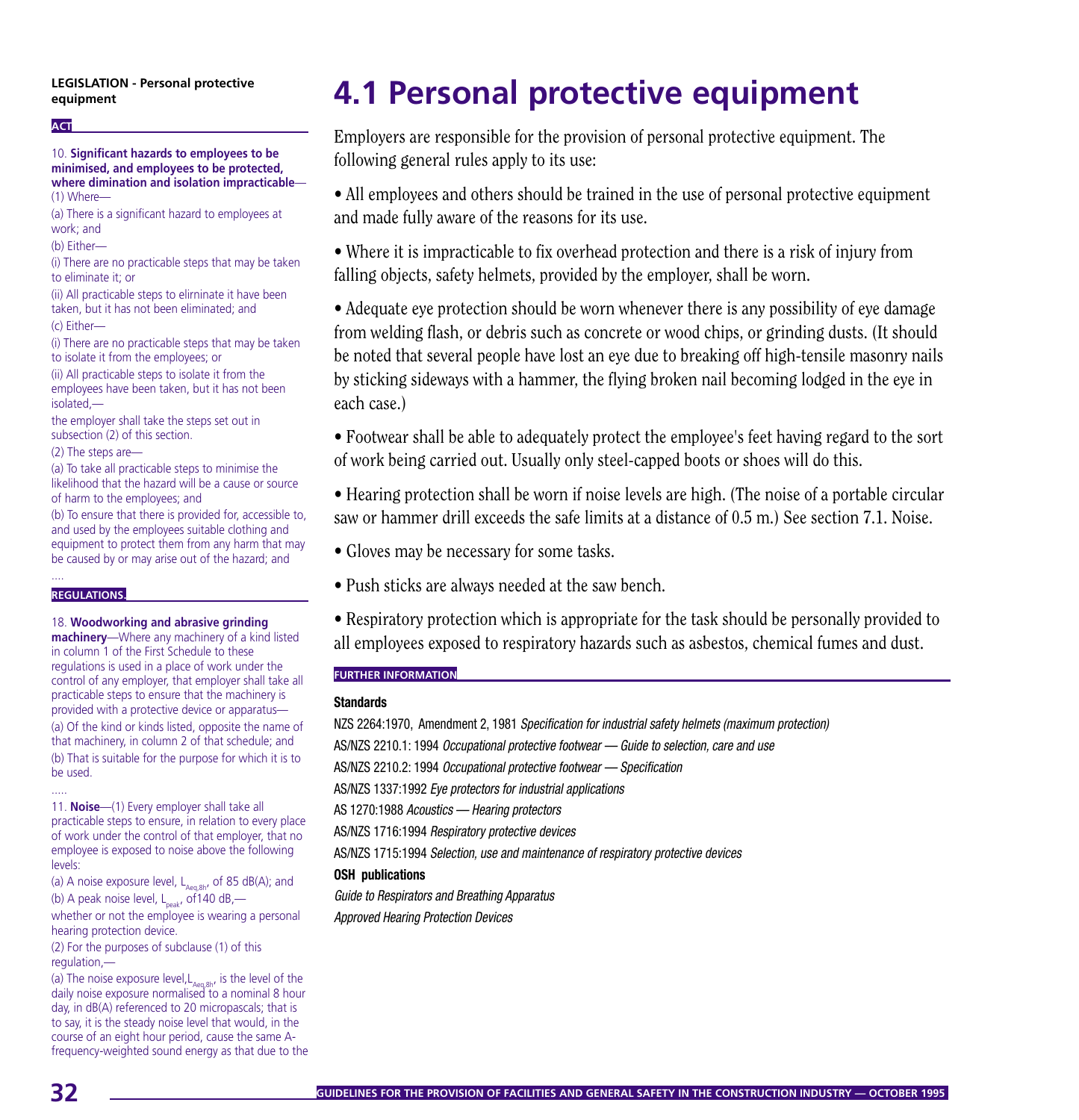# **4.2 Skin hazards**

Skin trouble is an issue of concern in the construction industry. It can, apart from causing pain and suffering, impede employees' ability to work or even lead to their being unable to continue working.

Many substances used in the workplace may induce skin disorders by either irritant or allergic reactions.

The most common skin reaction is **contact dermatitis**. It occurs at the site of contact usually the hands or arms. It causes redness, swelling, crusting and scaling.

Non-allergic irritant reaction can occur through contact with some products such as detergents, solvents, or fibreglass insulation. Allergic contact dermatitis is caused by contact between sensitised individuals and contact allergens. Irritants and allergens cause itching as a primary symptom.

Skin cancer is a much rarer effect that can result from long-term exposure to tar and pitch.

Effects from exposure to ultraviolet rays can be reduced through the use of proprietary sun screens, hats and sun glasses and appropriate clothing.

Some substances which may cause skin problems in the construction industry include:

- Wet cement.
- Dry cement.
- Tar and pitch.
- Mineral oils in cement castings and brick making.
- Paint thinners.
- Acids for masonry cleaning.
- Synthetic mineral fibres.
- Chromate metal primers.
- Epoxy and acrylic resin hardeners.
- Bonding agents and sealers.
- Exposure to ultra-violet radiation.

Employees should be encouraged to report any skin trouble, particularly on the hands, and consult a doctor or nurse early.

Early advice gives the best chance of recovery. Longstanding cement dermatitis can be difficult to eliminate.

actual noise over the actual working day; and

(b) The peak noise level, L[Inf peak], is the highest frequency-unweighted peak sound pressure level in the place of work in decibels referenced to 20 micropascals, measured using sound measuring equipment with "P" time-weighting, as specified in the Australian Standard numbered AS 1259.1-1990 and entitled "Sound level meters Part 1: Nonintegrating"; and

(c) The levels of noise referred to in subclause (1) of this regulation shall be measured and assessed in accordance with the Australian Standard numbered AS 1269-1989 and entitled "Acoustics— Hearing conservation".

(3) Where an employer has taken all practicable steps to ensure that no employee at any place of work under the control of that employer is exposed to noise above the levels specified in subclause (1) of this regulation but has not eliminated the risk that any employee may be exposed to noise above those levels, the employer shall communicate clearly, by way of signs, labelling of machinery, or other appropriate means—

(a) The fact that noise levels at the place of work are or are likely to be hazardous; and

(b) The sort of personal hearing protection device that is suitable to protect against the noise levels; and

(c) Where such a device may be obtained.

*Regulations 68 and 69 impose duties on designers, manufacturers and suppliers of protective clothing and protective equipment. These are reproduced in section 7.8 of these guidelines.*

#### **LEGISLATION - Skin hazards**

#### **ACT**

.....

.....

6. **Employers to ensure safety of employees—** Every employer shall take all practicable steps to ensure the safety of employees while at work; and in particular shall take all practicable steps to—

(d) Ensure that while at work employees are not exposed to hazards arising out of the arrangement, disposal, manipulation, organisation, processing, storage, transport, working, or use of things— (i) In their place of work; or

(ii) Near their place of work and under the employer's control;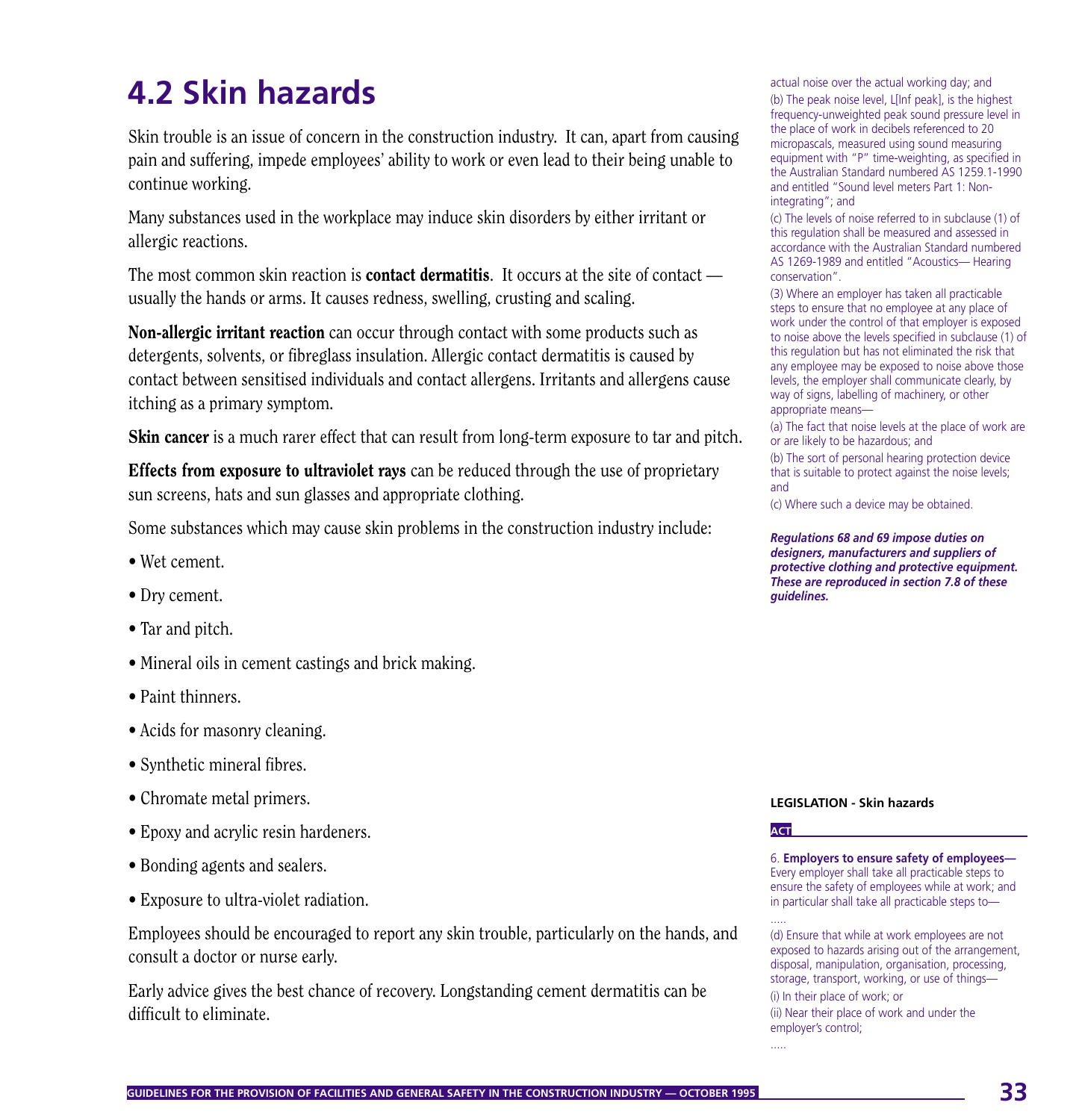### Avoiding exposure

A range of measures are available to reduce the risk of skin contact when working with hazardous substances. These include the use of barrier creams on the hands, or wearing gloves, long-sleeved shirts, full-length trousers and boots. Any gloves used should offer suitable protection for the substance being handled.

The risk of contact dermatitis increases with the time the hazardous substance remains in contact with the skin. Employees should therefore be required to wash any substance off the skin as soon as possible after contact has occurred.

These precautions will also help to prevent cement burns, see below.

#### Cement

The effects of freshly mixed concrete on the skin are well known as a cause of some occupational skin disease. Under certain conditions freshly mixed concrete or mortar can cause ulceration of the skin (cement burn), but this is rare.

Any special health precautions which are recommended by the manufacturer of the cement or related materials should be followed.

Employees' skin and eyes both need to be protected from contact with cement.

Contact should be avoided as much as possible. The use of a barrier cream may give some protection if contact is kept to a minimum.

Protective clothing should be worn where appropriate. This should include long sleeves, full length trousers, gloves, and suitable footwear.

There should be facilities for washing the body and changing clothes, in accordance with part 1 of these guidelines.

If cement dust or mixture gets into the eyes, they should be washed out immediately with cold water. If the irritation persists, medical attention should be sought.

Respiratory protective equipment should be worn during treatment of hardened concrete where dust is created.

### **4.3 Safe use of chemicals**

Many different chemicals and hazardous substances are used in construction work. It is essential that effective control measures and policies are developed and implemented to ensure that the chemicals or substances are used safely.

These measures should include policy on:

• Safe handling of chemicals or hazardous substances;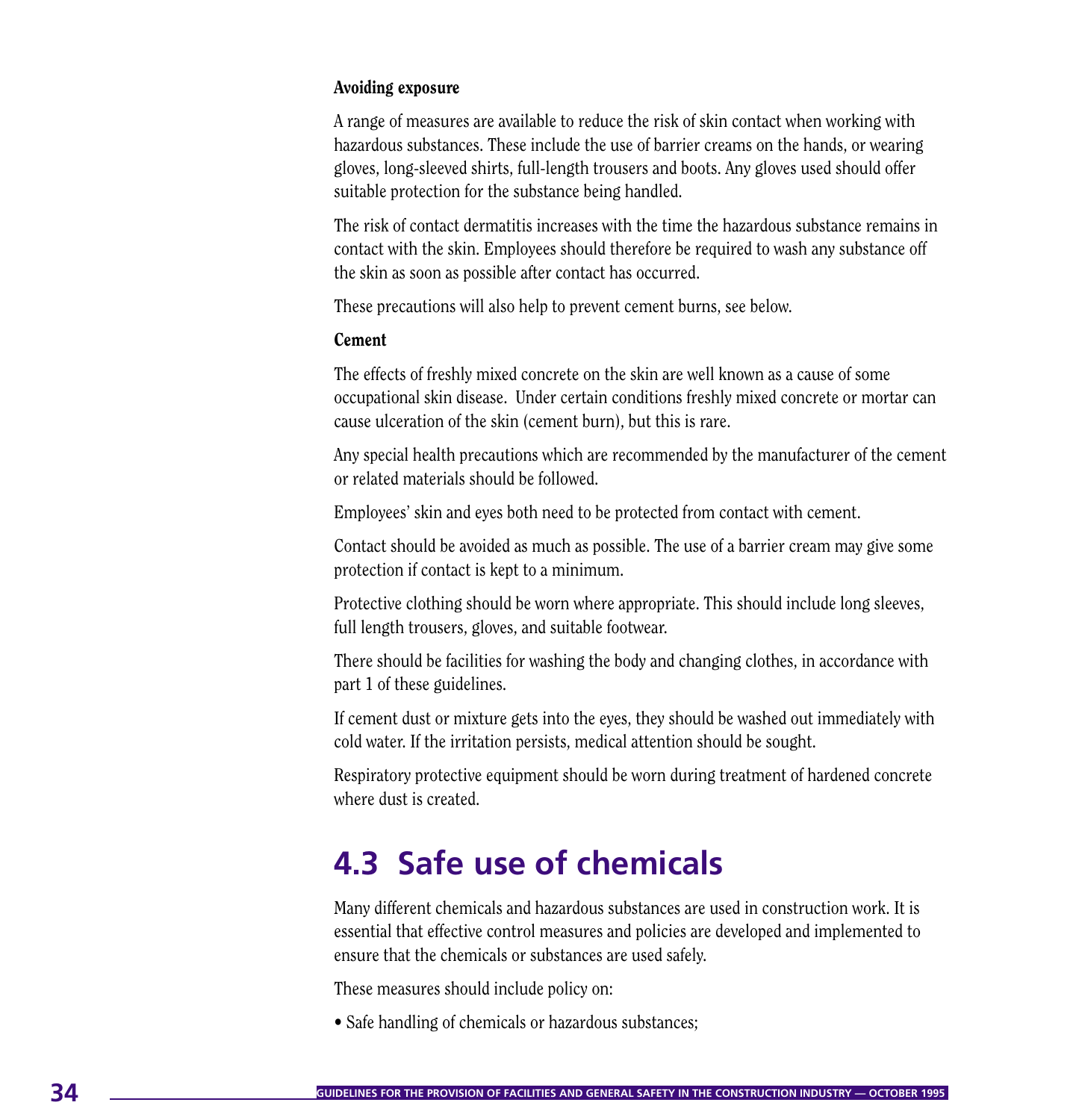- Correct storage procedures to be adopted;
- Safe transportation procedures; and
- Safe disposal procedures.

The safe handling of chemicals should be aimed at eliminating or minimising risk to employees or others, and will involve reading labels and Material Safety Data Sheets (MSDS) and complying with instructions.

All chemicals should be stored in their original containers in a safe, well ventilated, secure place and in accordance with directions on their labels and MSDS.

If chemicals are transported, regulatory requirements shall be observed in respect to documentation, compatibilities and load security.

All employees should be trained in the correct practices to be followed when using chemicals and hazardous substances, and how to deal with emergencies that may arise while using any substance.

#### **FURTHER INFORMATION**

Dangerous Goods ( Class 2- Gases) Regulations 1980

Dangerous Goods ( Class 3- Flammable Liquids) Regulations 1985

Dangerous Goods ( Class 4- Flammable Solids or Substances and Class 5 Oxidising Substances) Regulations 1985

#### **Standard**

Code of Practice in the Use of Chemicals at Work, International Labour Office

# **4.4 Explosives (blasting)**

Where explosives are used on construction work, the operation shall be supervised by a certificated construction blaster who has been trained to prepare, lay and initiate the explosives.

The certificated construction blaster is to be responsible for:

- The selection of explosives, detonators and fuses:
- The handling and storage of explosives;
- The layout of the blast, its charging and stemming;
- The proper testing of circuits;
- Preventing the scatter of debris, and avoiding risks to persons and property;
- Dealing with misfires and the disposal of surplus explosives; and
- Minimising the environmental effects of blasting, e.g. dust, noise and ground vibration.

#### **LEGISLATION - Explosives (blasting)**

#### **ACT.**

*Duties of Employers in relation to Training and Supervision*

13. **Training and supervision**—Every employer shall take all practicable steps to ensure that every employee who does work of any kind, or uses plant of any kind, or deals with a substance of any kind, in a place of work—

a) Either—

(i) Has; or

(ii) Is so supervised, by a person who has such knowledge and experience of similar places, and work, plant, or substances of that kind, as to ensure that the employee's doing the work, using the plant, or dealing with the substance, is not likely to cause harm to the employee or other people; and (b) Is adequately trained in the safe use of all plant, objects, substances, and protective clothing and equipment that the employee is or may be required to use or handle.

#### **REGULATION.**

.....

*Regulations 50 and 51 describe the requirements for the certification of construction blasters. They are reproduced on page 9 of these guidelines.*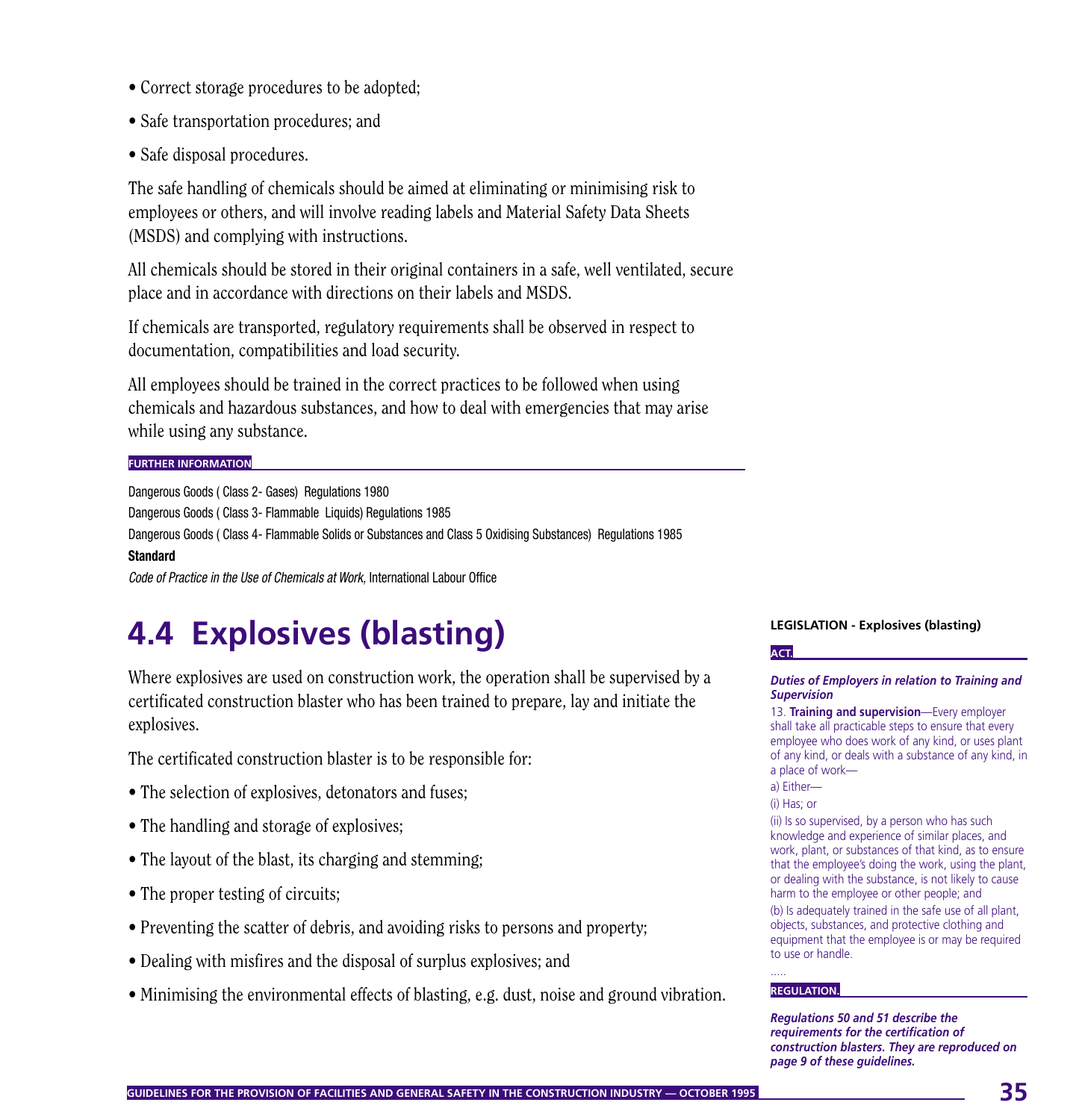### Storage of explosives

Detonators and explosives shall be kept in separate licensed explosives magazines. Only sufficient quantities for daily use shall be taken from the magazine to the site.

On site explosives shall be kept separate, secure, protected from the weather, and a safe distance from vehicular or pedestrian traffic and from mechanical, physical and electrical hazards.

#### Access control

All access points leading to the area where the construction blasting works are to be carried out shall be manned to prevent entry during the blast. If through traffic is involved, display warning signs and provide traffic control, including physical barriers where necessary.

An agreed warning signal shall be given before the blast is fired. After the blast, an all clear signal should be given when the construction blaster has determined that the area is safe.

#### **FURTHER INFORMATION**

Explosives Act 1957 and Explosives Regulations 1959 Handbook for Temporary Traffic Control and Safety at Roadworks Sites, Transit New Zealand

### **4.5 Asbestos**

The inhalation of asbestos dust may result in serious lung disease. Most work involving asbestos (removal), except that using hand tools on asbestos cement products, is classified as "restricted work involving asbestos" by the Asbestos Regulations 1983. Such work is required to be notified to OSH, and shall only be carried out under the direct supervision of a person holding a certificate of competency, for restricted work with asbestos.

All persons involved in the work shall wear either disposable overalls or washable overalls. Respiratory protection is to be worn — usually a positive pressure face mask that provides filtered air to the mask at pressure.

Recommended practice is to have the area where asbestos is being worked screened by impervious sheeting and have air pressure in the enclosure reduced, to stop the escape of dust.

Air tests may be required prior to reoccupation of the area.

#### **FURTHER INFORMATION**

Asbestos Regulations 1983 **Standards** AS/NZS 1715:1994 Selection, use and maintenance of respiratory protective devices AS/ NZS 1716:1994 Respiratory protective devices **OSH publications** Guide to Respirators and Breathing Apparatus Guidelines for the Management and Removal of Asbestos

### **LEGISLATION - Asbestos**

#### **REGULATIONS.**

.....

.....

2. **Interpretation**— In these regulations, unless the context otherwise requires,—

"Notifiable work" means— (a) Any restricted work, as that term is defined in regulation 2 (1) of the Asbestos Regulations 1983:

*Regulation 26 contains notification requirements. It is reproduced on page 7 of these guidelines.*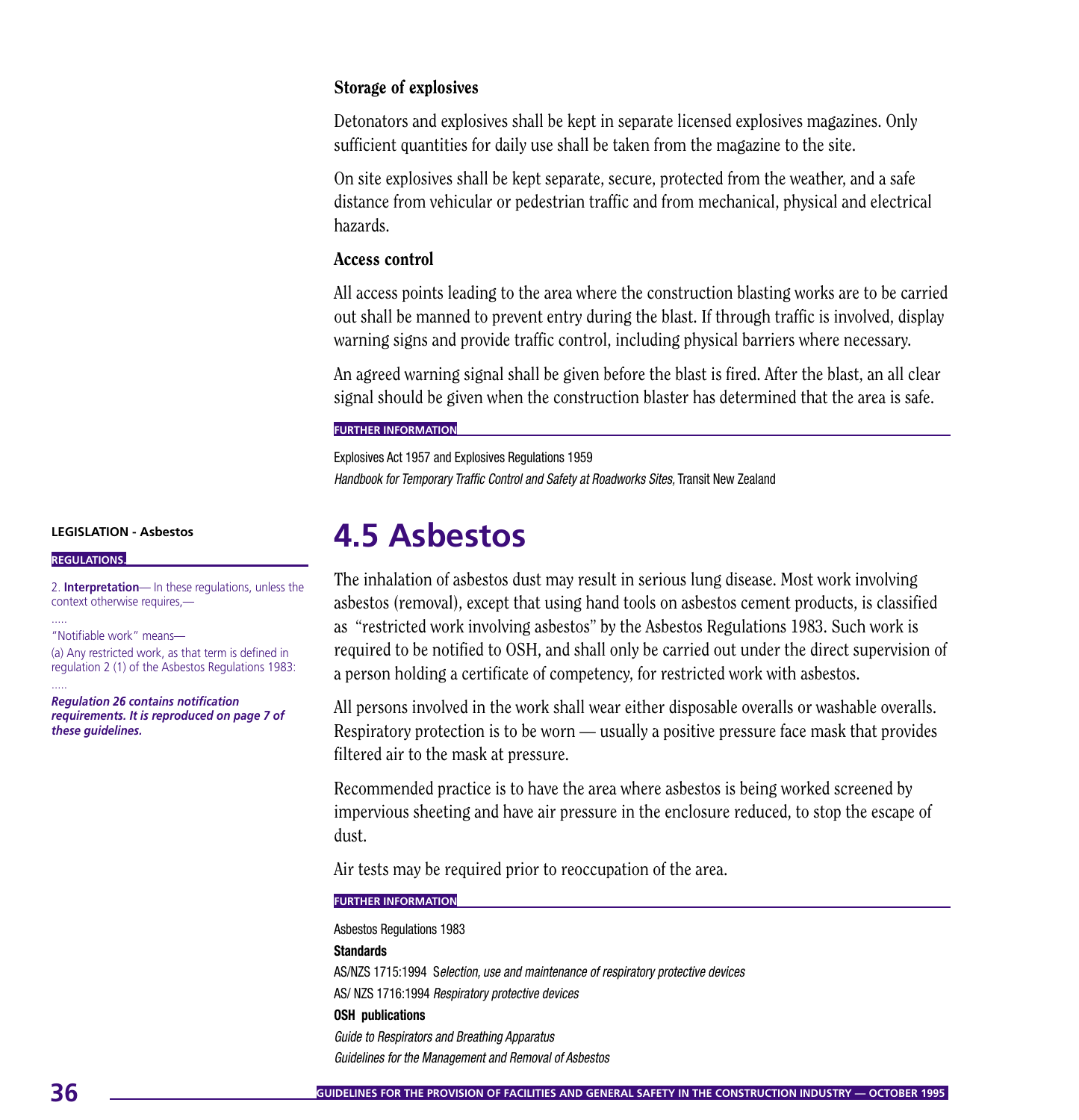# **4.6 Flame cutting and welding with compressed gases**

### Main hazards

Provision should be made to guard against the following potential hazards:

• Fires caused by leakage of fuel (propane, acetylene) usually from damaged or badly joined sections of hose.

• Cylinder explosions caused by accidental leakage of oxygen from hoses or cutting torches.

• Operators may release oxygen deliberately to try to clear fumes from the air, with the effect that it creates a situation where — with too much oxygen in the air — just one spark may set clothing alight. Oily or greasy clothes may also catch fire spontaneously.

• Flashback caused by the operator trying to light the cutting torch when there is a mixture of oxygen and fuel gas in one hose.

• Explosions or fires caused by flame cutting or welding drums, or tanks, that contain flammable materials even in small amounts.

- Breathing in dangerous fumes during cutting or welding operations.
- Nearby flammable material catching fire.

### Handling cylinders

Cylinders should never be rolled along the ground or handled roughly. Wherever possible, a cylinder trolley should be used, with the cylinders attached by chains.

Cylinders should never be placed in a free-standing position. All practicable steps should be taken to temporarily secure cylinders to a secure point.

Cylinders should have time to settle after being brought to a standing position before being used.

### Storage

All hoses and cutting accessories should be removed at the completion of any work and stored away from cylinders.

Cylinders should be stored in an upright position away from other flammable substances and sources of ignition.

### Equipment

Only hoses that meet the appropriate standard should be used. They should be checked every day for signs of damage.

**LEGISLATION - Flame cutting and welding with compressed gases**

#### **ACT**

.....

.....

.....

6. **Employers to ensure safety of employees—** Every employer shall take all practicable steps to ensure the safety of employees while at work; and in particular shall take all practicable steps to—

(c) Ensure that plant used by any employee at work is so arranged, designed, made, and maintained that it is safe for the employee to use;

(d) Ensure that while at work employees are not exposed to hazards arising out of the arrangement, disposal, manipulation, organisation, processing, storage, transport, working, or use of things— (i) In their place of work; or (ii) Near their place of work and under the employer's control;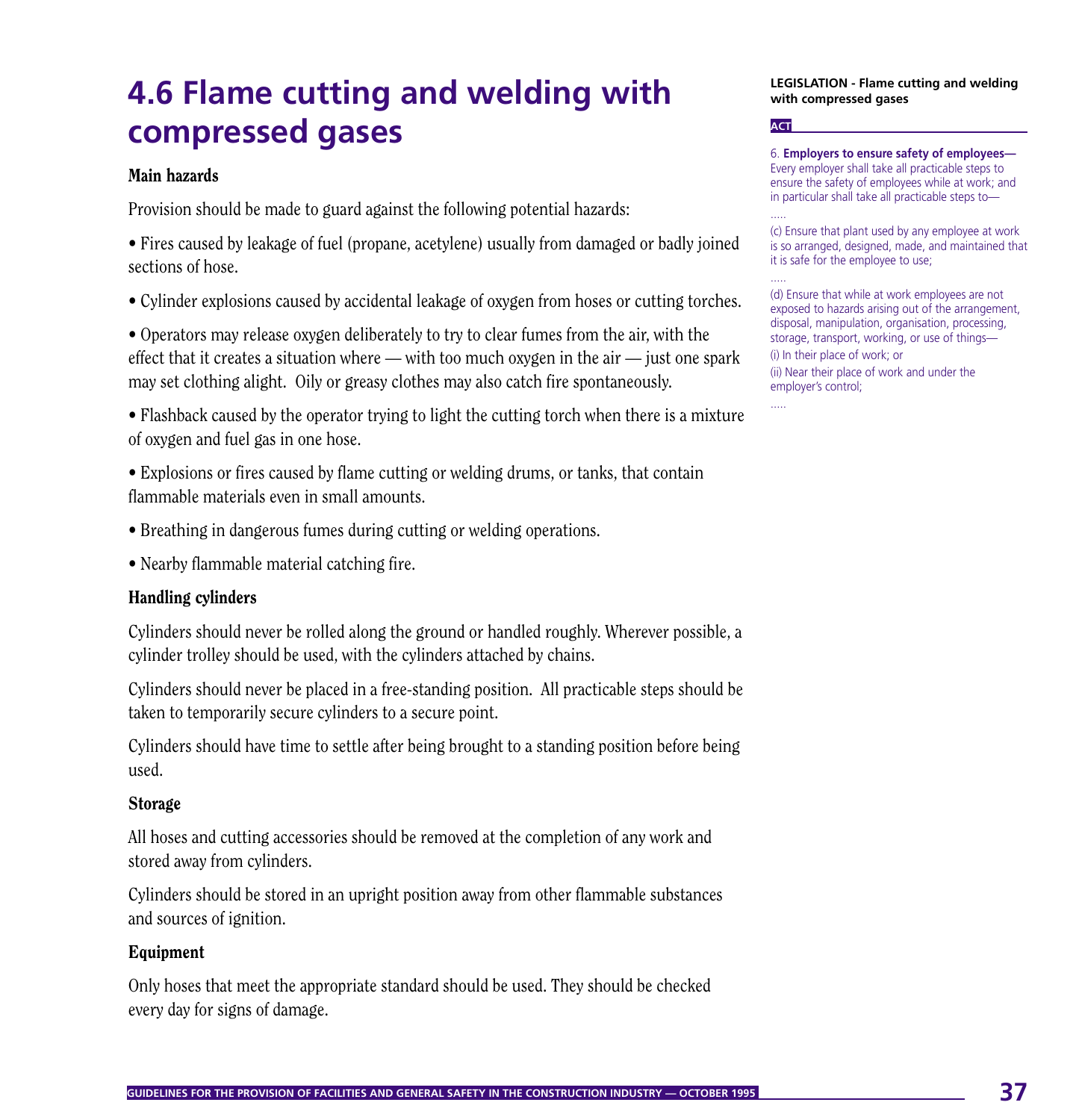The hose length should be kept as short as possible. If lengths of hose have to be joined following the removal of damaged sections, only proper hose couplers and proprietary hose clamps should be used. Makeshift couplers made from pipe and twisted wire are unsuitable. Proper couplers should be used to connect the hose to the cylinder regulator.

Soapy water should be use to check cylinders and hoses for leaks. If a leak is found and it cannot be stopped, the cylinder should be removed to a safe place in the open air and the supplier contacted for advice.

Flash-back arrestors should be fitted to each hose.

Oil and grease should be kept away from oxygen cylinders hoses and work clothes, oxygen build-up can lead to sudden, fierce fires.

### Lighting up procedure

The manufacturer's recommended procedures should be followed when purging hoses (to reduce the risk of flashback). The area needs to be well ventilated.

### Cutting drums and tanks

Drums, tanks, etc. shall not be welded or cut without special safety precautions. If they contain even a small amount of petrol, solvent, oil or other flammable liquid, sludge or solid, they may explode.

To avoid this danger such containers need to be thoroughly cleaned and tested before any hot cutting or welding is carried out.

Alternatively, the container may be completely filled with water and the top removed.

### Fumes

A significant health problem that can arise from welding is lead poisoning caused by flame cutting steel coated with lead-based paint. Welders and gas cutters can suffer metal fume fever through working with plated metal. Cadmium and zinc-plated materials are especially dangerous.

Nitrous fumes produced during all welding and cutting operations can build up quickly in poorly ventilated areas such as excavations, pits small basements and tanks.

Forced ventilation is essential in these situations. All employees who carry out welding or cutting where there is a risk of breathing dangerous fumes will need to wear appropriate respiratory protection.

### Fire fighting and protective equipment

Flammable materials shall be removed from the work area and suitable fire fighting equipment provided.

Employees should wear suitable eye protection and protective clothing to protect against burns.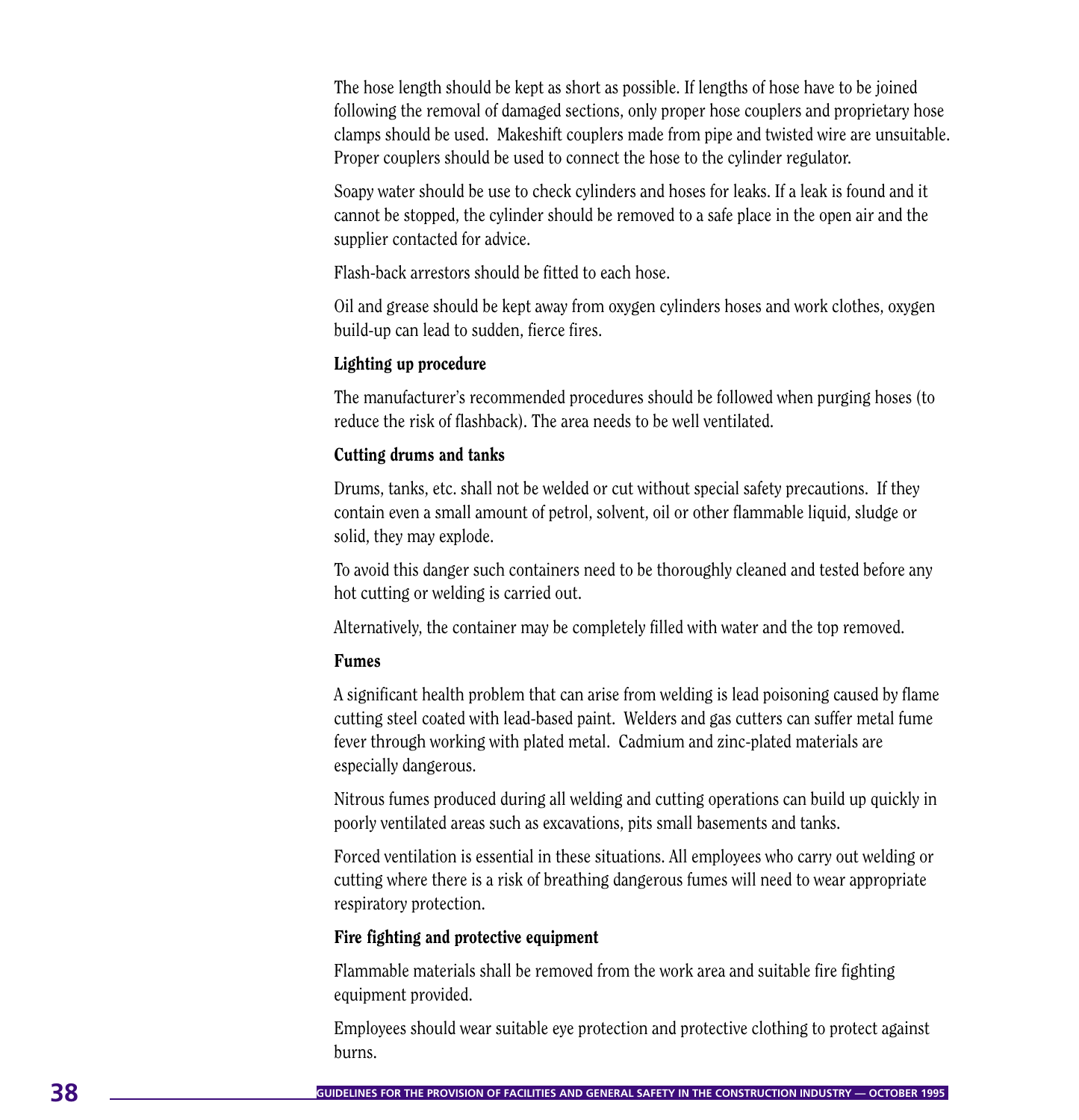# **4.7 Lead**

Up until 1965, many paints used on New Zealand buildings had high lead levels. This was particularly true of pre-1945 paints. Even if a building has been recently painted, it may have been painted with lead-based paints or have layers of old paint covered by modern paint. Today, only special purpose paints contain lead and these are clearly labelled.

If a building is over 25 years old, it is best to assume that it has been painted with leadbased paints.

The removal of lead-based paint can result in harm to both the person doing the work and the people who live or work nearby. Untreated lead poisoning can lead to brain damage or even death.

### Removing lead-based paints

If the paint is being removed from outside a building, all windows and doors should be closed to prevent contamination inside.

Children and animals should be kept away from the work area.

Workers should wash their faces and hands carefully before eating or smoking and change out of contaminated overalls (especially if dry sanding).

A hat or hair covering should be worn to prevent dust accumulating in the hair, particularly when dry sanding.

A good quality, properly fitted, toxic dust respirator should be worn when sanding, making dust or burning off lead-based paints.

Smoking should not be allowed while removing paint. The hand-to-mouth contact may increase the risk of eating or inhaling lead paint dust.

### Collection and disposal of debris

All paint debris should be collected on a ground sheet large enough to contain all the material. If working on a scaffold, a sheet should be tied underneath to catch falling paint. If removing paint by water blasting, all flakes of paint should be collected from the surrounding area.

The area around the groundsheet should be cleaned with a vacuum cleaner to collect any paint debris and the contents disposed of immediately. After sanding, all surfaces need to be wiped to remove dust and then vacuumed using a commercial vacuum cleaner fitted with a dust filter.

#### **LEGISLATION - Lead**

#### **ACT**

.....

.....

6. **Employers to ensure safety of employees—** Every employer shall take all practicable steps to ensure the safety of employees while at work; and in particular shall take all practicable steps to— (a) Provide and maintain for employees a safe working environment;

(d) Ensure that while at work employees are not exposed to hazards arising out of the arrangement, disposal, manipulation, organisation, processing, storage, transport, working, or use of things— (i) In their place of work; or

(ii) Near their place of work and under the employer's control;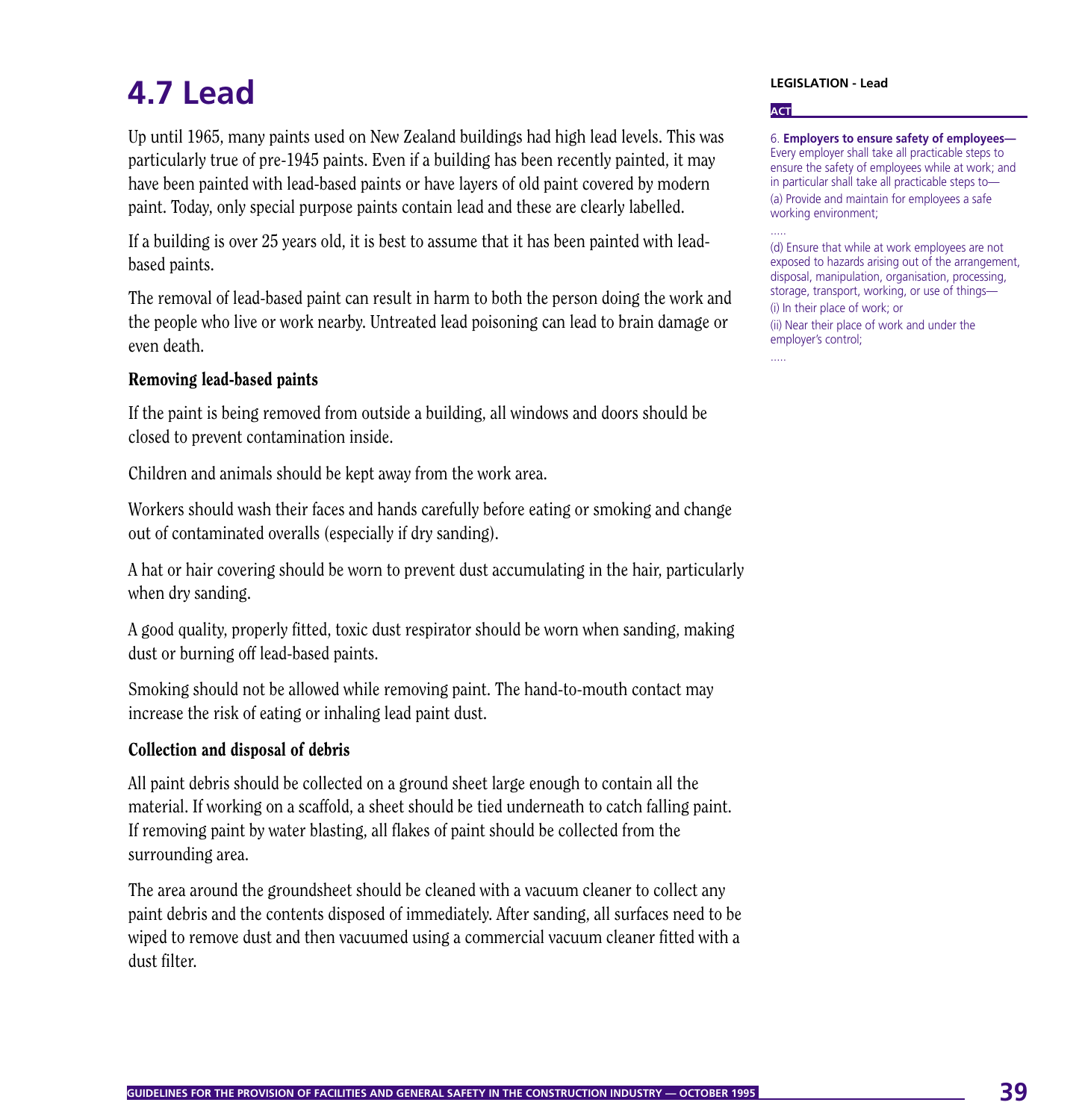All paint debris should be securely wrapped and disposed of at a rubbish tip. Debris should not be burnt.

#### **FURTHER INFORMATION**

### **Standard**

NZS/AS 1716:1994 Respiratory protective devices **OSH publication** Guidelines for the Management of Lead-based Paint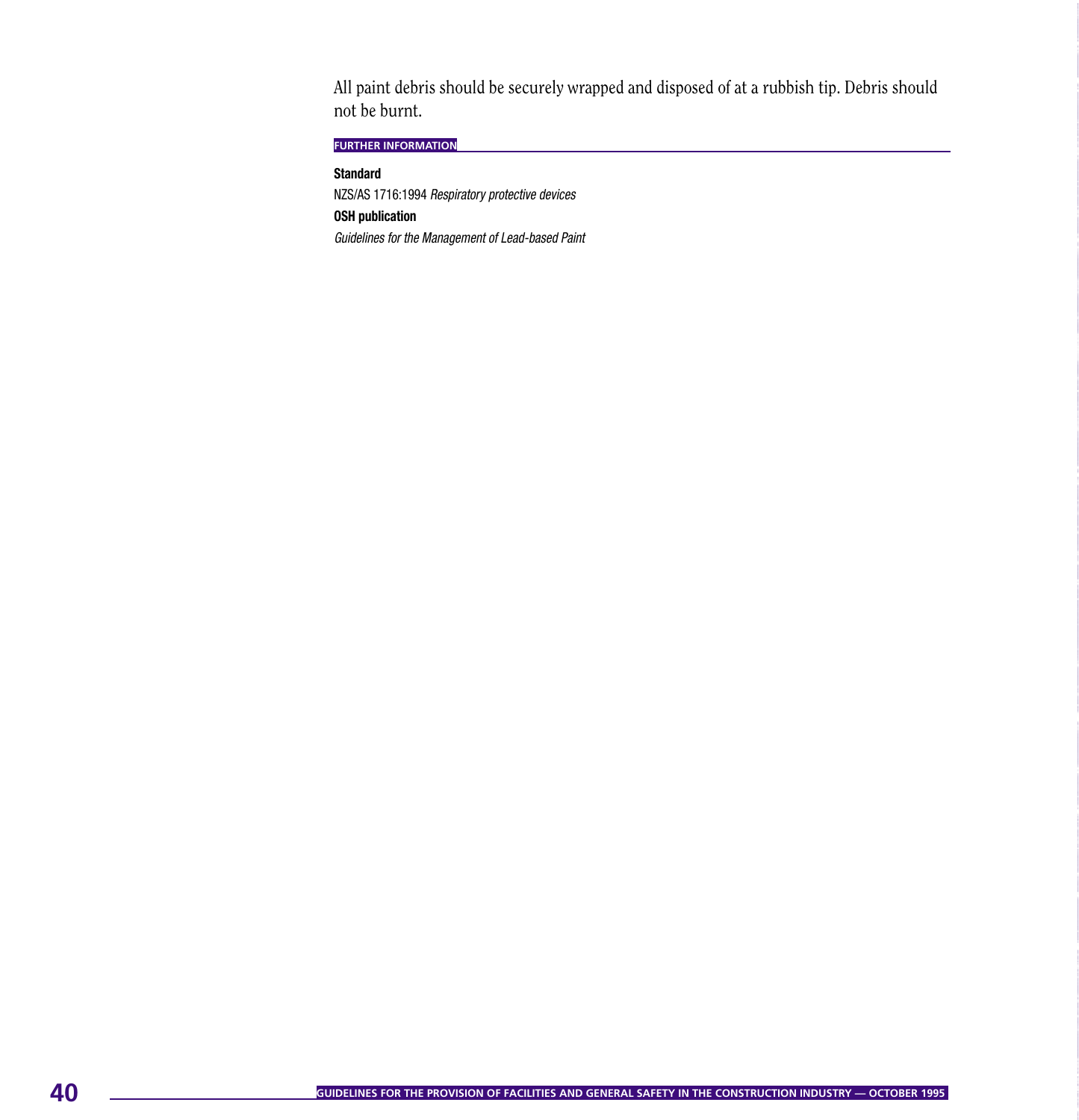#### **LEGISLATION - Power tools**

**ACT**

6. **Employers to ensure safety of employees—** Every employer shall take all practicable steps to ensure the safety of employees while at work; and in particular shall take all practicable steps to—

..... (c) Ensure that plant used by any employee at work is so arranged, designed, made, and maintained that it is safe for the employee to use;

#### **REGULATIONS.**

17. **Cleaning, maintenance, or repair of machinery**—(1) Subject to subclause (2) of this regulation, every employer shall take all practicable steps to ensure, in relation to every place of work under the control of that employer, that, where the cleaning, maintenance, or repair of any machinery while the whole or a part of the machinery is moving may cause harm to any employee, the machinery is not cleaned, maintained, or repaired—

(a) Until every part of the machinery, including any extension or attachment, has been secured against movement, including inadvertent movement; and

(b) Until every control device has been secured in the inoperative position by the use of locks or lock-out procedures or other equally effective means.

(2) Every employer shall take all practicable steps to ensure, in relation to any machinery to which subclause (1) of this regulation applies, that, where it is essential to the process that the machinery performs, or to the procedure for cleaning, maintaining, or repairing the machinery, that the whole or a part of the machinery remains in motion during cleaning, maintenance, or repair,—

(a) A procedure is established for the carrying out of the cleaning, maintenance, or repair in a safe manner; and

(b) The procedure contains at least the following features:

(i) No employee who has not been adequately trained for the purpose shall carry out the cleaning, maintenance, or repair:

(ii) Where it is essential that a part of the machinery remains moving, only that part shall be set in motion; and

(c) The procedure is followed on every occasion to which it applies.

55. **Injurious tasks**—Every employer shall take all practicable steps to ensure that no employee under the age of 15 years is required to lift any weight or to perform any task at any place of work under the control of that employer, where lifting the weight or performing the task would be likely to be injurious to the employee's health.

56. **Machinery**—Every employer shall take all practicable steps to ensure that no employee under the age of 15 years, at any place of work under the control of that employer,—

- (a) Works at or with any machinery; or
- (b) Assists with work at or with any machinery.

# **5.1 Portable mechanically-powered nailers and staplers**

The use of mechanically-powered nailers and staplers in place of the traditional carpenter's hammer is labour saving and also overcomes certain health hazards. But other hazards are presented through the use of compressed air, compressed inert gas or electricity as an energy medium at a force capable of penetrating body tissue.

Proper standards and the following of recommended work practices are therefore essential.

Employers are to ensure that the following safety rules are followed by all operators:

- Tools should never be pointed at any person, whether they contain fasteners or not.
- The operating mechanism or work-contacting element should never be depressed unless the nose of the tool is directed on a safe work surface or test material.
- Additional care should always be taken when nailing near the edge of material.
- No volatile or combustible gas is ever to be used to power a pneumatic tool. This includes never using bottled oxygen.
- Defective tools are never to be used.
- No operator is to discharge fasteners by bump nailing.
- Eye and hearing protection is appropriate for the tool and is used.

#### **FURTHER INFORMATION**

Manufacturers' instructions

# **5.2 Portable power tools**

Power saws, planers, cement mixers, concrete cutting tools, and other power tools shall have proper guards in place at all times. Employers, employees and others required to use power tools are to ensure that:

- Every operator is trained in the use of the tools.
- Only the right tool is used for the job and appropriate work methods are adopted.
- Defective tools are not used until repaired.
- Transmission guards shall be in place.
- Electrical safety devices are used where appropriate.
- Cutting tools are kept sharp.
- Eye and hearing protection is appropriate for the tool and is used.

......

.....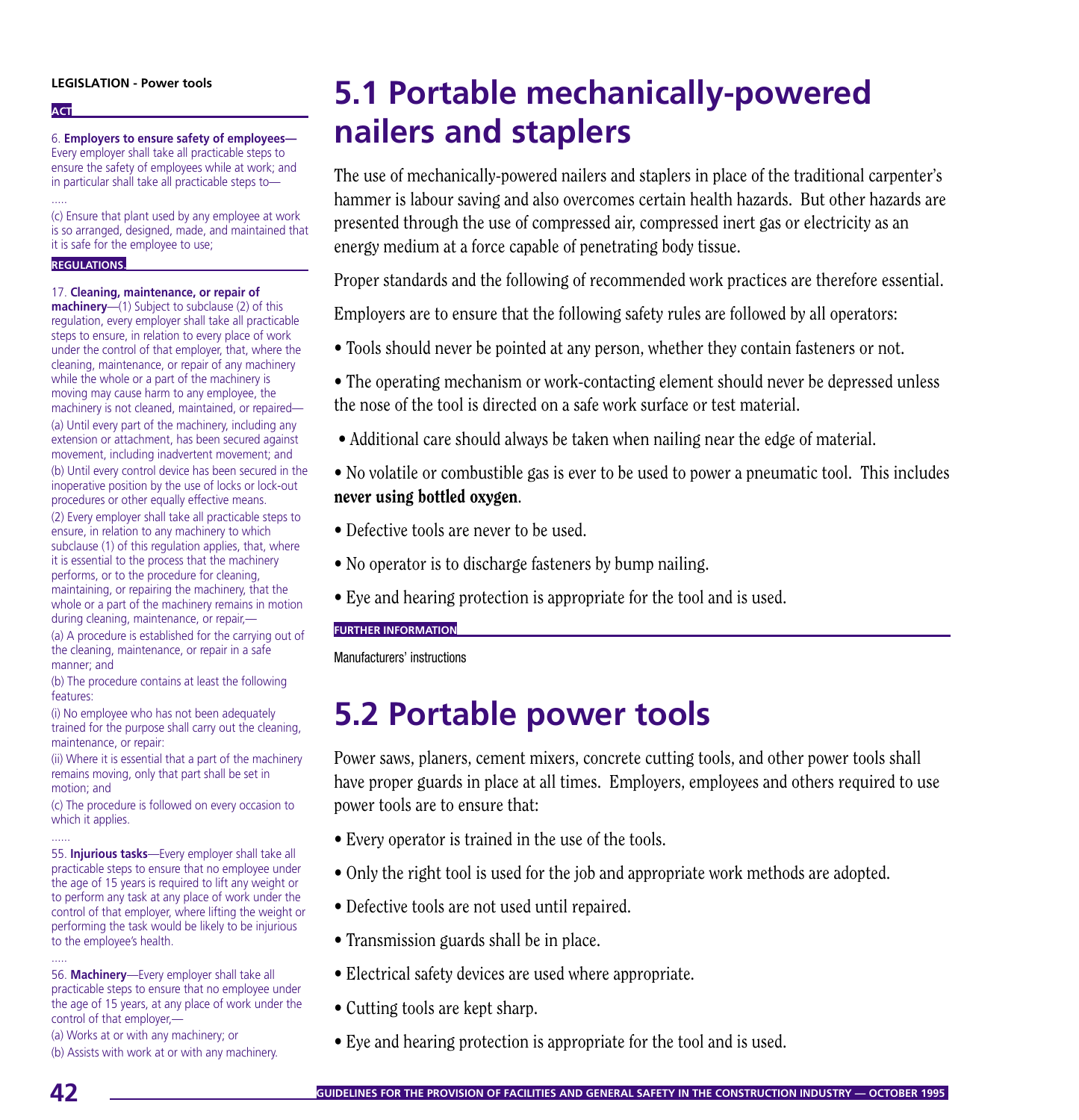• Immediate floor areas around machines are kept clear.

• Extension cords are placed in such a manner to prevent damage from equipment or materials.

• Adequate lighting is provided to carry out the work.

#### **FURTHER INFORMATION**

Electricity Act 1992 Electricity Regulations 1993 and codes of practice **OSH publications** Guidelines for Guarding Principles and General Safety for Woodworking Machinery Guidelines for Guarding Principles and General Safety for Machinery

### **5.3 Personnel/materials hoists**

A summary of main requirements of a personnel/materials hoist are set out below.

Erection should be carried out by a suitably qualified person.

### Minimum specifications

The hoist may be tower or cantilever.

The hoist should be on proper foundations and tied to the building, or guyed, if necessary.

Access for the operator and maintenance personnel must be safe.

The car must be at least 2 metres high, with sides and doors solid faced or enclosed with mesh of 3 mm diameter wire and a maximum opening of 9 mm. It should be roofed with 18 mm plywood or equivalent, and have a roof trapdoor.

The car door should be at least 2 metres high and have an effective lock. Solid doors are to have vision panels.

The distance from car platform to landing sill should be no more than 50 mm.

Landing gates are to be at least 2 metres high and as strong as guard rails, and not readily detachable. The distance from landing sill to gate is to be 150 mm or less.

Car and landing doors are to have electro-mechanical interlocks that can be released only from the car, that can be opened only when the car is at the landing, and that prevent hoist operation when open.

Towers inside structures should be enclosed by mesh, except at gates.

Hoist towers inside the structure are to be mesh or solid enclosed to at least 2 metres above the sill on sides used for access to and from the structure. At the lowest landing the structure should be enclosed on all sides to at least 3 metres high.

Over-run clearances are to be provided for car and counter-weights.

#### **LEGISLATION - Personnel/ materials hoists**

#### **REGULATIONS.**

#### 17. **Cleaning, maintenance, or repair of**

**machinery**—(1) Subject to subclause (2) of this regulation, every employer shall take all practicable steps to ensure, in relation to every place of work under the control of that employer, that, where the cleaning, maintenance, or repair of any machinery while the whole or a part of the machinery is moving may cause harm to any employee, the machinery is not cleaned, maintained, or repaired— (a) Until every part of the machinery, including any extension or attachment, has been secured against movement, including inadvertent movement; and

(b) Until every control device has been secured in the inoperative position by the use of locks or lock-out procedures or other equally effective means.

(2) Every employer shall take all practicable steps to ensure, in relation to any machinery to which subclause (1) of this regulation applies, that, where it is essential to the process that the machinery performs, or to the procedure for cleaning, maintaining, or repairing the machinery, that the whole or a part of the machinery remains in motion during cleaning, maintenance, or repair,—

(a) A procedure is established for the carrying out of the cleaning, maintenance, or repair in a safe manner; and

(b) The procedure contains at least the following features:

(i) No employee who has not been adequately trained for the purpose shall carry out the cleaning, maintenance, or repair:

(ii) Where it is essential that a part of the machinery remains moving, only that part shall be set in motion; and

(c) The procedure is followed on every occasion to which it applies.

.....

*Regulations 66 and 67 impose duties on designers, manufacturers and sellers of plant. These regulations are reproduced in section 7.7 of these guidelines.*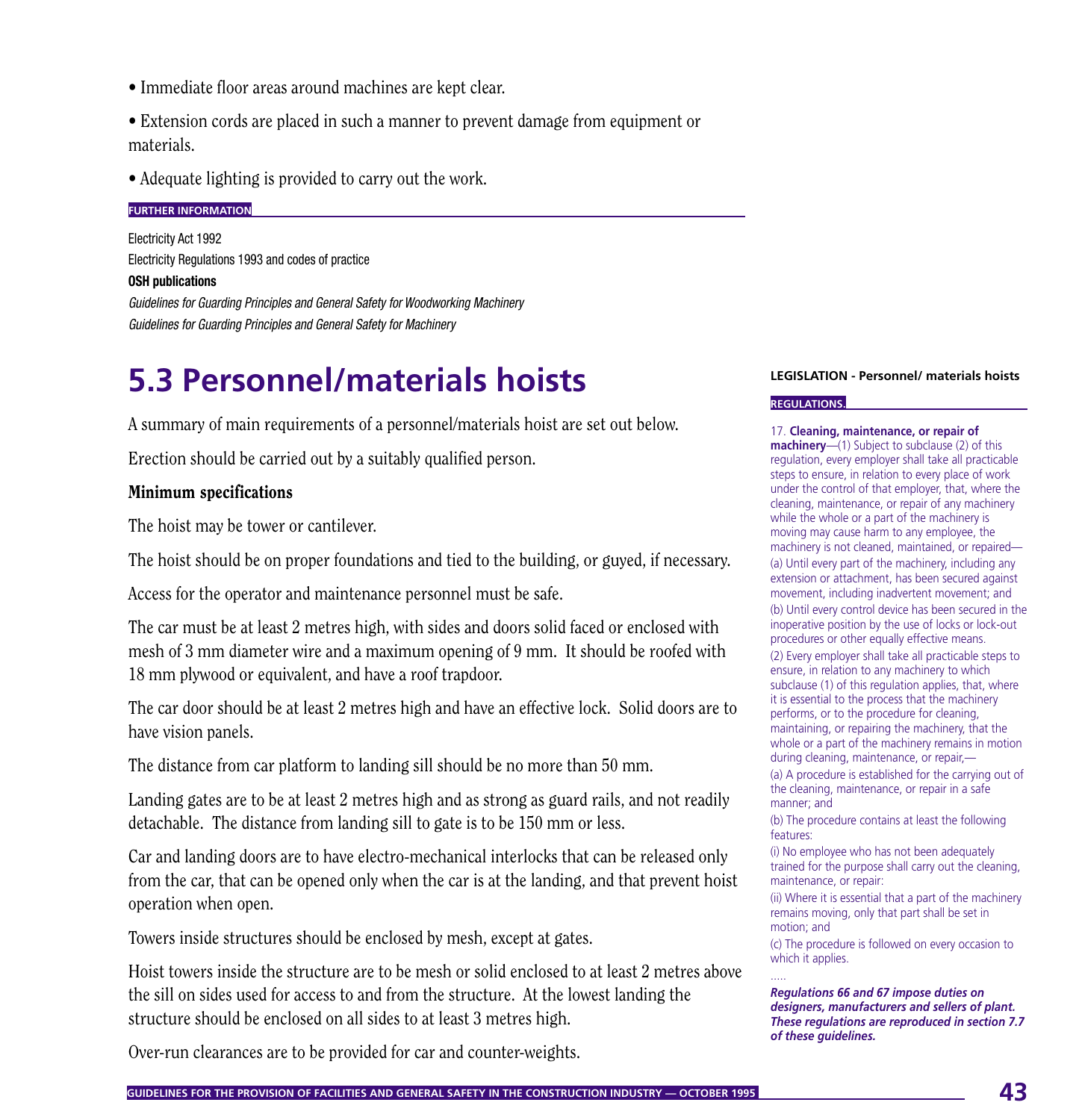Only positive-drive mechanisms are to be used.

Hoisting is to be controlled from within the car.

All metal parts are effectively earthed.

Safety gear must be fitted to stop and hold the car under free fall and overspeed.

A notice of manufacture, model and load capacity is to be displayed in the car.

Rope size and servicing details are to be displayed on the driving machine.

Provision is to made for emergency operation and the release of persons trapped.

There should be an emergency alarm inside the car (a gong and striker will suffice).

Where possible there should be a communication system between all landings and the hoist car.

### Operation of hoists

Where the hoist operator controls the movement of the car at the hoist, protection should be provided above the operating position. This protection should be of appropriate construction and adequate strength to protect the hoist operator from material which could fall from the hoist or building structure. The size of openings of an infill, if used, should be not greater than 50 mm square.

A signalling system should be provided at all landings where the operator does not have a clear, convenient view of all loading and unloading.

The operating controls of the signalling system should be set up at the landing gate giving access to the hoist.

Operators should be qualified and authorised to operate the hoist; and should take all reasonable steps each day to ensure that the hoist is in a safe operating condition.

### Dangers from use of hoists

Provision should be made to guard against the following types of falls from a hoistway:

- From a landing level, e.g. a scaffold platform;
- From a hoist platform/cage;
- With the platform/cage because of operator error;
- With the platform/cage when the operating gear fails;
- Being struck by the platform/cage or other moving parts;
- Being hit by materials falling down the hoistway; and
- Being struck by landing levels or parts of the enclosure while riding the hoist.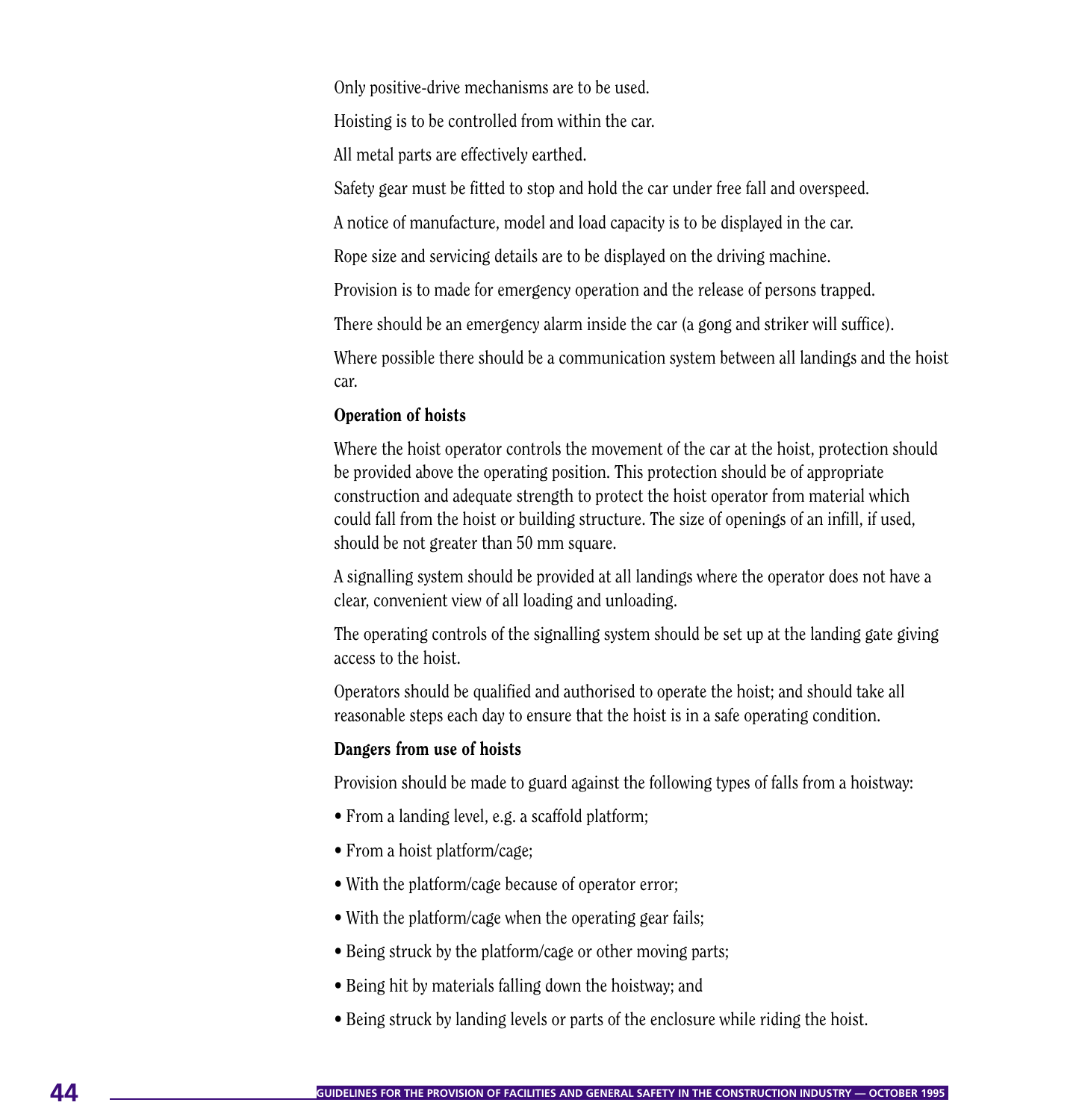AS 1417.7:1988 Material hoists and concrete skip hoists BS 4465:1989 Electric hoists for both passengers and materials ANSIA 10.4:1990 Personnel hoists and employee elevators for construction and demolition operations

# **5.4 Cranes and lifting appliances**

Cranes and other lifting appliances are valuable assets on construction sites. It is important, however, to pay regular attention to certain aspects of their operation. Employers and employees using cranes and lifting appliances should ensure that:

• Cranes are inspected weekly, and thoroughly examined every 12 months by a competent person. The results of inspections should be recorded.

- There is a current test certificate.
- The driver is trained, competent and over 18 years of age.
- The controls (levers, handles, switches, etc.) are clearly marked.
- The driver and dogman determine the weight of every load before lifting.

• Every jib crane with a capacity of more than 1 tonne has an efficient automatic safe load indicator that is inspected weekly.

• A hydraulic excavator being used as a crane has the maximum safe load clearly marked and hydraulic check valves fitted where required.

- The crane is on a firm level base.
- There is enough space for safe operation.

• The dogman has been trained to give signals and to attach loads correctly and knows the lifting limitations of the crane.

• If it can vary its operating radius, the crane is clearly marked with its safe working loads and corresponding radii.

- The crane is regularly and thoroughly maintained.
- The lifting gear is in good condition and has been thoroughly examined.

#### **FURTHER INFORMATION**

Health and Safety in Employment (Pressure Equipment, Cranes, and Passenger Ropeways) Regulations (draft)

#### **OSH publication**

Approved Code of Practice for Cranes and Lifting Appliances **Other publication** Crane Safety Manual, Power Crane Association

#### **LEGISLATION - Cranes and lifting appliances**

#### **ACT.**

.....

.....

......

*.....*

.....

6. **Employers to ensure safety of employees—** Every employer shall take all practicable steps to ensure the safety of employees while at work; and in particular shall take all practicable steps to—

(c) Ensure that plant used by any employee at work is so arranged, designed, made, and maintained that it is safe for the employee to use;

#### **REGULATIONS.**

*Duty in Relation to Heights at Some Workplaces* 21. **Heights of more than 3 metres** - (1) In this regulation, the term "employer" does not include

any employer who employs any employee to carry out any agricultural work in a place of work under the control of that employer.

(2) Every employer shall take all practicable steps to ensure, in relation to every place of work under the control of that employer, that, where any employee may fall more than 3 metres,—

(a) Means are provided to prevent the employee from falling; and

(b) Any means so provided are suitable for the purpose for which they are to be used.

*Duties of Employers to Young Persons*

56. **Machinery**—Every employer shall take all practicable steps to ensure that no employee under the age of 15 years, at any place of work under the control of that employer,—

(a) Works at or with any machinery; or (b) Assists with work at or with any machinery.

*Regulations 66 and 67 impose duties on designers, manufacturers and sellers of plant. These regulations are reproduced in section 7.7 of these guidelines.*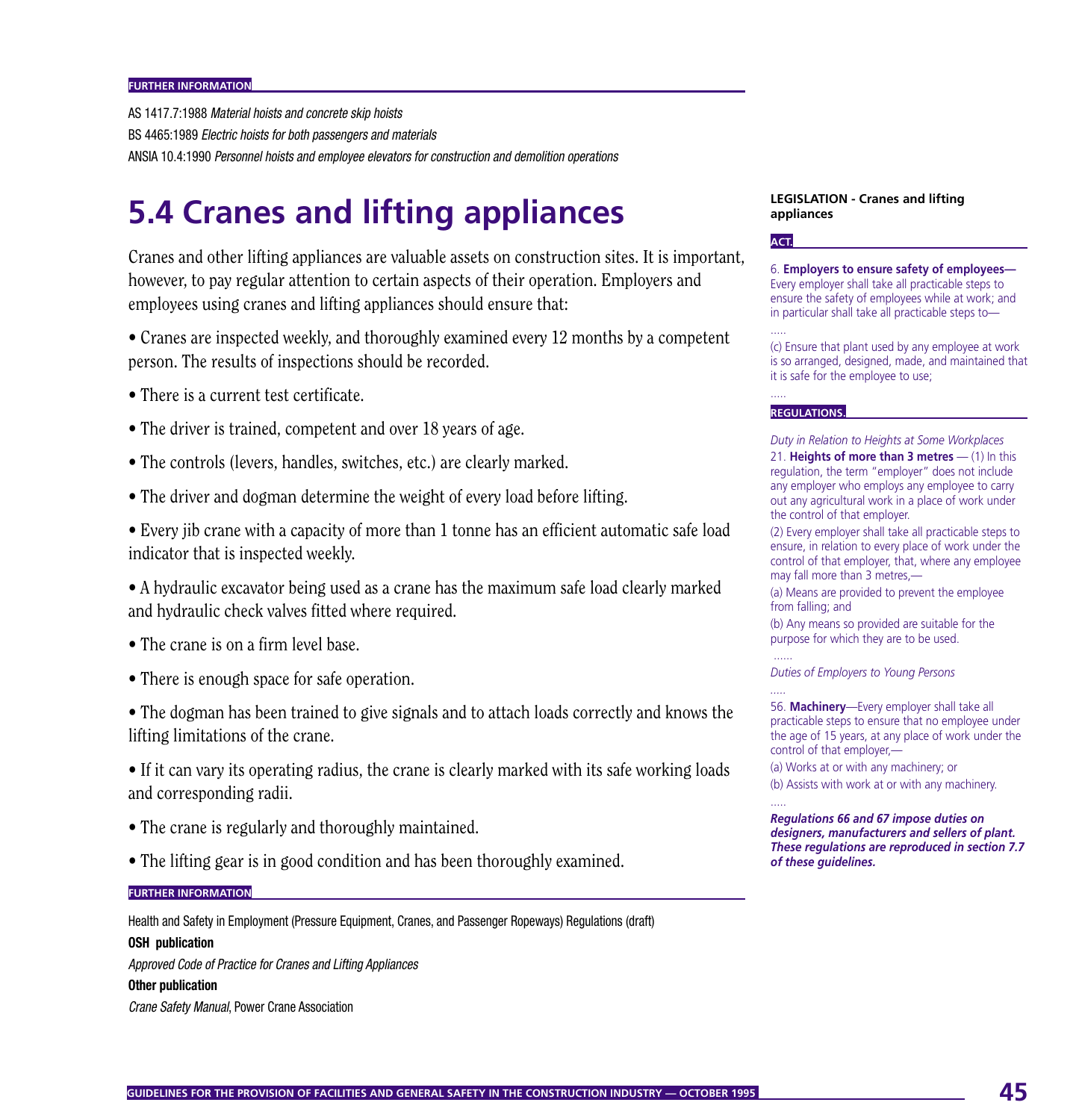#### **LEGISLATION - Power-operated elevated work platforms**

**ACT.**

.....

.....

......

.....

6. **Employers to ensure safety of employees—** Every employer shall take all practicable steps to ensure the safety of employees while at work; and in particular shall take all practicable steps to—

(c) Ensure that plant used by any employee at work is so arranged, designed, made, and maintained that it is safe for the employee to use;

#### **REGULATIONS.**

*Duty in Relation to Heights at Some Workplaces* 21. **Heights of more than 3 metres** - (1) In this regulation, the term "employer" does not include any employer who employs any employee to carry out any agricultural work in a place of work under the control of that employer.

(2) Every employer shall take all practicable steps to ensure, in relation to every place of work under the control of that employer, that, where any employee may fall more than 3 metres,—

(a) Means are provided to prevent the employee from falling; and

(b) Any means so provided are suitable for the purpose for which they are to be used.

56. **Machinery**—Every employer shall take all practicable steps to ensure that no employee under the age of 15 years, at any place of work under the control of that employer,—

(a) Works at or with any machinery; or (b) Assists with work at or with any machinery.

*Regulations 66 and 67 impose duties on designers, manufacturers and sellers of plant. These regulations are reproduced in section 7.7 of these guidelines.*

# **5.5 Power-operated elevating work platforms**

Elevating work platforms are specialised machines designed to provide safe access to high places of work.

It is important that any machine is used in accordance with the manufacturer's recommendations, and not outside their intended specification.

### Uses of elevating work platforms

Machines designed for indoor work should not be used outside, where even moderate wind forces could overload and overturn them.

Where machines are used for supporting equipment for film or television recording, the weight of any electrical cables hanging from the bucket should be included in any load calculations.

Such cables are not to be treated as "jungle vines", and horseplay should be discouraged.

Work platforms are designed for lifting personnel and their hand tools. They are not cranes, and must not be used as such.

Machines must receive proper and thorough maintenance.

### Setting up

Before use, the work platform must be set up with stabilisers or outriggers fully extended and levelled as specified by the manufacturer, and any stabilisers actuated. Where necessary, suitable metal or timber spreaders should be used to provide a firm base.

The stated SWL of the work platform assumes that the chassis of the machine is set up on firm ground and has been levelled. A machine may overturn at a lesser load if these conditions are not met.

The parking brake must be applied and the brake lock used where provided.

Where the working area is in a public place, it must be ensured that the work platform can not be hit by other vehicles, and is protected by barricades and warning signs. Pedestrians should not have to walk under the platform and, where necessary, the public excluded from the area by the use of barriers.

Where the work area is close to fixed obstructions, the operator should check that outrigger settings are appropriate for the load to be carried, that clearances are adequate, and that there is no danger of any part of the work platform coming into contact with live electrical conductors or other obstructions.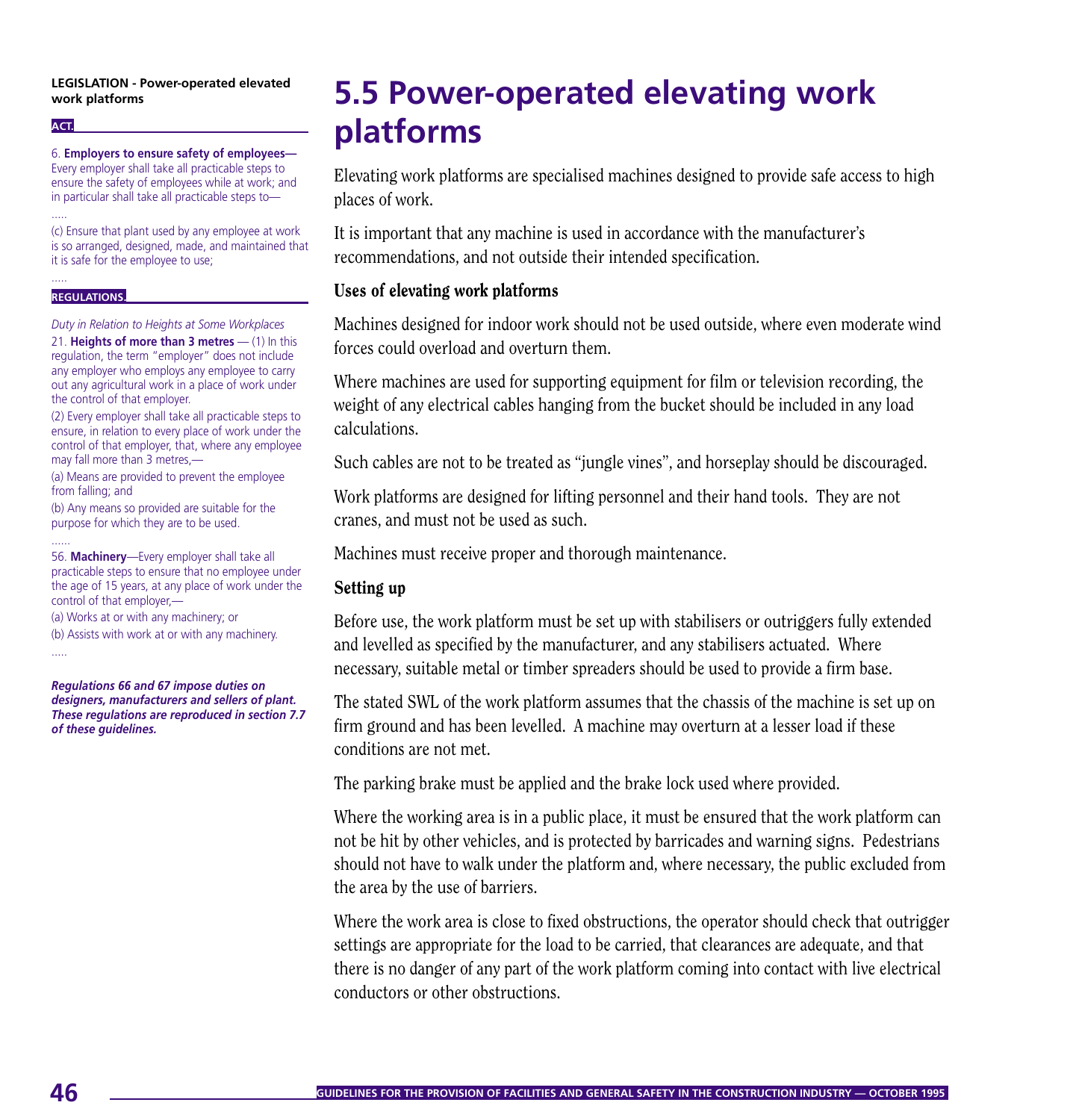### **Operation**

The safe working load (SWL) of any machine shall never be exceeded — it could overturn or components could be overstressed.

Machines shall not be positioned over people or employees, or others allowed to go under a working platform unless it is essential to the operation. On these occasions special safety precautions should be followed, and the machine never moved unless the way is clear and will remain clear.

A safety harness attached to the platform should always be worn. The safety belt or harness should meet the requirements of NZS 5811: 1981 or an equivalent standard.

Safety devices, such as pressure relief valves, should not be adjusted or altered except by a competent person.

A platform shall not be used as a prop, tie or crane.

Platforms should never be moved close to overhead electric lines, unless the electrical supply authority has given permission in writing.

If any fault in the control system is suspected, operations should cease until the suspected fault is rectified.

### Contact with power lines

If an uninsulated work platform comes into contact with live electrical lines or equipment, persons in the personnel bucket at the time, should remain there. The safest course of action is to do nothing until the line is de-energised or help arrives. Only as a last resort should they attempt to jump clear.

### If they decide to jump clear, they should:

- If it is safe to do so, operate the controls to break contact;
- Warn all persons to keep clear and call for assistance to de-energise the lines; or

• If contact cannot be broken, and assistance is unavailable, as a last resort leave the platform in the following way:

- Switch off the motor and apply brakes;
- Remove any loose clothing;

- Climb down to a point about a metre above the ground from where it is possible to jump safely to the ground;

- **Jump** so that they clear the platform **before** any part of them touches the ground;
- Fall away from the machine and not towards it;
- Don't retouch the machine until the lines are de-energised.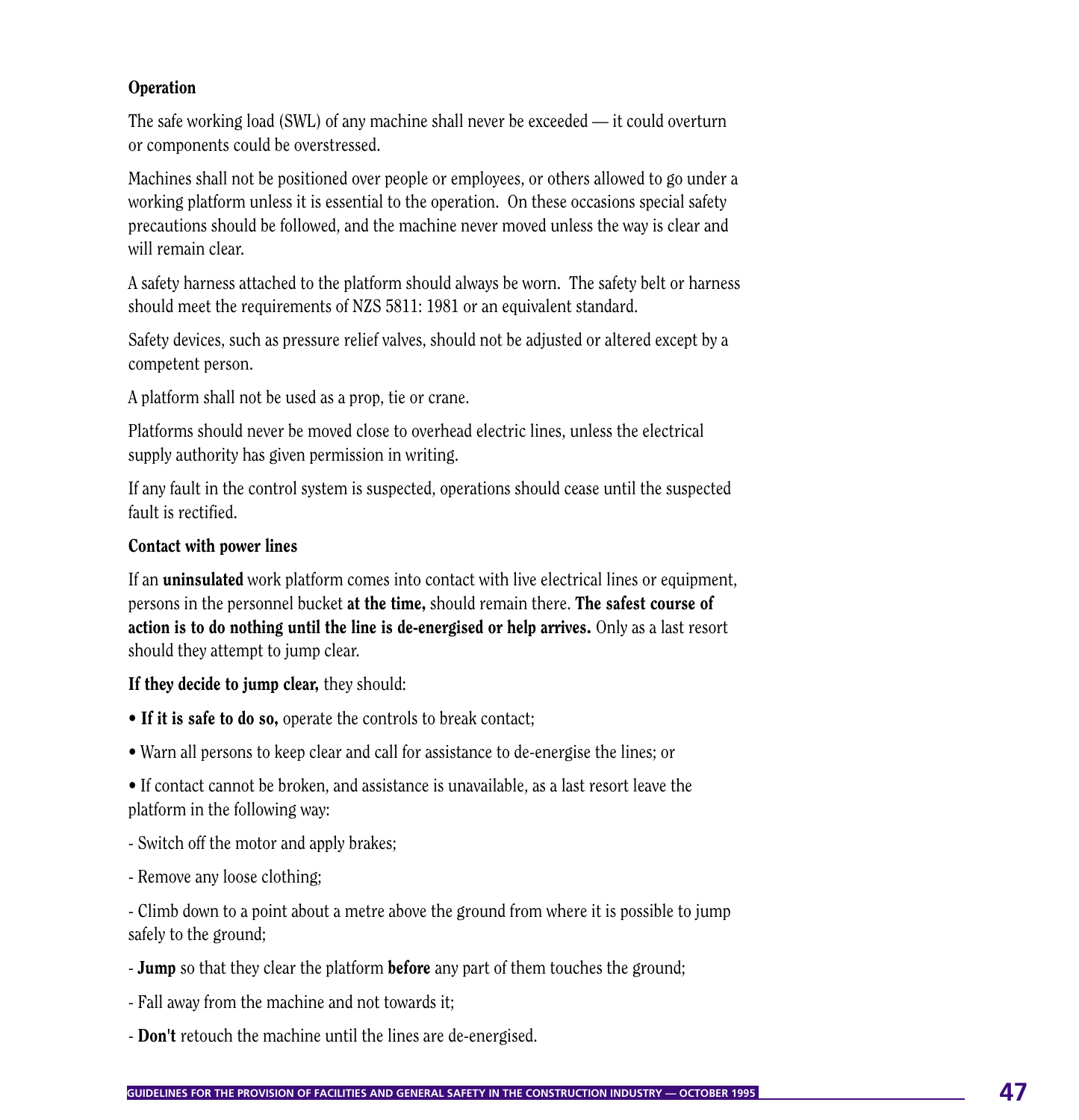#### **FURTHER INFORMATION**

#### **Standards**

ANSI/SIA 92.2:1990 American national standard for vehicle-mounted elevating and rotating aerial devices ANSI/SIA 92.3:1990 American national standard for manually-propelled elevating work platforms ANSI/SIA 92.5:1992 American national standard for boom-supported elevating work platforms ANSI/SIA 92.6: 1990 American national standard for self-propelled elevating work platforms BS 7171: 1989 British standard specification for mobile elevating work platforms AS 1418.10:1987 SAA Crane Code, Part 10 : Elevating work platforms **OSH publication** Approved Code of Practice for Power-operated Elevating Work Platforms

# **5.6 Roll-over protective structures for earthmoving machines**

Construction plant roll-overs cause the death of an average of three operators each year. A number of other operators are injured.

To reduce the number and severity of these accidents, machines which are prone to rollover shall be fitted with roll-over protective structures (ROPS) and seat belts.

ROPS shall be designed, fabricated and installed in a manner which will support twice the weight of the machine or its articulated tractor. This should be applied at the point of impact on roll-over without exceeding the ultimate strength of the steel or the theoretical buckling load of any prop or strut.

### Identification

In order to allow the identification of ROPS, a permanent label should be attached to the structure. It shall contain the following information:

- The name and address of the manufacturer or fabricator;
- The serial number and the make that the structure is designed to fit; and
- The relevant performance standard with which the structure complies.

### Seat belt warning

A notice shall be prominently displayed in every ROPS — warning that a roll-over hazard exists, and the seat belts provided to protect the operator shall be worn.

#### **FURTHER INFORMATION**

The Society of Automotive Engineers USA - SAE J1040C, SAE J386 ISO 3471:1986 Earthmoving machinery rollover protective structures — laboratory test and performance requirements AS 2294:1990 Earthmoving machinery protective structures ISO 6683:1981 Earthmoving machinery — seat belts and seat belt anchorages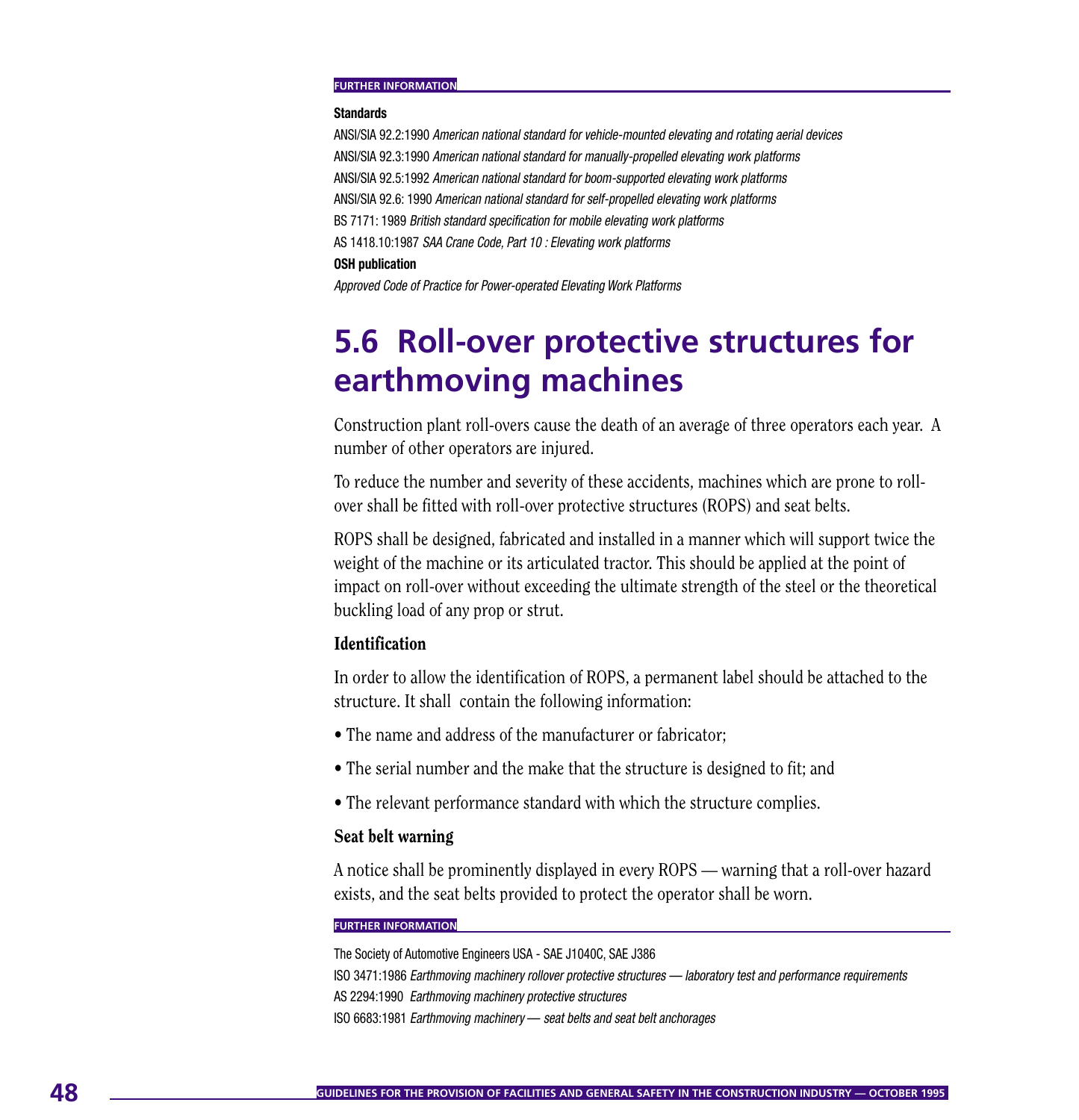#### **LEGISLATION - Roll-over protective structures for earthmoving machines**

#### **ACT.**

#### 6. **Employers to ensure safety of employees—**

Every employer shall take all practicable steps to ensure the safety of employees while at work; and in particular shall take all practicable steps to—

..... (c) Ensure that plant used by any employee at work is so arranged, designed, made, and maintained that it is safe for the employee to use;

#### **REGULATIONS.**

.....

19. **Application of regulation 20**—(1) Subject to subclauses (2) to (6) of this regulation, regulation 20 of these regulations applies to every self-propelled mobile mechanical plant— (a) Upon which any employee rides at a place of work under the control of an employer; and (b) That is provided by that employer. (2) Regulation 20 of these regulations does not apply to the following: (a) Any agricultural harvester: (b) Any bus: (c) Any car: (d) Any crane: (e) Any drag line: (f) Any fork-lift with a telescopic boom: (g) Any log hauler: (h) Any paving machinery:

(i) Any power operated elevated work platform:

(j) Any tractor used in agricultural work:

(k) Any truck:

(l) Any van:

(m) Any machinery that has a mass of 700 kilograms or less:

(n) Any machinery used in a mine, quarry, or tunnel. (3) Regulation 20 of these regulations does not apply to any self-propelled mobile mechanical plant that has been designed to be used on level ground at all times, if the employer takes all practicable steps to ensure that every employee at every place of work under the control of that employer so uses the self-propelled mobile mechanical plant.

(4) The Secretary may, by certificate in writing, subject to such conditions, if any, as may be specified in the certificate, exempt from any or all of the provisions of regulation 20 of these regulations—

(a) Any particular kind of machinery; or

(b) Any machinery or kind of machinery when used in any particular work or in any particular kind of work,—

if satisfied that, having regard to any conditions imposed, the provision or provisions in respect of which the exemption is granted are not reasonably practicable or are not reasonably necessary for the protection of employees using the machinery or, as the case may require, carrying out the work.

(5) The Secretary may at any time cancel a certificate by which an exemption is granted under subclause (4) of this regulation, if satisfied that it is proper to do so.

(6) Where the Secretary cancels a certificate under subclause (5) of this regulation, the Secretary shall— (a) Determine a date, being a date allowing a

reasonable period after the date of the cancellation, after which the certificate shall cease to have effect:

(b) Where any such certificate has been issued to any particular person, notify that person of the date of the cancellation and the date after which the certificate shall cease to have effect:

(c) Where any such certificate has not been issued to any particular person, publish by way of a notice in the Gazette the date of the cancellation and the date after which the certificate shall cease to have effect.

#### 20. **Self-propelled mobile mechanical plant**—(1)

Every employer shall take all practicable steps to ensure that every self-propelled mobile mechanical plant to which this regulation applies is fitted with a roll-over protective structure and a seat belt. (2) Every employer shall take all practicable steps to ensure—

(a) That every roll-over protective structure fitted to a self-propelled mobile mechanical plant pursuant to subclause (1) of this regulation is suitable for the purpose for which it is to be used; and

(b) That every seat belt fitted to a self-propelled mobile mechanical plant pursuant to subclause (1) of this regulation is of a kind, and fitted in a manner, that is suitable for the purpose for which it is to be used; and

(c) Where the roll-over protective structure fitted to any self-propelled mobile mechanical plant pursuant to subclause (1) of this regulation is damaged so that its effectiveness is substantially reduced, no employee uses the plant until the structure has been either—

(i) Replaced; or

(ii) Restored to a condition approved by the manufacturer or the manufacturer's principal agent in New Zealand, or by a registered engineer, as equal in strength and effectiveness to the structure as originally fitted.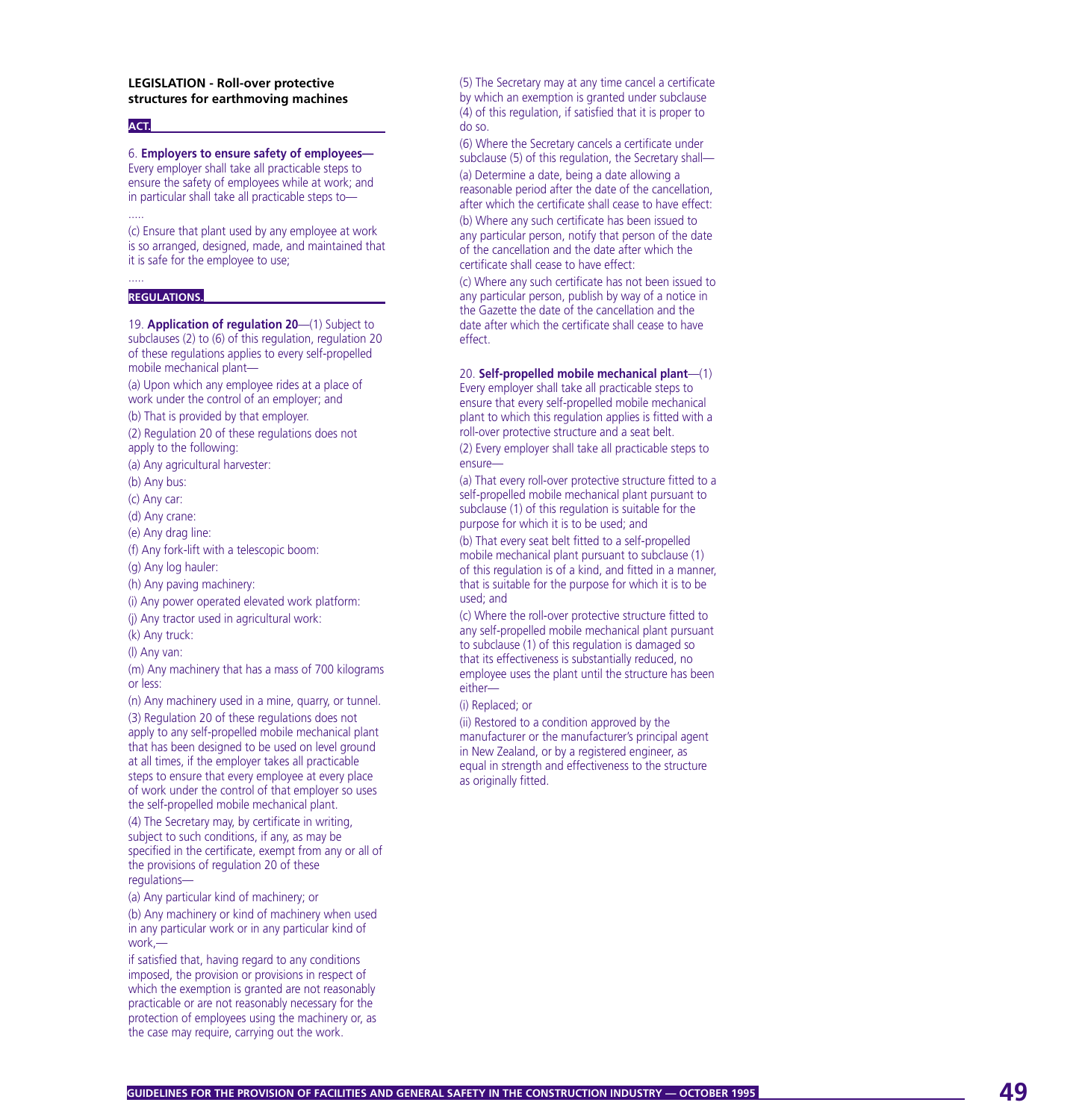#### **LEGISLATION - Powder-actuated hand held fastening tools**

#### **ACT.**

.....

6. **Employers to ensure safety of employees—** Every employer shall take all practicable steps to ensure the safety of employees while at work; and in particular shall take all practicable steps to—

(c) Ensure that plant used by any employee at work is so arranged, designed, made, and maintained that it is safe for the employee to use;

#### **REGULATIONS.**

52. **Powder actuated tool operator**—(1) Every employer shall take all practicable steps to ensure that every employee who, in the course of carrying out construction work, operates a powder actuated tool is the holder of a current certificate of competence as a powder actuated tool operator, being a certificate that authorises the employee to operate the kind of tool being operated in the kind of work being carried out.

(2) Nothing in this regulation prevents an employee training to become the holder of a certificate of competence as a powder actuated tool operator from operating, in the course of carrying out construction work, a powder actuated tool under the direct supervision of a holder of such a certificate, being a current certificate that authorises the holder to operate the kind of tool being operated by the employee in the kind of work being carried out by the employee.

...... 56. **Machinery**—Every employer shall take all practicable steps to ensure that no employee under the age of 15 years, at any place of work under the control of that employer,—

(a) Works at or with any machinery; or (b) Assists with work at or with any machinery.

# **5.7 Powder-actuated hand held fastening tools**

When using a powder-actuated fastening tool, operators have a responsibility to protect themselves and others from hazards associated with this type of work. These hazards can and should be managed. The operator of a powder-actuated fastening tool should manage the hazards through compliance with an approved code of practice in conjunction with any manufacturer's requirements.

The operator should comply with the following requirements regarding loading of a powder-actuated fastening tool with a charge and fastener:

• Only load the powder-actuated fastening tool at the place where it is intended to be used and immediately prior to its use.

• Only carry a loaded powder-actuated fastening tool when, because of mechanical failure, it cannot be unloaded.

• If the powder-actuated fastening tool has been loaded but not put into immediate operation, remove both the charge and fastener.

• During firing of the powder-actuated fastening tool, operators should ensure that all persons required to be in the immediate vicinity of the firing activities, wear:

— Suitable eye protectors complying with AS/NZS 1337; and

— Suitable ear protectors complying with AS 1270.

#### **FURTHER INFORMATION.**

#### **Standards**

AS 1270 :1988 Hearing protection devices NZS/AS 1319:1983 Safety signs for the occupational environment AS/NZS 1337:1992 Eye protectors for industrial applications AS/NZS 1873:1994 Parts 1-4 Powder-actuated hand-held fastening tools, fasteners and explosive charges

#### **OSH publication**

Approved Code of Practice for Powder-actuated Hand-held Fastening Tools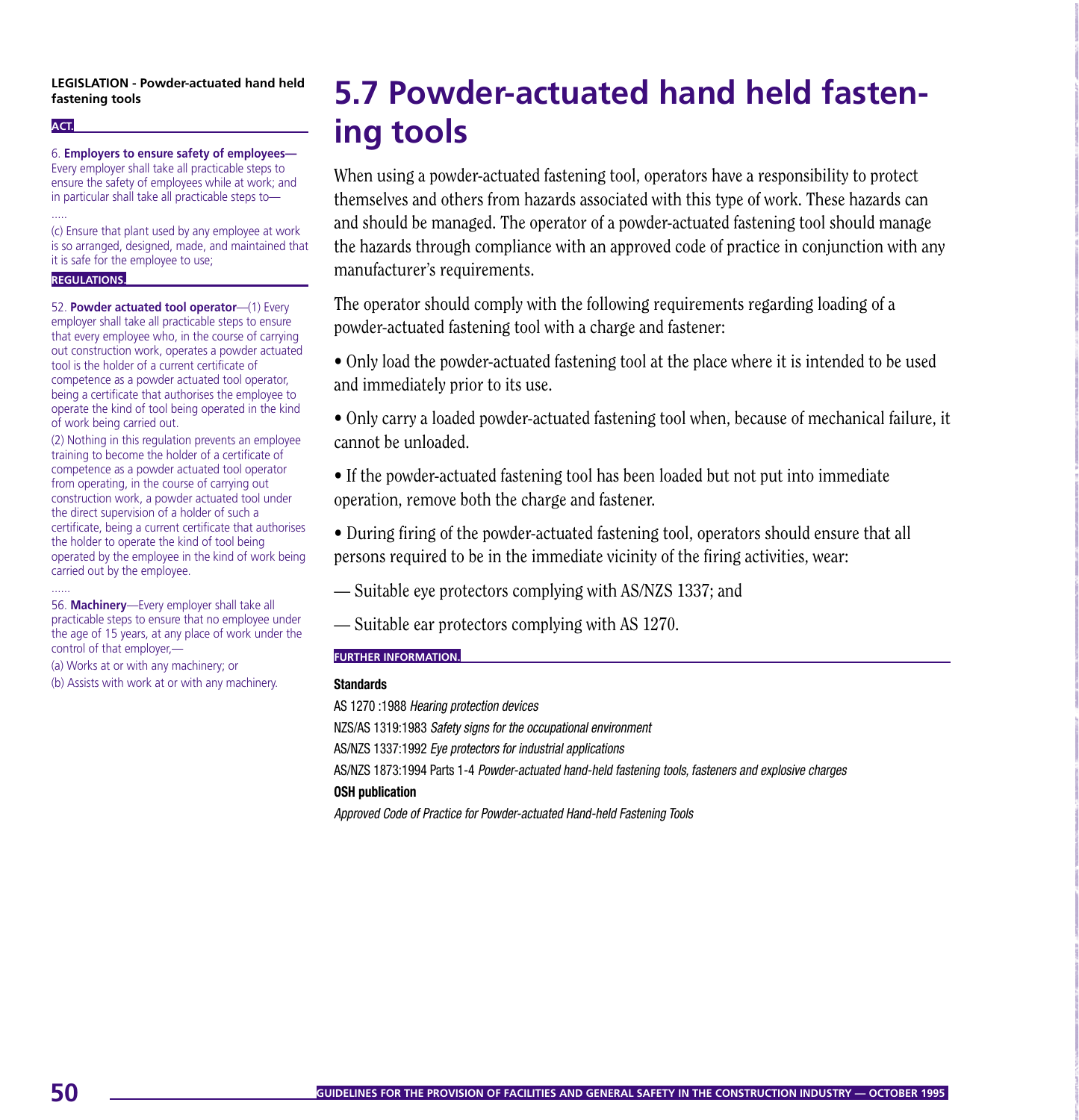#### **LEGISLATION - Confined spaces**

**ACT.**

....

6. **Employers to ensure safety of employees—** Every employer shall take all practicable steps to ensure the safety of employees while at work; and in particular shall take all practicable steps to— (a) Provide and maintain for employees a safe working environment;

(d) Ensure that while at work employees are not exposed to hazards arising out of the arrangement, disposal, manipulation, organisation, processing, storage, transport, working, or use of things—

(i) In their place of work; or

(ii) Near their place of work and under the employer's control;

# **6.1 Confined spaces**

"Confined spaces" are not limited to closed tanks with restricted means of entry and exit. Also included are open manholes, trenches, pipes, flues, ducts, ceiling voids, enclosed rooms such as basements and other places where there is inadequate ventilation and/or the air is either contaminated or oxygen deficient.

Before entry to any confined space it shall be tested to determine that there are adequate levels of oxygen present, and that dangerous amounts of flammable and or poisonous gases are not present. (Proprietary meters are available.)

No one is to enter any space if testing shows that the air is dangerous inside. Forced ventilation should be used to remove or dilute the gases and supply fresh air. The air shall be tested again prior to entering, and monitoring continued while work is being conducted inside the space.

### Types of confined space

Confined spaces may be inherently unsafe. Alternatively, different types of work being completed in the confined space may also make the atmosphere dangerous.

Some examples of confined spaces in which the work being done can make the space dangerous, are given below:

• Some painting work, and the application of certain adhesives, and liquids such as paint thinners. These can produce dangerous amounts of solvent vapour, which can cause dizziness and impair judgement. Such solvents are often flammable, so there is an accompanying risk of fire.

• The use of LPG appliances and petrol or diesel engines can lead to the build-up of poisonous carbon monoxide gas. There is also a risk of fire resulting from leaks.

Among the confined spaces that may be inherently hazardous are:

• Manholes, tunnels, trenches set in chalk soil, which can partly fill with carbon dioxide gas, displacing breathable air.

• Poisonous or flammable gases can collect in manholes in contaminated ground (e.g. near underground petrol tanks or refuse tips).

• In manholes, pits or trenches connected to sewers, there can be a build-up of flammable and/or poisonous gases and/or insufficient oxygen in the air.

• Sludges and other residues in tanks or pits, if disturbed may partially fill the confined space with dangerous gases.

• Rotting vegetation, rusting metal work, and similar natural oxidation processes may lead to an oxygen-deficient atmosphere inside the space.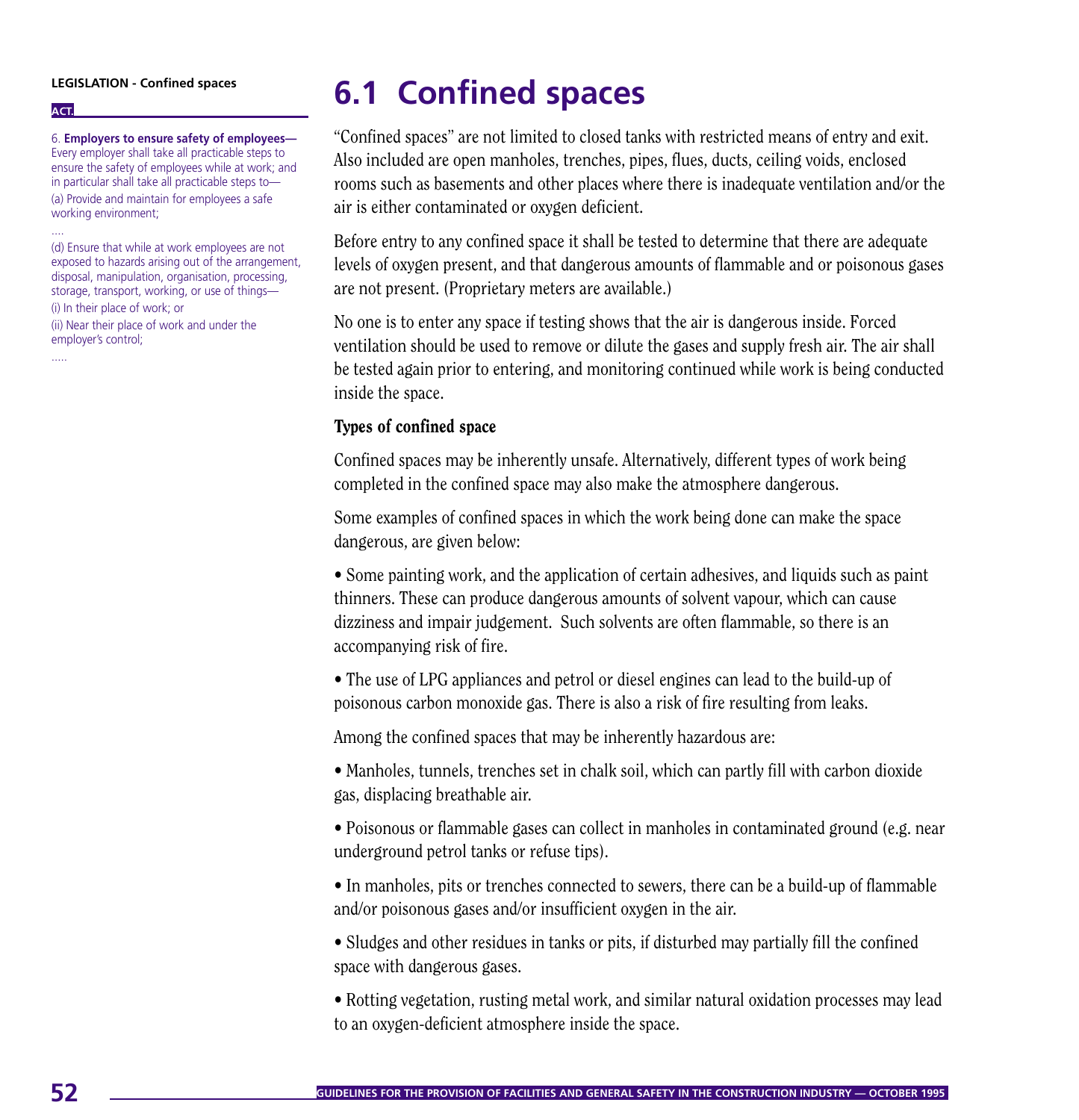### Precautions

If work in a confined space could be potentially dangerous, entry shall be strictly controlled and detailed precautions taken.

Preferably employers should adopt an entry permit system, so as to ensure that employees and others are aware of the location of anyone required to enter confined spaces. As mentioned above, tests may be required to identify any dangerous amounts of flammable or poisonous gases.

Where the work being carried out could cause danger:

• The hazard should be kept out of the confined space. For example, petrol or diesel engines should not be used inside the space, but sited outside in a well ventilated area; and

• Paints and adhesives should be avoided which give off dangerous solvent vapours. (Use water-based adhesives where possible.)

If these steps cannot be taken, then provide adequate ventilation (forced ventilation may be required), or mechanical extraction to ensure that fumes are expelled in a safe area free from potential sources of ignition.

Where the confined space itself may be dangerous (regardless of the work carried out):

• People who are required to work in or enter the space should receive training and instruction in the precautions to be taken inside the area.

• At least one person should be stationed outside the space to keep watch and communicate with anyone inside.

• Rescue harnesses should be worn by all those inside the confined space, with a life-line attached to the harness and a suitable winching mechanism at or near the point of entry.

• Rescue procedures should be included in the training of workers. Reliance should never be placed on one person alone to lift injured or unconscious people out of a confined space during rescue, unless they are equipped with special lifting appliances. Rescue equipment, including emergency breathing apparatus, should be available near the entrance at all times.

• No attempt should ever be made to clear fumes or gases with pure oxygen.

• Appropriate respiratory protection shall be provided where the results of monitoring assessment indicates that a safe atmosphere cannot be established.

### **FURTHER INFORMATION.**

**OSH publication** Safety in Confined Spaces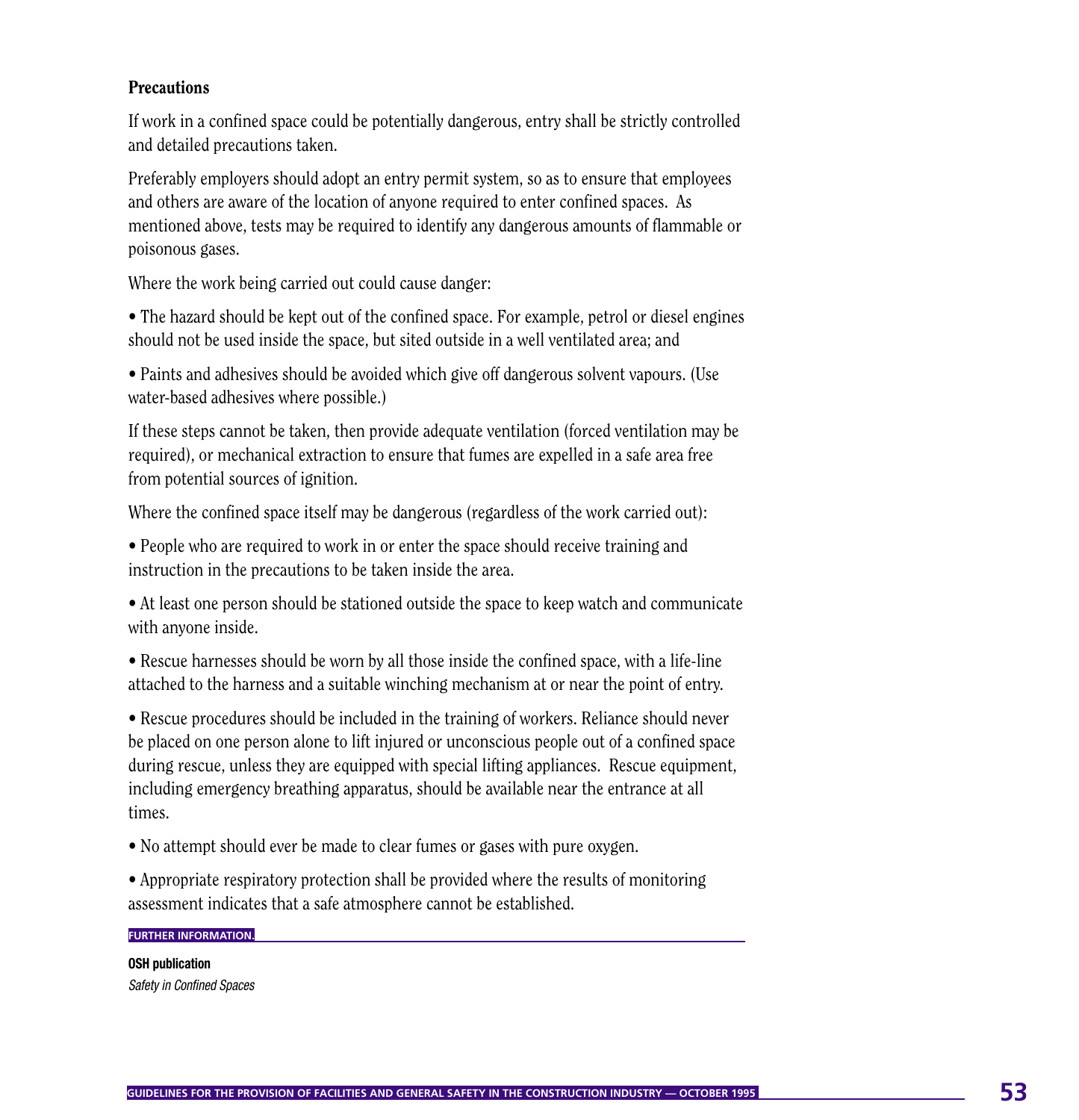#### **LEGISLATION - Working on roads**

#### **ACT.**

....

.....

......

6. **Employers to ensure safety of employees—** Every employer shall take all practicable steps to ensure the safety of employees while at work; and in particular shall take all practicable steps to— (a) Provide and maintain for employees a safe working environment;

(d) Ensure that while at work employees are not exposed to hazards arising out of the arrangement, disposal, manipulation, organisation, processing, storage, transport, working, or use of things—

(i) In their place of work; or

(ii) Near their place of work and under the employer's control;

#### **REGULATION.**

#### 57. **Tractors and self-propelled mobile**

**mechanical plant**—(1) In this regulation, the term "vehicle" means—

(a) Any tractor; and

(b) Any self-propelled mobile mechanical plant, other than a car, a truck, a motorcycle, or machinery that has a mass of 700 kilograms or less.

(2) Every employer shall take all practicable steps to ensure that no employee under the age of 15 years, while in any place of work under the control of that employer,—

(a) Drives any vehicle; or

(b) Rides upon any vehicle while it is drawing any implement; or

(c) Rides upon any vehicle while any implement is attached to it; or (d) Rides upon any implement (not being a sled or trailer designed or adapted exclusively or principally for the carriage of passengers or of goods) drawn by or attached to any vehicle.

# **6.2 Working on roads**

Road work operations need to be carefully planned and administered to avoid accidents to both persons carrying out the work and persons using the road where traffic has to pass through road construction or maintenance works.

The main causes of accidents at roadworks are inadequate signposting and lighting, and drivers failing to notice road workers.

Major changes in road conditions which require sudden driver reaction should be avoided wherever possible because they can lead to hazardous situations and accidents.

Where changes are unavoidable, drivers must be prepared for the change in driving conditions. Appropriate signs should be set up in accordance with the Transit New Zealand publication *Temporary Traffic Control and Safety at Road Works Sites*.

People who are required to work on roads or control traffic should wear suitable conspicuous clothing to ensure that they can be seen by motorist and mobile mechanical plant operators working on the road.

Where visual contact between traffic controllers is not possible, controllers should use twoway radio communication.

When temporary traffic control has been set up at a site it should be assessed for effectiveness — for both day and night time operation. Accident or near-accidents, damage signs, skid marks, traffic queues and unusually high or low speeds are all indications that control arrangements need to be reviewed. Any changes necessary should be made as soon as possible. Unnecessary traffic control signs or road markings must be removed, as they tend to confuse motorists and make them careless.

Where lengthy delays are likely, an employee should be assigned to inform motorists of the delay and how long it will last.

### Speed limits

Speed limits set through a road works site should be as high as possible, consistent with safe site operations and traffic movements. If motorists perceive a speed limit to be unrealistic, they are more likely to disregard it.

### Housekeeping

Confusion will be reduced and operations will be more efficient when the work area is orderly and tidy.

Observance of the following points will make roadworks safer and reduce the potential for accidents:

• The site roadway and employee and public access routes should be defined to the fullest extent possible. Employees have been run over by trucks or plant which they have not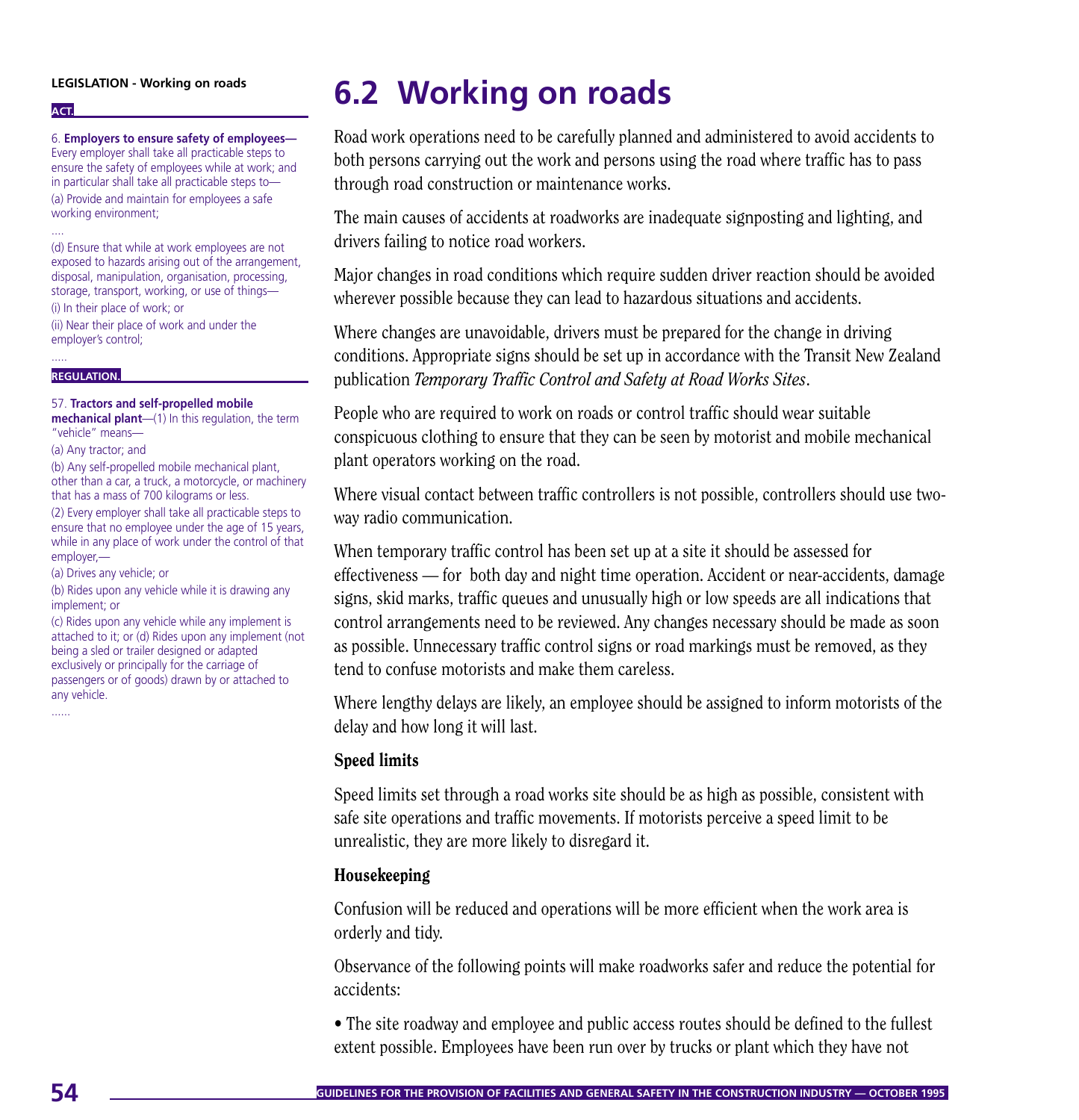heard approaching because of site noise or other distractions.

• Plant and materials should be located in areas which do not obstruct traffic or limit driver vision.

• Materials should be stored in an orderly manner that will prevent them falling and spreading, with easy access provided.

• All spills of oil should be cleaned up or covered with sand. Areas which have become waterlogged or churned up, and over which people, plant and machinery have to pass should be provided with a sound working surface by drainage improvement, metalling or other means.

### Fire safety

No smoking or naked flame shall be permitted near fuel or oil storage areas or where such goods are dispensed. Decanting of flammable liquids and the refuelling of portable plant should be done outdoors.

Waste material should not be allowed to accumulate on site. Rubbish drums should be provided as necessary and rubbish regularly removed from the site or burned in an incinerator a safe distance from any flammable material.

### Weed spraying

Employees involved in roadside weed spraying operations are liable to health problems through inhaling or absorbing through their skin the toxic chemicals being sprayed. Employers should ensure that employees:

- Wear waterproof or impervious protective clothing, including gloves and footwear;
- Avoid spray drift, and wear respiratory protective equipment appropriate for the herbicide being sprayed;
- Read the labels on all containers to determine the extent of the hazard;
- Wash hands before meal breaks and on completion of the spraying. A daily shower is also recommended; and
- Display suitable signs to inform the public that chemical spraying is being carried out.

### Handling lime

Employees required to operate bulk spreaders and handle bagged lime are vulnerable to skin irritations and burns. When quicklime is being handled, particular care should be taken because of the aggressive nature of the material.

Employers should ensure that employers handling lime:

• Wear dust masks, goggles, overalls or long trousers, long sleeved shirts, gauntlet type gloves and a hat or cap.

**ACT.**

10. **Significant hazards to employees to be minimised, and employees to be protected, where dimination and isolation impracticable**— (1) Where— (a) There is a significant hazard to employees at work; and (b) Either— (i) There are no practicable steps that may be taken to eliminate it; or (ii) All practicable steps to elirninate it have been taken, but it has not been eliminated; and (c) Either—

(i) There are no practicable steps that may be taken to isolate it from the employees; or

(ii) All practicable steps to isolate it from the employees have been taken, but it has not been isolated,—

the employer shall take the steps set out in subsection (2) of this section.

(2) The steps are—

....

(a) To take all practicable steps to minimise the likelihood that the hazard will be a cause or source of harm to the employees; and

(b) To ensure that there is provided for, accessible to, and used by the employees suitable clothing and equipment to protect them from any harm that may be caused by or may arise out of the hazard; and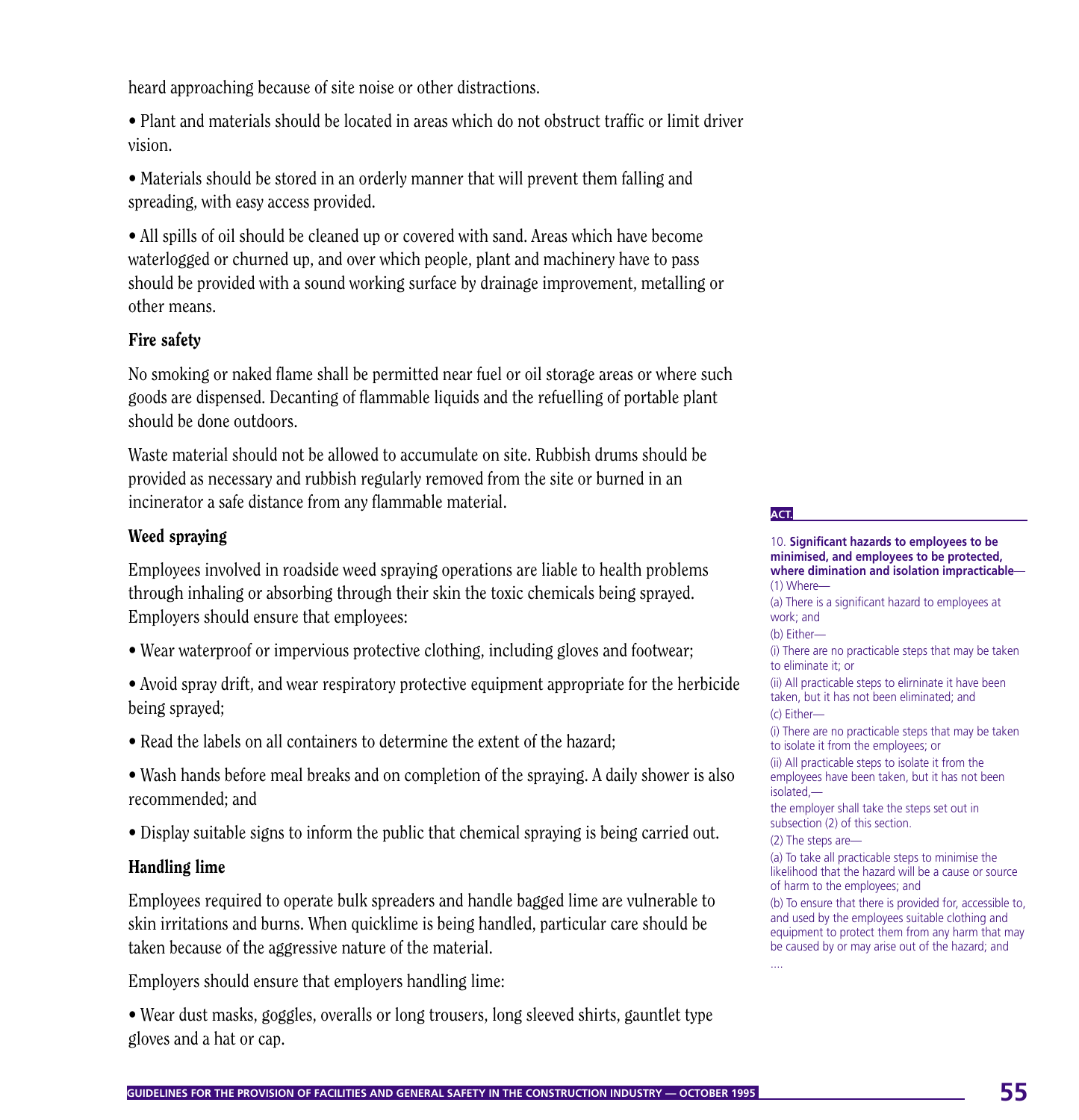*Refer to section 10 (2) (b) of the Act, reproduced on the preceding page.*

#### **LEGISLATION - Excavations**

#### **ACT.**

6. **Employers to ensure safety of employees—** Every employer shall take all practicable steps to ensure the safety of employees while at work; and in particular shall take all practicable steps to— (a) Provide and maintain for employees a safe working environment;

.... (d) Ensure that while at work employees are not exposed to hazards arising out of the arrangement, disposal, manipulation, organisation, processing, storage, transport, working, or use of things— (i) In their place of work; or

(ii) Near their place of work and under the employer's control;

#### **REGULATONS.**

.....

.....

.....

2. **Interpretation**—In these regulations, unless the context otherwise requires,— "Notifiable work" means—

(c) Any construction work of one or more of the followingkinds:

(i) Work in which a risk arises that any person may fall 5 metres or more, other than—

(iv) Work in any pit, shaft, trench, or other excavation in which any person is required to work in a space more than 1.5 metres deep and having a depth greater than the horizontal width at the top:

(v) Work in any drive, excavation, or heading in which any person is required to work with a ground cover overhead:

(vi) Work in any excavation in which any face has a vertical height of more than 5 metres and an average slope steeper than a ratio of 1 horizontal to 2 vertical:

(vii) Work in which any explosive is used or in which any explosive is kept on the site for the purpose of being used:

(viii) Work in which any person breathes air that is or has been compressed or a respiratory medium other than air:

• Avoid tightly fitting clothes around the neck and wrists, as chafing in the presence of lime can cause skin irritation. Trousers legs should be tied over the boots.

• Attend to personal hygiene, and change clothes daily.

The skin should not be permitted to become heavily contaminated with lime for long periods. Barrier creams provide useful protection to exposed parts of the body.

### Handling petroleum products

Employers required to handle petroleum products should wear clean overalls and PVCcoated flexible gloves. Goggles should be worn if there is a danger of liquid entering the eyes.

### Handling bitumen

Employees handling bitumen on sealing operations should wear overalls or long trousers and long-sleeved shirts of flannel or woollen material. Trousers should be worn outside boots and socks, not tucked in.

Employees handling hoses, valves, hatches and clips should wear heat-resistant gloves that are made of thick, soft leather or fabric. Gloves should have a tightly fitting wrist band without flared gauntlets.

Employees filling or discharging bitumen tankers should wear full-face eye shields.

All employees should wear heavy duty safety boots or gumboots.

#### **FURTHER INFORMATION**

Handbook for Temporary Traffic Control and Safety at Roadworks Sites, Transit New Zealand. A Guide to Safe Practices for the Handling, Transportation and Storage of Bitumen, Bitumen Contractors' Association.

# **6.3 Excavations**

Excavations present a range of particular hazards to employees or others who are required to work in them or in the vicinity. The extent of these hazards is determined by such factors as the stability of the soil, the proximity of underground services, or the presence of water.

Prior to commencing work on an excavation it is important that employers and employees ensure the following requirements are met:

• All underground services have been located (with locators and/or plans), marked, and precautions taken to avoid them;

• An adequate supply of suitable timber, trench sheets, props or other supporting material has been delivered to the site before excavation work begins;

• A safe method is used for putting in and taking out the timbering, i.e. one that does not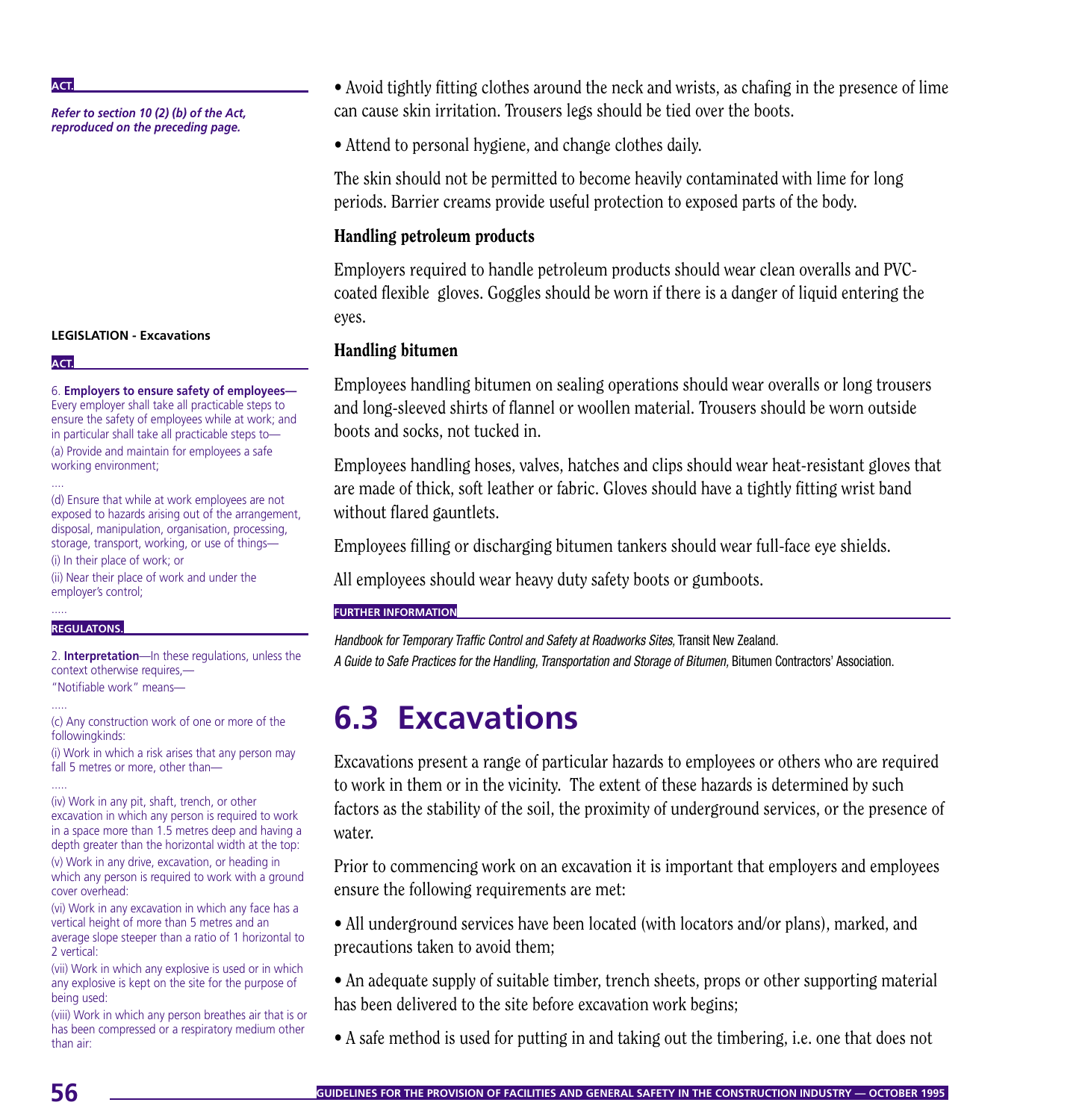rely on people working within an unsupported trench; or

• The sides of the excavation are sloped back or battered, with the angle of batter sufficient to prevent collapse;

The excavation should be inspected daily. It should be thoroughly examined after explosives have been used, after unexpected falls of materials, or adverse weather conditions. The inspection should ensure:

- There is safe access to the excavation, e.g. by a ladder of adequate length;
- There are barriers to stop people falling in;
- The excavation does not affect the stability of neighbouring buildings;
- Precautions are taken against any risk of the excavation flooding;

• Materials, spoil or plant are not stacked near the edge of the excavation that are likely to cause a collapse at the side;

• Where vehicles tip into the excavation, properly secured stop blocks are used.

More detailed information can be found in the publication set out below.

#### **FURTHER INFORMATION**

#### **OSH publication**

Approved Code of Practice for Safety in Excavations and Shafts for Foundations

#### 24. **Excavations with face more than 1.5 metres**

**high**—(1) Subject to subclause (2) of this regulation, every employer shall take all practicable steps to ensure that, where any face of any excavation is more than 1.5 metres high, that face is shored.

(2) Subclause (1) of this regulation does not apply where—

(a) The face is cut back to a safe slope; or (b) The material in the face is of proven good

standing quality under all reasonably foreseeable conditions of work and weather; or

(c) By reason of the nature of the work and the position of any employee in the vicinity, there is no danger to any employee; or

(d) The provision of shoring is impracticable or unreasonable by reason of the nature of the work and the employer takes all practicable steps to ensure that other precautions are taken to make the face as safe as possible in the circumstances.

(3) Every employer shall take all practicable steps to ensure that any shoring used in any excavation at the place of work—

(a) Consists of materials that are suitable for the purpose for which they are to be used, of sound quality, and adequate in strength for the particular use; and

(b) Has bracings, jacks, and struts that are securely held to prevent accidental displacement, and packings and wedges that are held by nails or spikes; and

(c) Is placed in a proper manner by an experienced person under competent supervision; and (d) Is not altered, dismantled, or interfered with except on the instructions of the employer or a representative of the employer.

#### 25. **Excavations of hazardous depth**—Every

employer shall take all practicable steps to ensure, where any excavation is—

(a) Readily accessible to any person; and

(b) Likely to collect or retain water of such a depth as to constitute a danger to any person, that—

(c) Any such excavation is covered or fenced, when no employee is in the immediate vicinity to prevent access to it by any person; and

(d) Any such excavation created in the course of the work is covered, fenced, or filled at the completion of the work.

*Regulation 26 sets out the requirements for the notification of hazardous work, it is reproduced on p9 of these guidelines.*

*.....*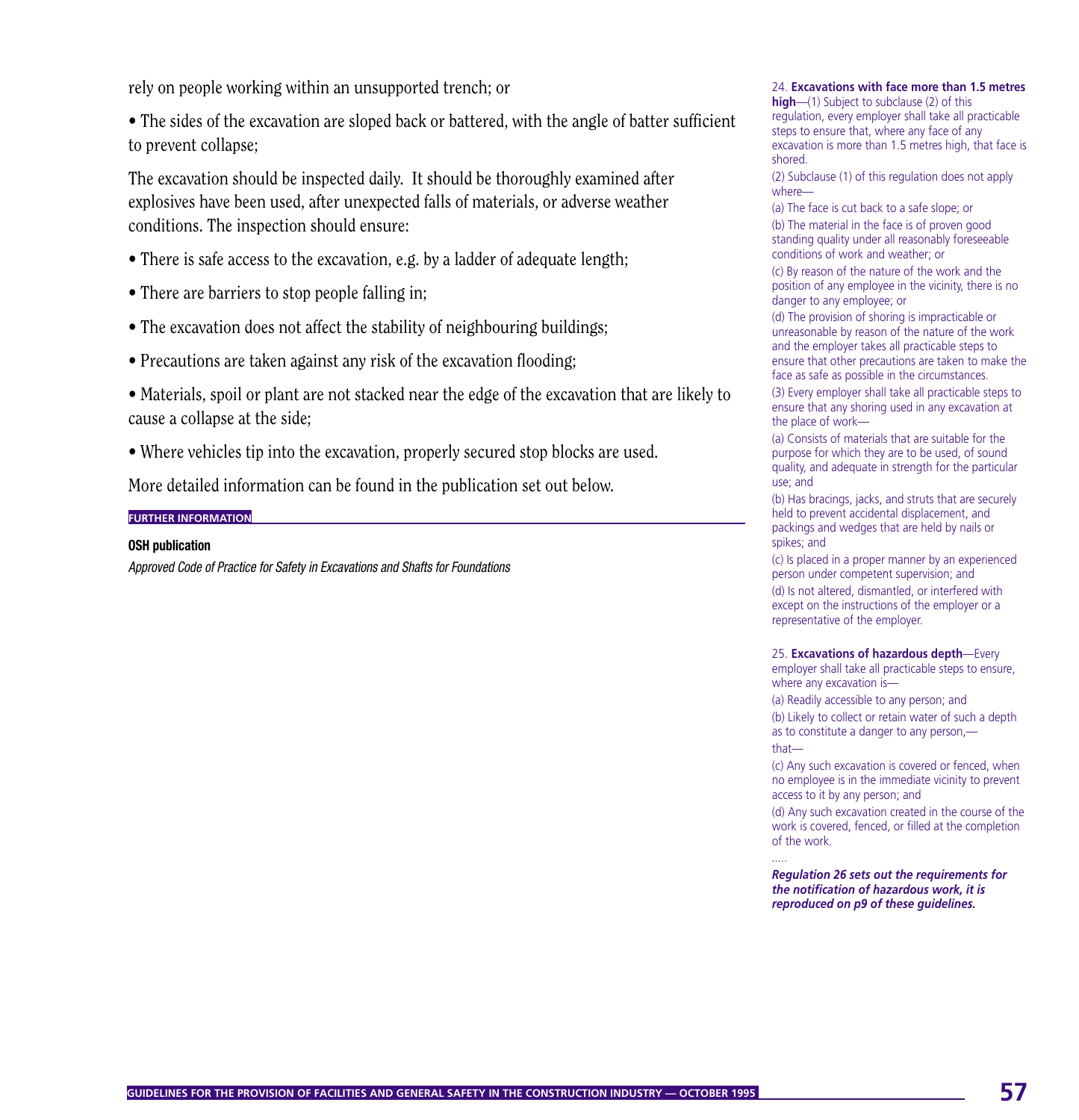#### **LEGISLATION - Underwater diving**

#### **ACT.**

6. **Employers to ensure safety of employees—** Every employer shall take all practicable steps to ensure the safety of employees while at work; and in particular shall take all practicable steps to— (a) Provide and maintain for employees a safe working environment; and

(b) Provide and maintain for employees while they are at work facilities for their safety and health; and

(c) Ensure that plant used by any employee at work is so arranged, designed, made, and maintained that it is safe for the employee to use; and

(d) Ensure that while at work employees are not exposed to hazards arising out of the arrangement, disposal, manipulation, organisation, processing, storage, transport, working, or use of things— (i) In their place of work; or

(ii) Near their place of work and under the employer's control; and

(e) Develop procedures for dealing with emergencies that may arise while employees are at work.

#### **REGULATIONS.**

.....

.....

.....

.....

.....

.....

*......*

2. **Interpretation**— In these regulations, unless the context otherwise requires,—

"Current", in relation to a certificate of competence, means acertificate of competence that has been issued under regulation 38 of these regulations and has not expired or been cancelled or suspended under regulation 41 of these regulations:

"Diving" means diving under water where the diver breathes gases at greater than atmospheric pressure; and "diver" has a corresponding meaning:

"Notifiable work" means—

(c) Any construction work of one or more of the following kinds:

(viii) Work in which any person breathes air that is or has been compressed or a respiratory medium other than air:

*Regulation 26 describes the requirements for notification of hazardous work. It is reproduced on page 7 of these guidelines.*

*Regulations 47, 48 and 49 contain the requirements for certification of construction divers. They are reproduced on page 9 of these guidelines.*

# **6.4 Underwater diving**

Underwater construction work can only be undertaken by a person holding the appropriate class of certificate of competency as a professional diver.

The minimum team recommended for underwater work is 3 people — 2 divers and a supervisor. Other diving work may require more personnel, depending upon the nature of the work to be carried out.

#### Diving requirements

To ensure the diving is carried out safely the following requirements should be met:

• Only divers who hold the appropriate certificate of competency may work except for divers who are being trained while working under direct supervision of a diver holding a certificate of competency as a professional diver.

- Divers shall be medically fit.
- The work must be notified to OSH.
- A dive plan is to be prepared.

• If decompression stops are necessary, a recompression chamber and medical attention should be immediately available.

- Divers shall have reserve breathing supplies.
- Scuba diving should involve "buddy" diving or a lifeline.
- Exhaust gases should be adequately vented when refilling breathing air cylinders.
- Log books should be kept.

• If a "buddy" system is not used, there must be an effective alternative communication system in place.

• A diving supervisor should be appointed to be in charge of the operation. This person may also be a diver.

#### **FURTHER INFORMATION**

#### **OSH publication**

Approved Code of Practice for Safety in Professional Diving Work (draft)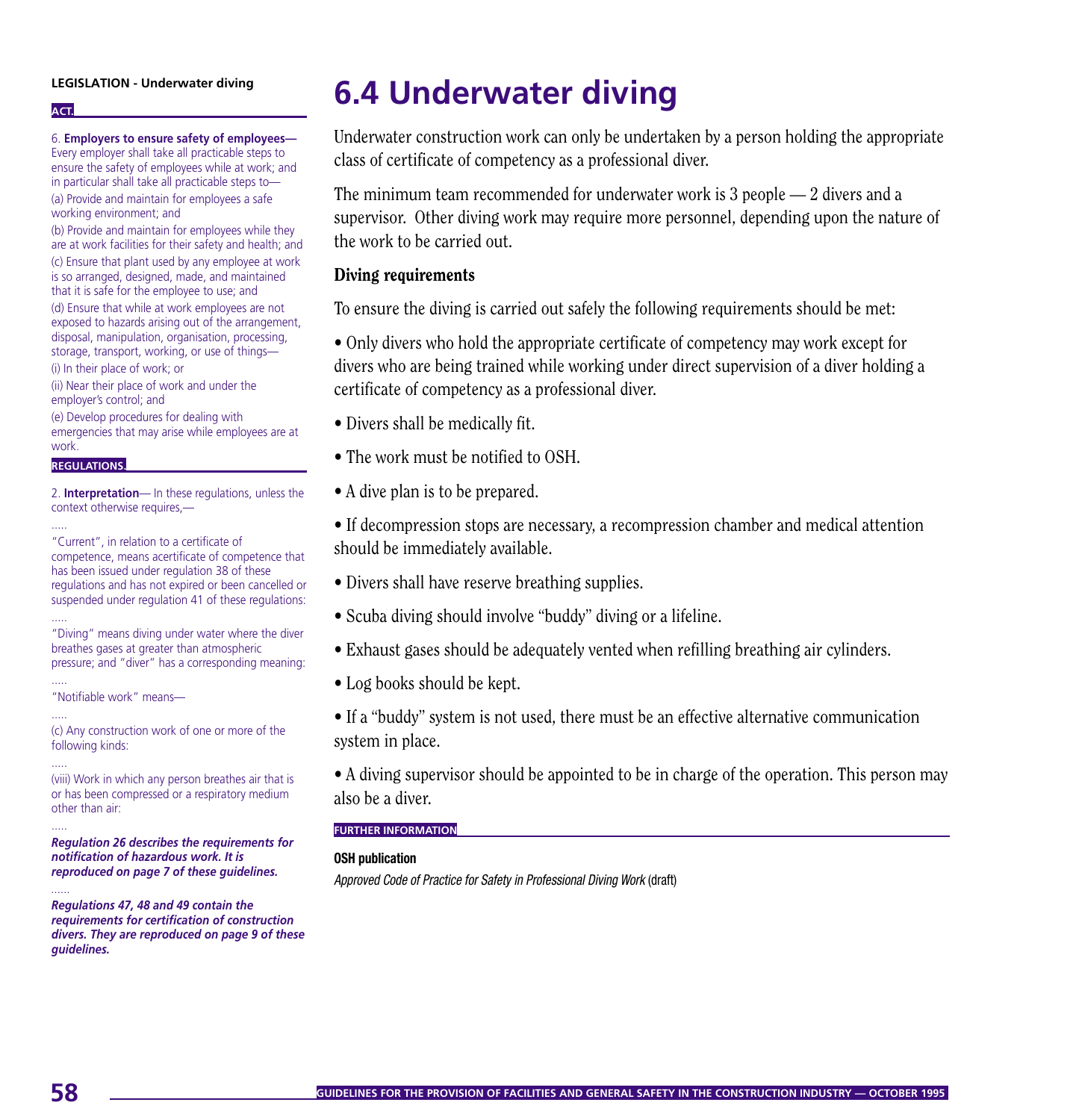# **6.5 Demolition**

Demolition is extremely hazardous work. Where inappropriate work methods have been or are adopted, the lives of employees and other people in the vicinity are placed at risk.

Contractors or employers who carry out demolition work or contract others to should take all practicable steps to ensure:

• The public are protected from the rubble, dust and traffic by proper gantries and fenced walkways.

• Power, gas, telecommunications, sewerage and water services have been disconnected.

• Walls are never left free-standing that could be blown down by unexpected winds.

• Where any wall is to be toppled by pulling, there is a surrounding clear space of 1.5 x wall height.

• Floors are not overloaded with demolition debris or plant being loaded on to floors. (Loadings should be checked by a competent engineer.)

• Adequate measures are taken to overcome asbestos hazards from old insulation and construction materials.

- Empty tanks are checked for explosive or toxic materials.
- Professional advice is taken before tackling prestressed concrete structures.
- Noise is controlled at the source.

• Protective helmets, also eye, feet and hearing protection is provided and it is ensured that it is used.

- Precautions are taken to avoid fire in debris.
- The public is protected from the site.
- When chainsaws are used, protection is provided for the user's legs, eyes and ears.
- Traffic crossing footpaths is controlled by adequately trained personnel.

• Access is prevented to any person once any controlled collapse demolition process has started.

• All mobile mechanical plant has been fitted with an appropriate falling object protective structure.

• Additional support is provided for employees required to remove brittle roofing.

#### **FURTHER INFORMATION**

NZ Building Code and approved documents **OSH publication** Approved Code of Practice for Demolition

### **LEGISLATION - Demolition**

#### **ACT.**

6. **Employers to ensure safety of employees—** Every employer shall take all practicable steps to ensure the safety of employees while at work; and in particular shall take all practicable steps to— (a) Provide and maintain for employees a safe

working environment; and

(b) Provide and maintain for employees while they are at work facilities for their safety and health; and

(c) Ensure that plant used by any employee at work is so arranged, designed, made, and maintained that it is safe for the employee to use; and

(d) Ensure that while at work employees are not exposed to hazards arising out of the arrangement, disposal, manipulation, organisation, processing, storage, transport, working, or use of things— (i) In their place of work; or

(ii) Near their place of work and under the employer's control; and

(e) Develop procedures for dealing with emergencies that may arise while employees are at work.

#### **REGULATIONS.**

....

.....

.....

.....

2. **Interpretation**— In these regulations, unless the context otherwise requires,—

"Notifiable work" means—

(a) Any restricted work, as that term is defined in regulation 2 (1) of the Asbestos Regulations 1983:

(c) Any construction work of one or more of the following kinds:

(i) Work in which a risk arises that any person may fall 5 metres or more, other than—

Work in connection with a residential building up to and including 2 full storeys:

Work on overhead telecommunications lines and overhead electric power lines:

Work carried out from a ladder only:

Maintenance and repair work of a minor or routine nature:

(ii) The erection or dismantling of scaffolding from which any person may fall 5 metres or more:

(iii) Work using a lifting appliance where the appliance has to lift a mass of 500 kilograms or more a vertical distance of 5 metres or more, other than work using an excavator, a fork-lift, or a selfpropelled mobile crane:

..... (vii) Work in which any explosive is used or in which any explosive is kept on the site for the purpose of being used:

*Regulation 26 describes the requirements for notification of hazardous work. It is reproduced on page 7 of these guidelines.*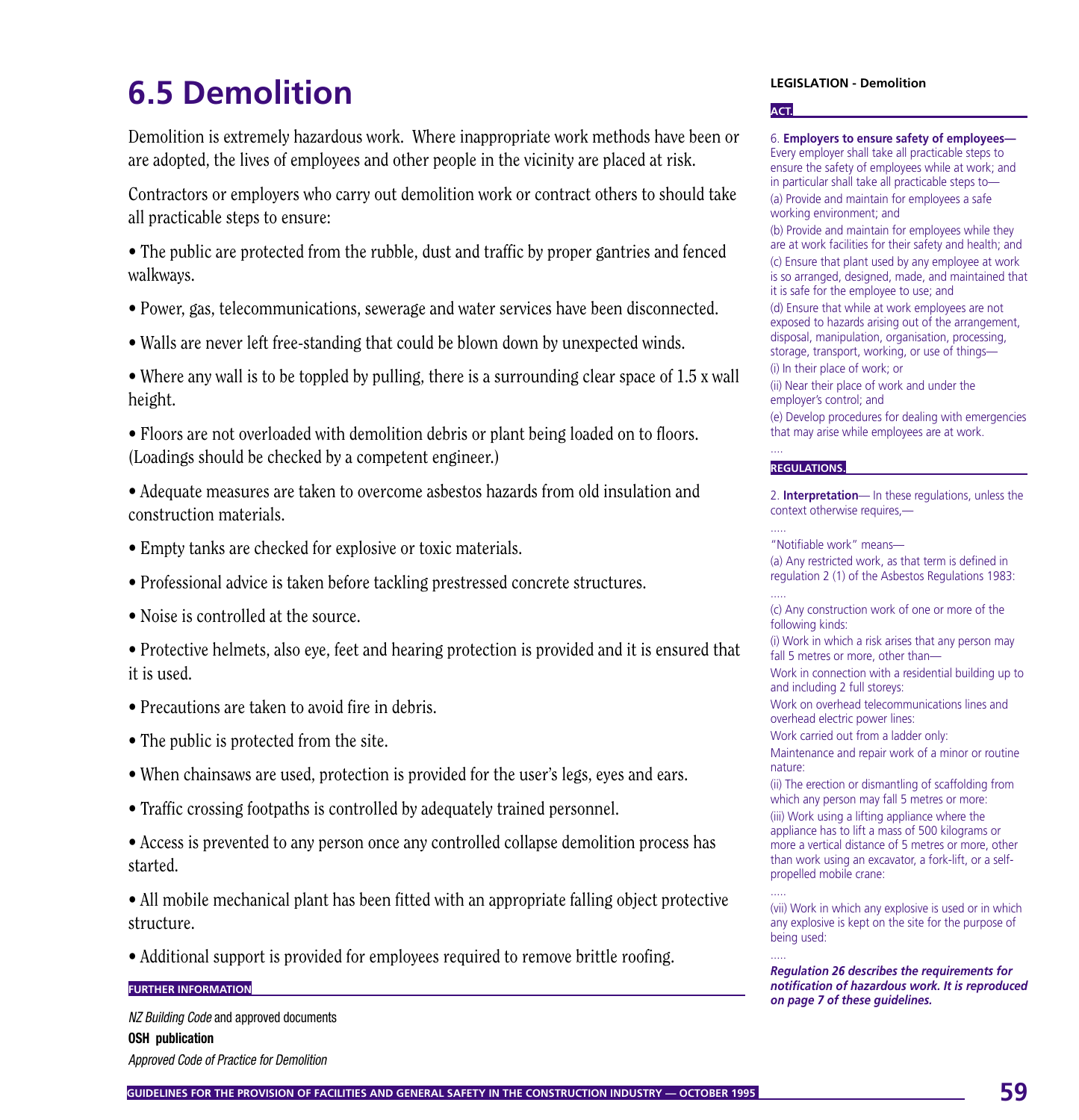**GUIDELINES FOR THE PROVISION OF FACILITIES AND GENERAL SAFETY IN THE CONSTRUCTION INDUSTRY — OCTOBER 1995**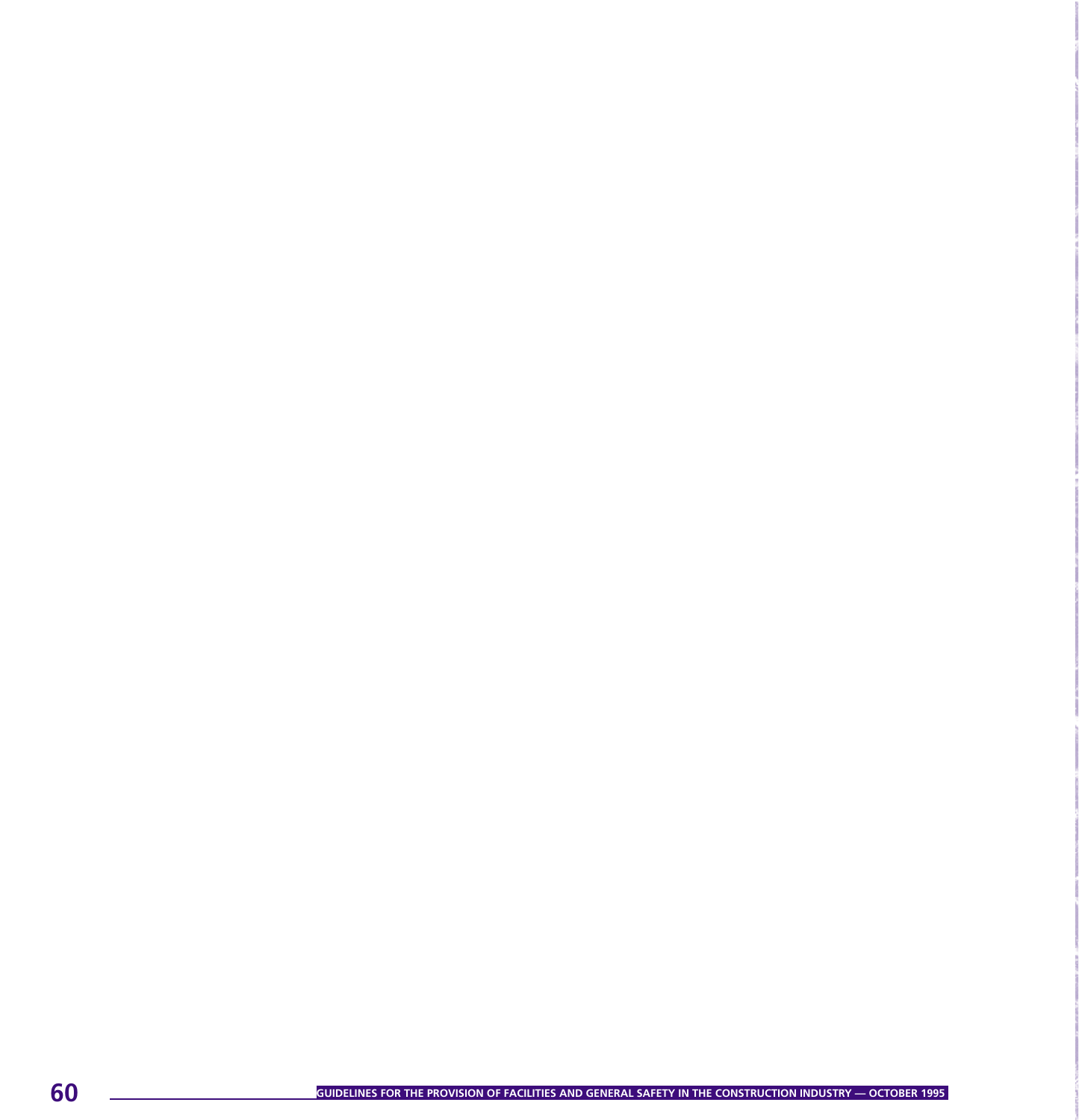#### **LEGISLATION - Noise**

#### **ACT**

.....

.....

6. **Employers to ensure safety of employees—** Every employer shall take all practicable steps to ensure the safety of employees while at work; and in particular shall take all practicable steps to—

(d) Ensure that while at work employees are not exposed to hazards arising out of the arrangement, disposal, manipulation, organisation, processing, storage, transport, working, or use of things—

(i) In their place of work; or

(ii) Near their place of work and under the employer's control;

#### **REGULATIONS.**

11. **Noise**—(1) Every employer shall take all practicable steps to ensure, in relation to every place of work under the control of that employer, that no employee is exposed to noise above the following levels:

(a) A noise exposure level,  $L_{A_{PQ},8h}$ , of 85 dB(A); and (b) A peak noise level,  $L_{\text{peak}}$  of 140 dB,—

whether or not the employee is wearing a personal hearing protection device.

(2) For the purposes of subclause (1) of this regulation,—

(a) The noise exposure level, L<sub>Aeq,8h</sub>, is the level of the<br>daily noise exposure normalised to a nominal 8 hour day, in dB(A) referenced to 20 micropascals; that is to say, it is the steady noise level that would, in the course of an eight hour period, cause the same Afrequency-weighted sound energy as that due to the actual noise over the actual working day; and (b) The peak noise level, L[Inf peak], is the highest frequency-unweighted peak sound pressure level in the place of work in decibels referenced to 20 micropascals, measured using sound measuring equipment with "P" time-weighting, as specified in the Australian Standard numbered AS 1259.1-1990 and entitled "Sound level meters Part 1: Nonintegrating"; and

(c) The levels of noise referred to in subclause (1) of this regulation shall be measured and assessed in accordance with the Australian Standard numbered AS 1269-1989 and entitled "Acoustics— Hearing conservation".

(3) Where an employer has taken all practicable steps to ensure that no employee at any place of work under the control of that employer is exposed to noise above the levels specified in subclause (1) of this regulation but has not eliminated the risk that any employee may be exposed to noise above those levels, the employer shall communicate clearly, by way of signs, labelling of machinery, or other appropriate means—

(a) The fact that noise levels at the place of work are or are likely to be hazardous; and

(b) The sort of personal hearing protection device that is suitable to protect against the noise levels; and

(c) Where such a device may be obtained.

# **7.1 Noise**

Employers operating machinery should take all practical steps to reduce noise produced by machinery to levels below the exposure limit (elimination).

Where it is not practical to do this, then all practical steps should be taken to isolate the excessive noise from people.

Where both are not practical, systems should be put in place to ensure that people exposed to the remaining excessive noise are unlikely to suffer harm.

Further information on the management of noise hazards is contained in the *Guidelines for the Provision of Facilities and General Safety in Commercial and Industrial Premises*.

### Noise levels in construction work

Exposure to noise above a daily average level of 85 dB(A), (over no more than 8 hours each day) or a peak level of 140 dB is likely to cause people with unprotected hearing to suffer noise-induced hearing loss.

People can suffer hearing loss due to noise made by machinery and equipment they operate or are exposed to at work, home and during recreational activities. Short-term exposure to noise levels above 85 dB(A) may cause temporary hearing loss, but continued exposure over long periods can result in permanent hearing loss and stress-related problems.

*Approximate noise levels in decibels (vary with distance, etc.)*

- 0 Acute threshold of hearing
- 15 Average threshold of hearing
- 30 Soft whisper
- 40 Quiet office or home at night
- 60 Normal speech
- 70 Noisy office
- 80 Busy street
- 85 Threshold of possible damage. Below this level an 8-hr day can be worked without using hearing protection devices. However, protection is still desirable.
- 85-100 Power tools
- 91 Heavy truck (damage after about 2.5 hrs.)
- 94 Lawnmower (damage after 45 mins.)
- 97 Pneumatic drill (damage after about 15 mins.)
- 110 Rock group, trail bike (damage after 1.5 mins.)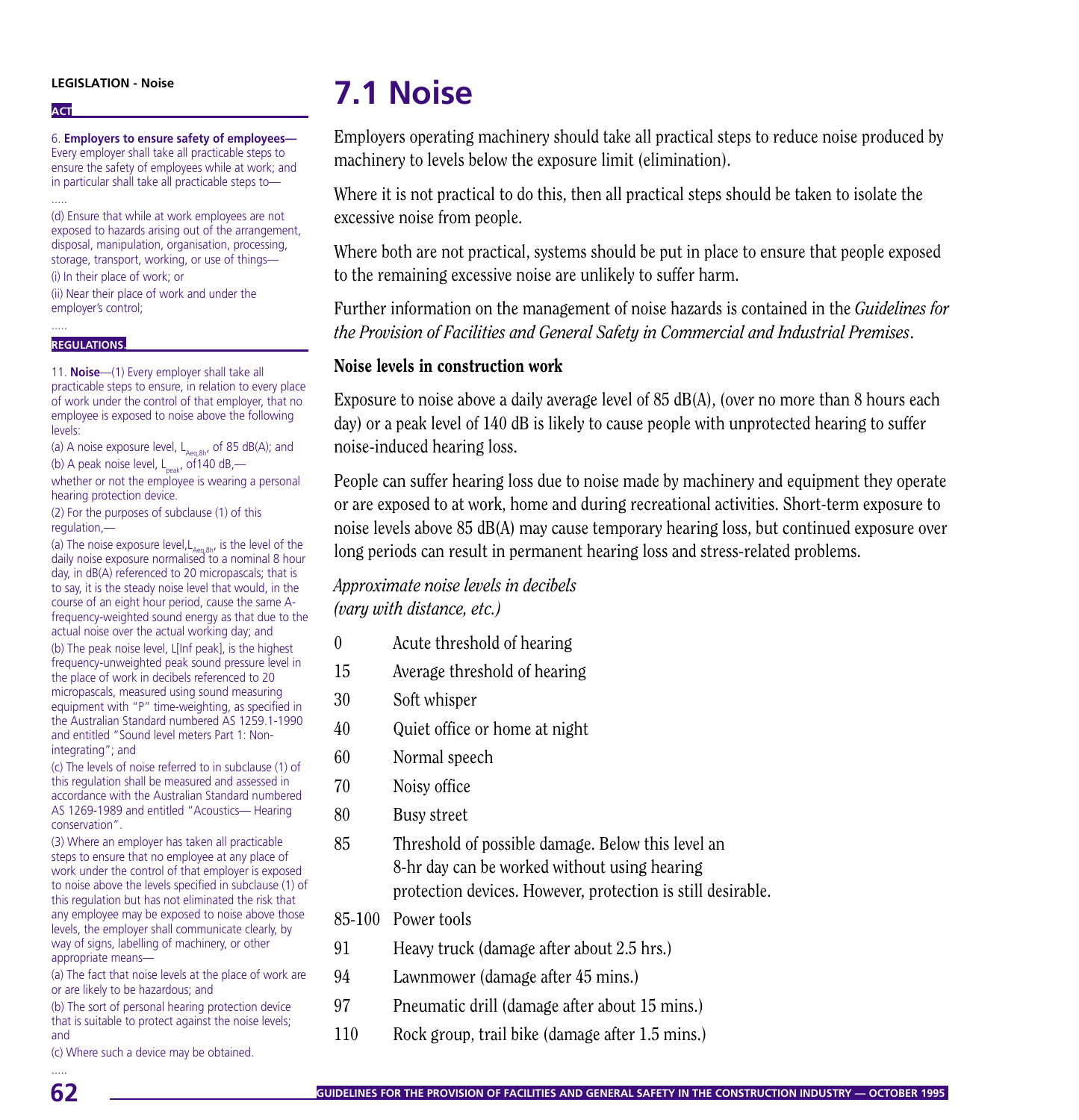- 115 Chainsaw (damage after 30 secs.)
- 120 Car horn (above 130 dB(A) may cause pain)
- 133 Jet taking off
- 140 Shotgun blast

Employers on construction work should provide hearing protection at the required level to all employees and ensure that it is worn.

### Protection required

| Noise level   | Protection level |
|---------------|------------------|
| 84 to 91 dBA  | Grade 1 earmuffs |
| Up to 97 dBA  | Grade 2 earmuffs |
| Up to 103 dBA | Grade 3 earmuffs |
| Up to 109 dBA | Grade 4 earmuffs |
| Up to 115 dBA | Grade 5 earmuffs |

# **7.2 Manual handling**

Construction workers have one of the highest rates of manual handling injury. They are third after drivers and nurses.

The nature and duration of many construction tasks, such as:

- Installing ceiling linings;
- Installing ventilation ducts in confined spaces;
- Erecting scaffolding;
- Working in excavations;
- Using concrete mixers;
- Lifting heavy equipment; and
- Use of a hammer.

Particular risk factors for manual handling injury that exist in the construction industry are:

- Awkward postures and tasks;
- A long time spent doing awkward tasks;
- Awkwardness and weight of loads handled;
- The "macho" image of construction work;
- Poorly designed tools; and

#### **LEGISLATION - Manual handling**

#### **ACT**

.....

.....

6. **Employers to ensure safety of employees—** Every employer shall take all practicable steps to ensure the safety of employees while at work; and in particular shall take all practicable steps to—

(d) Ensure that while at work employees are not exposed to hazards arising out of the arrangement, disposal, manipulation, organisation, processing, storage, transport, working, or use of things— (i) In their place of work; or (ii) Near their place of work and under the employer's control;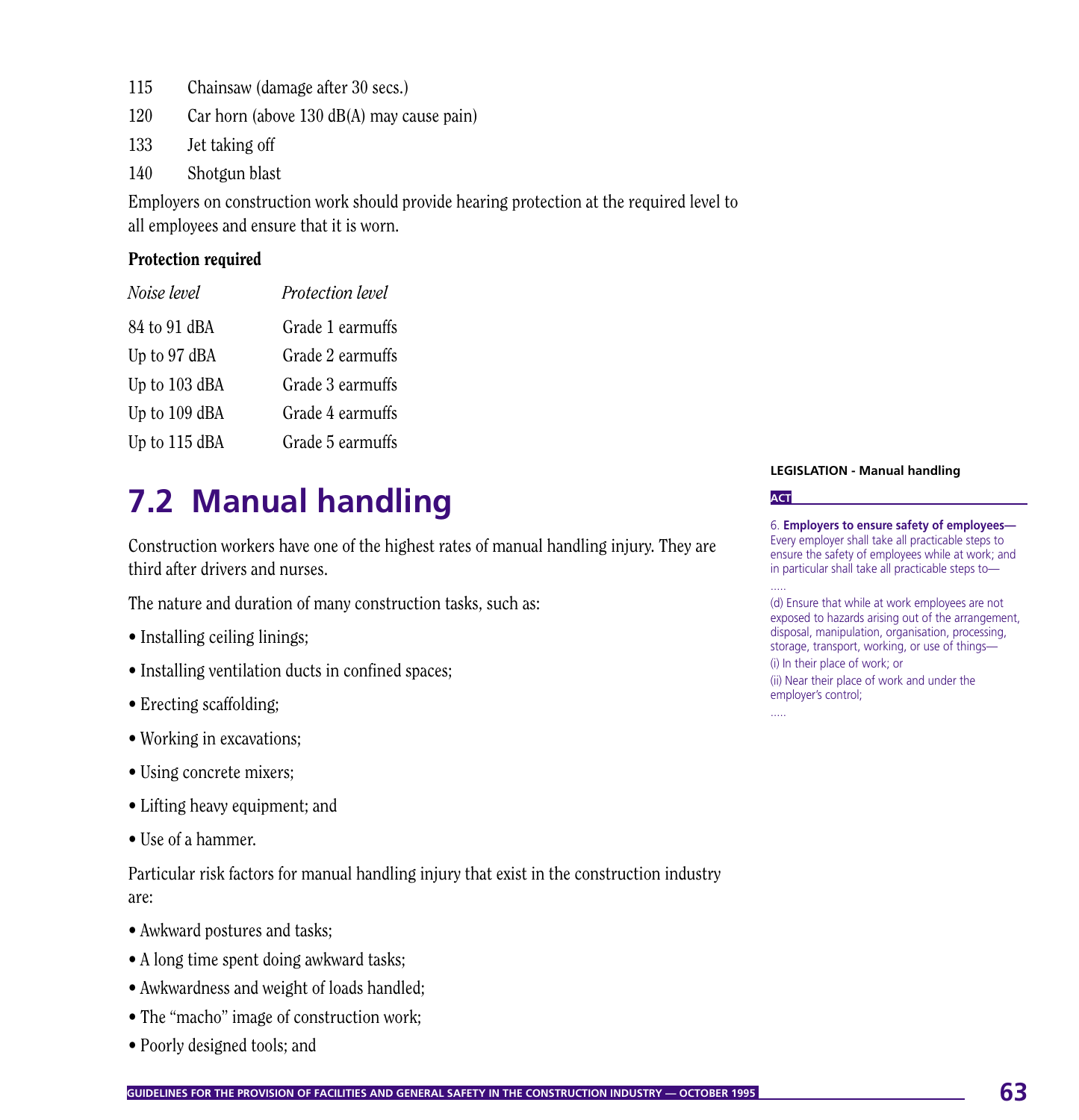• Inadequate work space.

Many of these risk factors are difficult to overcome. It may be necessary to reduce the risk involved in a task, such as lining out a ceiling with Gibraltar board, by arranging for the operator to spend half the day doing other, less taxing tasks. Labour saving devices and work techniques also have a role to play.

There are other risk factors that can only be removed in the design stage. Architects, engineers and other designers should be aware of their responsibilities under the regulations to design in a manner that is safe. This applies not only to equipment but to work procedures.

### **7.3 Fire protection**

Suitable and sufficient equipment should be provided to ensure people engaged in construction work are protected in the event of fire.

Employers should ensure that:

- Employees are trained to use fire protection equipment;
- Combustible material does not accumulate so as to constitute a fire hazard;
- Sources of ignition are not introduced to any place where combustible materials are stored;

• Storage or handling areas for combustible materials are clearly identified with easily legible lettering "DANGER: NO SMOKING OR NAKED LIGHTS";

• Fire extinguishers are provided in workshops, site offices, main switchboard rooms and in site accommodation. Also, in every place where combustible materials are stored, in every place where welding or flame cutting processes are being carried out, and on every floor of a building or structure.

• Where the construction work includes the installation of a permanent rising water main, the main is installed as the work proceeds as far as practicable so as to be available for use no more than 9 metres below the uppermost working floor;

- Emergency procedures are established for the event of fire. These should include:
- Effective warning systems to facilitate immediate evacuation;
- Clearly defined areas where employers and other persons on site can assemble; and
- A procedure for trial evacuations, at not more than three-monthly intervals.

#### **FURTHER INFORMATION**

#### **Standards**

NZS 4503:1974 Code of practice for the distribution, installation and maintenance of hand-operated fire-fighting equipment for use in buildings

NZS 4510: 1978 Code of practice for riser mains for fire service use NZ Building Code and approved documents

#### **LEGISLATION - Fire protection**

#### **ACT.**

12. **Information for employees generally—**Every employer shall ensure that every employee who does work of any kind, or uses plant of any kind, or deals with a substance of any kind, in a place of work has been given, in such a form and manner that the employee is reasonably likely to understand it, information about—

(a) What to do if an emergency arises while the employee is doing work of that kind, using plant of that kind, or dealing with substances of that kind, in that place; and

(b) All identified hazards to which the employee is or may be exposed while doing work of that kind, using plant of that kind, or dealing with substances of that kind, in that place, and the steps to be taken to minimise the likelihood that the hazards will be a cause or source of harm to the employee; and

(c) All identified hazards the employee will or may create while doing work of that kind, using plant of that kind, or dealing with substances of that kind, in that piace, and the steps to be taken to minimise the likelihood that the ha~ards will be a cause or source of harm to other people; and

(d) Where all necessary safety clothing, devices, equipment, and materials are kept.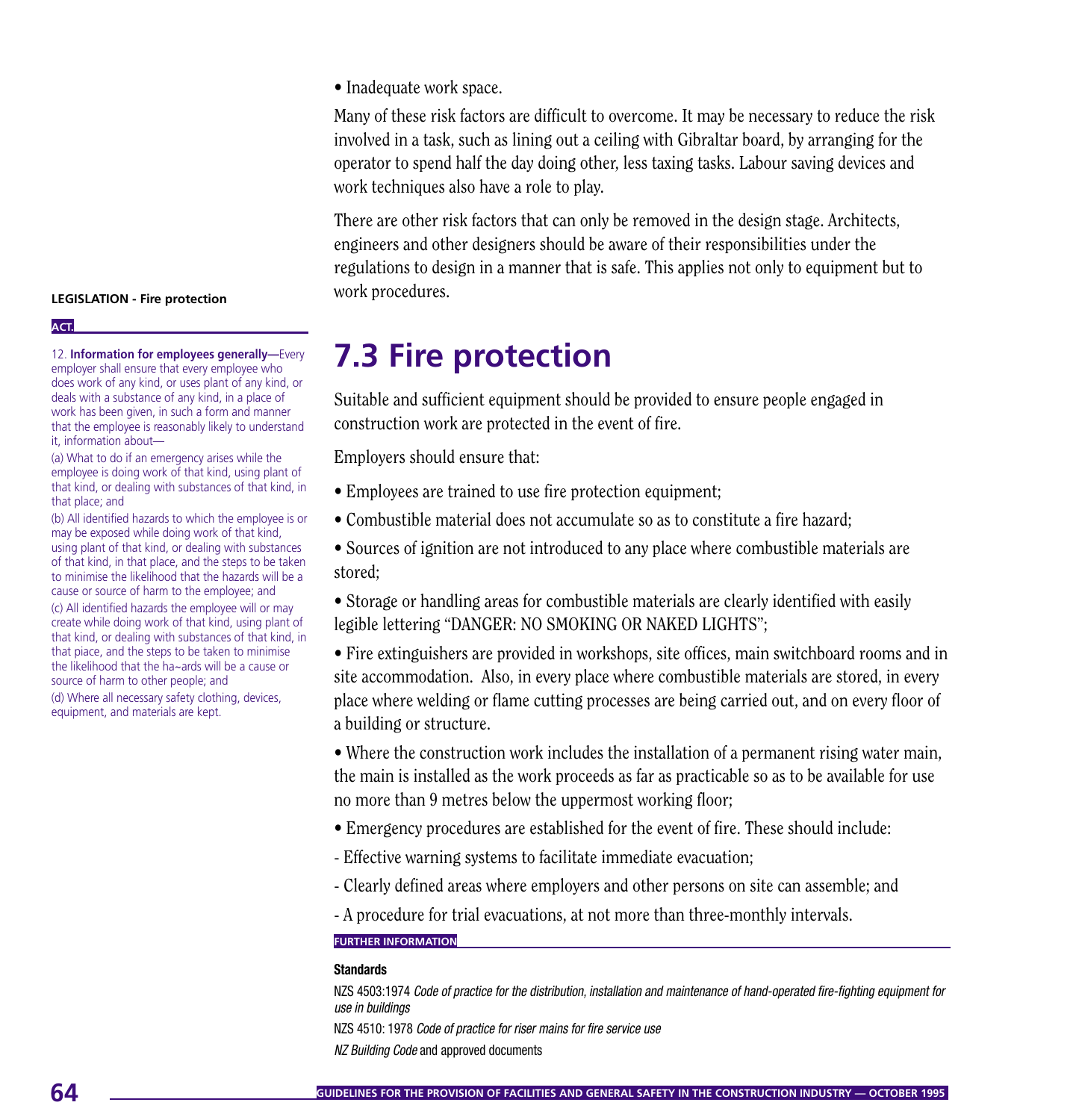# **7.4 Housekeeping (general)**

Confusion will be reduced and operations will be more efficient when the work area is orderly and tidy. Tidiness and safety go hand in hand. Untidiness causes accidents — for example, employees trip over objects, slide on greasy surfaces, cut hands on projecting nails, or walk into poorly stacked materials, or vehicles run over or back into materials, plant or employees.

All rubbish around machinery, plant, accessways, stairwells, site facilities and the site in general should be regularly gathered and disposed of in suitable bins.

Where rubbish is burned on site, this should be in a suitable incinerator well away from flammable material. Appropriate permits may need to be obtained to burn rubbish on site.

### Safe access

Employers should ensure that:

- All employees are able to reach their place of work safely.
- There are safe roads, gangways, passageways, ladders and scaffolds.
- All walkways are level and free from obstructions.
- Materials are stored safely.
- Holes are securely fenced or covered and clearly marked.
- Chutes are available to avoid waste being thrown down in the open.
- Nails in re-used timber are removed or hammered down.
- There is adequate lighting provided for the work (see section 1.6).
- Temporary props and shoring are in place to support temporary work as necessary.

# **7.5 Public safety**

Construction sites can pose a variety of hazards to people in the vicinity of the work. Local authorities, construction companies, and workers all have a part to play in ensuring the public are not endangered by construction work.

### Hazards

Construction site hazards that can affect the public in the vicinity include:

• Objects falling from buildings. These have included concrete debris, chisels, bolts, timber off-cuts, scaffold planks and even steel beams.

- Bundles and trays of building materials swung above people's heads.
- Construction trucks crossing footpaths, or emerging suddenly and unseen from a site.
- Broken and uneven footpaths, holes not filled in, footpaths covered in mud and in water.

#### **LEGISLATION - Housekeeping (general)**

#### **ACT.**

.....

6. **Employers to ensure safety of employees—** Every employer shall take all practicable steps to ensure the safety of employees while at work; and in particular shall take all practicable steps to— (a) Provide and maintain for employees a safe working environment; and

#### **LEGISLATION - Public safety**

#### **ACT.**

#### *Other Duties*

15. **Duties of employers to people who are not employees**—Every employer shall take all practicable steps to ensure that no action or inaction of any employee while at work harms any other person.

#### 16. **Duties of persons with control of places of work**—

To the extent that a person is—

(a) The owner, lessee, sublessee, occupier, or person in possession of a place of work or any part of a place of work (not being a home occupied by the person); or

(b) The owner, lessee, sublessee, or bailee, of any plant in a place of work (not being a home occupied by the person),—the person shall take all practicable steps to ensure that people in the place of work, and people in the vicinity of the place of work, are not harmed by any hazard that is or arises in the place of work.

17. **Duties of self-employed people**—Every selfemployed person shall take all practicable steps to ensure that no action or inaction of the selfemployed person while at work harms the selfemployed person or any other person.

18. **Duties of principals**—(1) Every principal shall take all practicable steps to ensure that— (a) No employee of a contractor or subcontractor;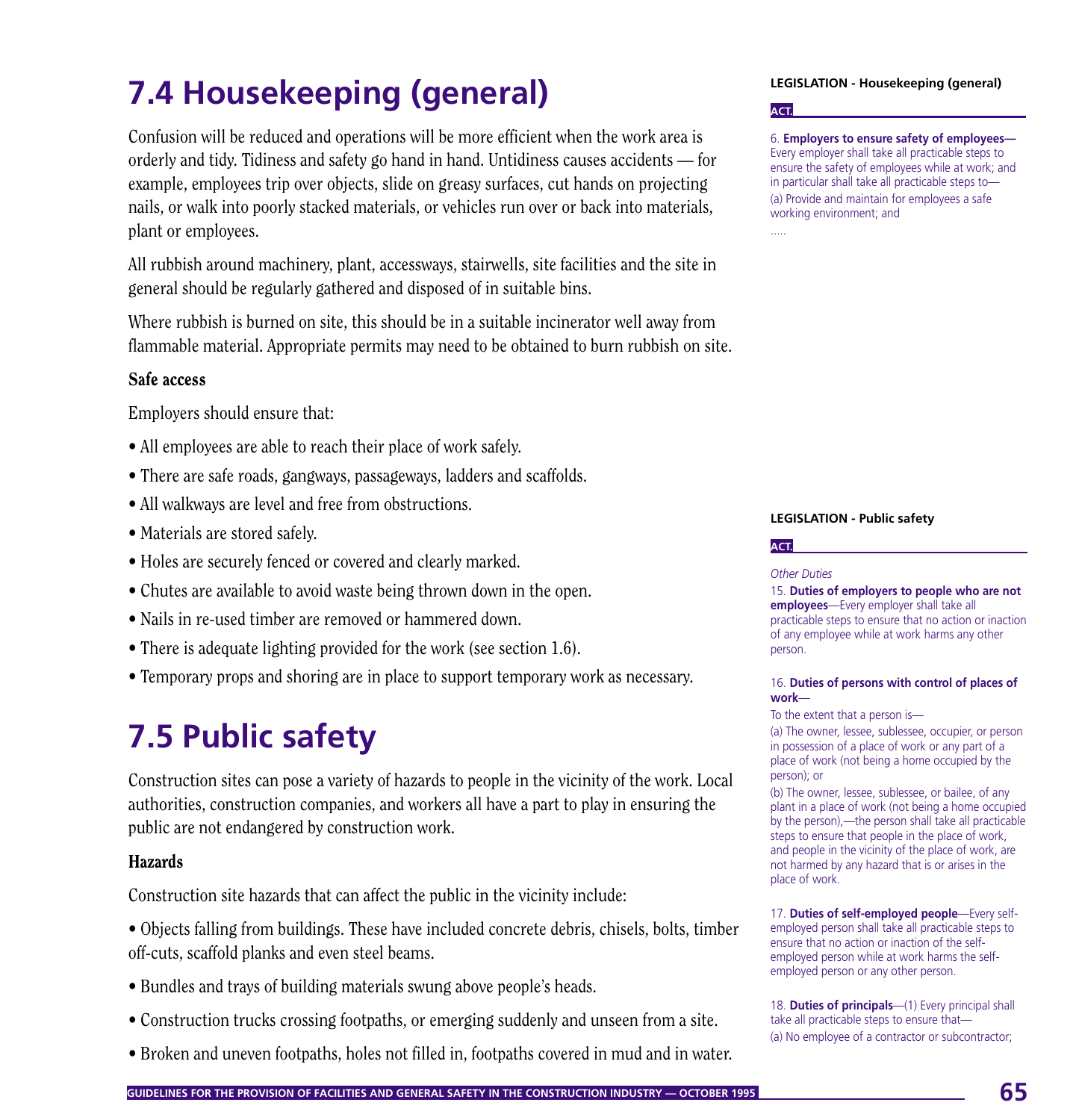#### and

(b) If an individual, no contractor or subcontractor, is harmed while doing any work (other than residential work) that the contractor was engaged to do

(2) Subsection (1) of this section shall be read subject to section 2 (2) of this Act.

19. **Duties of employees**—Every employee shall take all practicable steps to ensure—

(a) The employee's safety while at work; and (b) That no action or inaction of the employee while at work causes harm to any other person.

#### **REGULATIONS.**

.....

25. **Excavations of hazardous depth**—Every employer shall take all practicable steps to ensure, where any excavation is—

(a) Readily accessible to any person; and

(b) Likely to collect or retain water of such a depth as to constitute a danger to any person, that—

(c) Any such excavation is covered or fenced, when no employee is in the immediate vicinity to prevent access to it by any person; and

(d) Any such excavation created in the course of the work is covered, fenced, or filled at the completion of the work.

...... *Duties of Other Persons to Young Persons*

59. **Presence of young persons**— (1) Subject to subclause (2) of this regulation, every person who controls a place of work shall take all practicable steps to ensure, in relation to every place of work under the control of that person, that no person under the age of 15 years is present in any area at the place of work—

(a) At any time when goods are being prepared or manufactured for trade or sale in that area: (b) At any time when any construction work is being

carried out in that area: (c) At any time when any logging operation or treefelling operation is being carried out in that area:

(d) At any time when any work is being carried out in that area that is likely to cause harm to the health and safety of a person under the age of 15 years. (2) Subclause (1) of this regulation does not apply to

any area if any person under the age of 15 years is at all times—

(a) In any part of that area to which the public generally has access; or

(b) Under the direct supervision of an adult in that area; or

(c) On a guided tour of that area; or

(d) In any office in that area; or

(e) In any part of that area used only for selling goods or services.

• Paint, water, concrete or grit sprinkled on people or cars.

• Pedestrians having to negotiate between scaffolding tubes or possibly tripping over awkwardly placed sole plates.

- Open excavations that an adult or child could fall into.
- Noisy concrete pumps or compressors near where the public walk.
- Pedestrians being forced to walk on the roadway, without any protection from traffic.
- Trucks double-parked on the roadway, or with protruding loads impeding traffic.
- Site noise, dust and welding flashes, and an absence of suitable hoardings.
- Site security during non-working periods.

• Footpath obstacles for the aged, people with disabilities, and pram wheelers that force them to step over, walk around hoses, debris, or building material, or detour over kerbs, where simple ramps or run-ups could be provided.

### Responsibility for public safety

Employers have a legal responsibility to ensure that nothing they or their workers do will endanger members of the public by any action.

This means they should take steps to ensure that:

• Pedestrian detours are clearly defined, and pedestrians protected from the dangers of road traffic when using any detour.

• The passage of vehicles across footpaths is to be supervised, to remove danger to the public.

• Flagmen, barriers, signs or traffic lights are used to stop the public passing under suspended loads (unless there is a protective gantry).

• Excavations are fenced, and, if they are like to retain water, are covered and securely fenced to prevent access for children. If in public places, they should have warning signs, and warning lights at night.

• Pneumatic tools are to have silencers, and piling dollies are to be of timber or neoprene so that noise is kept to acceptable levels.

• If scaffolding must intrude on to footpaths, it is to be clearly marked, and padded if there is any risk of causing injury.

• Adequate security of the site is to be provided during non-working periods. This involves ensuring excavations and openings are covered or fenced, materials are stacked safely, plant immobilised, ladders removed or lowered to the ground.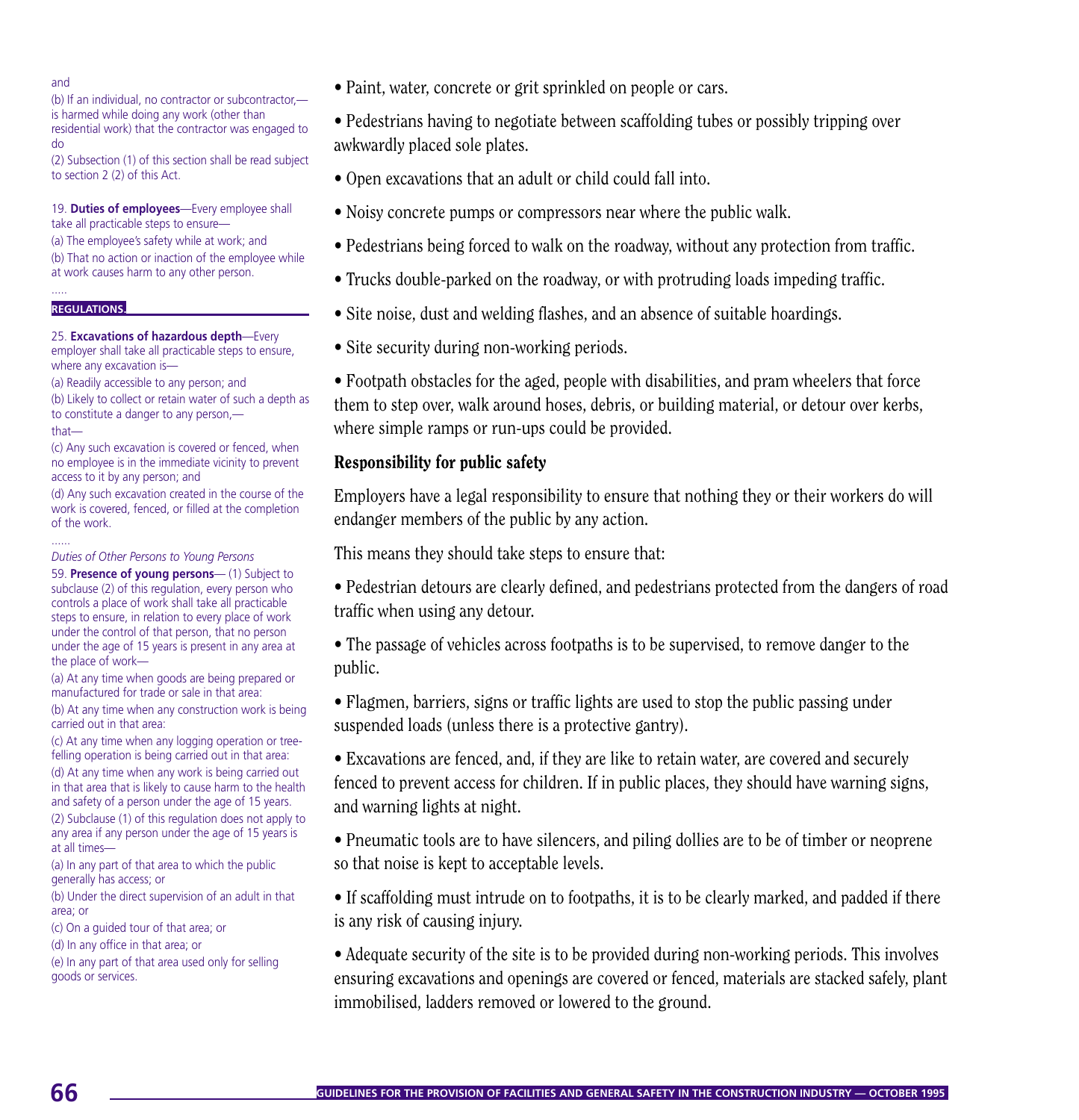#### **FURTHER INFORMATION**

#### **Standards**

NZ Building Code and approved documents Part 5: Construction and Demolition Hazards. Working on the Road, Transit New Zealand **OSH publications** Approved Code of Practice for the Safe Erection and Use of Scaffolding Code of Practice for Safety in Excavations and Shafts for Foundations Welding Safety OSH Handbook for health and safety inspectors

# **7.6 Restriction on the employment of young persons**

### Hazardous work

No employer shall employ any person under 15 years of age in a place where construction work is carried out.

Persons under 15 years of age may visit construction workplaces if under the direct supervision of an adult or on a guided tour with the prior permission of the person in charge of the operation.

Codes of practice set out detailed requirements for such visits.

### Night employment

Every employer shall take all practicable steps to ensure that no person who has not attained the age of 16 years is employed between the hours of 10 pm on any day and 6 am on the next day, unless the employee's employment is in accordance with an approved code of practice relating to work of that kind or description.

# **7.7 Duties of designers, manufacturers, suppliers and sellers of plant**

Designers of plant are required to take all practicable steps to ensure that plant and machinery they design and that is to be used in a place of work is designed so that it will not be a source of harm to any person during manufacture, use and maintenance. In the design process consideration shall be given to applicable ergonomic principles especially in the placing of power controls.

Adequate information shall be given to the manufacturer concerning the use for which it was designed, installation, use, adjustment, maintenance, repair, cleaning, dismantling and any other relevant matters.

**LEGISLATION - Restriction on the employment of young persons**

#### **REGULATIONS.**

54. **Employment of young persons**—(1) Subject to subclause (2) of this regulation, every employer shall take all practicable steps to ensure that no employee under the age of 15 years works in any area at a place of work under the control of that employer—

(a) At any time when goods are being prepared or manufactured for trade or sale in that area:

(b) At any time when any construction work is being carried out in that area:

(c) At any time when any logging operation or treefelling operation is being carried out in that area: (d) At any time when any work is being carried out in that area that is likely to cause harm to the health and safety of a person under the age of 15 years. (2) Subclause (1) of this regulation does not apply to any area if an employee under the age of 15 years works at all times—

(a) In any office in that area; or (b) In any part of that area used only for selling goods or services.

58. **Night employment**—Every employer shall take all practicable steps to ensure that no employee under the age of 16 years works, at any place of work under the control of that employer, between the hours of 10 p.m. on any day and 6 a.m. on the next day, unless the employee's employment is in all respects in accordance with an approved code of practice relating to the employment of people under the age of 16 years between those hours in work of the kind the employee is doing.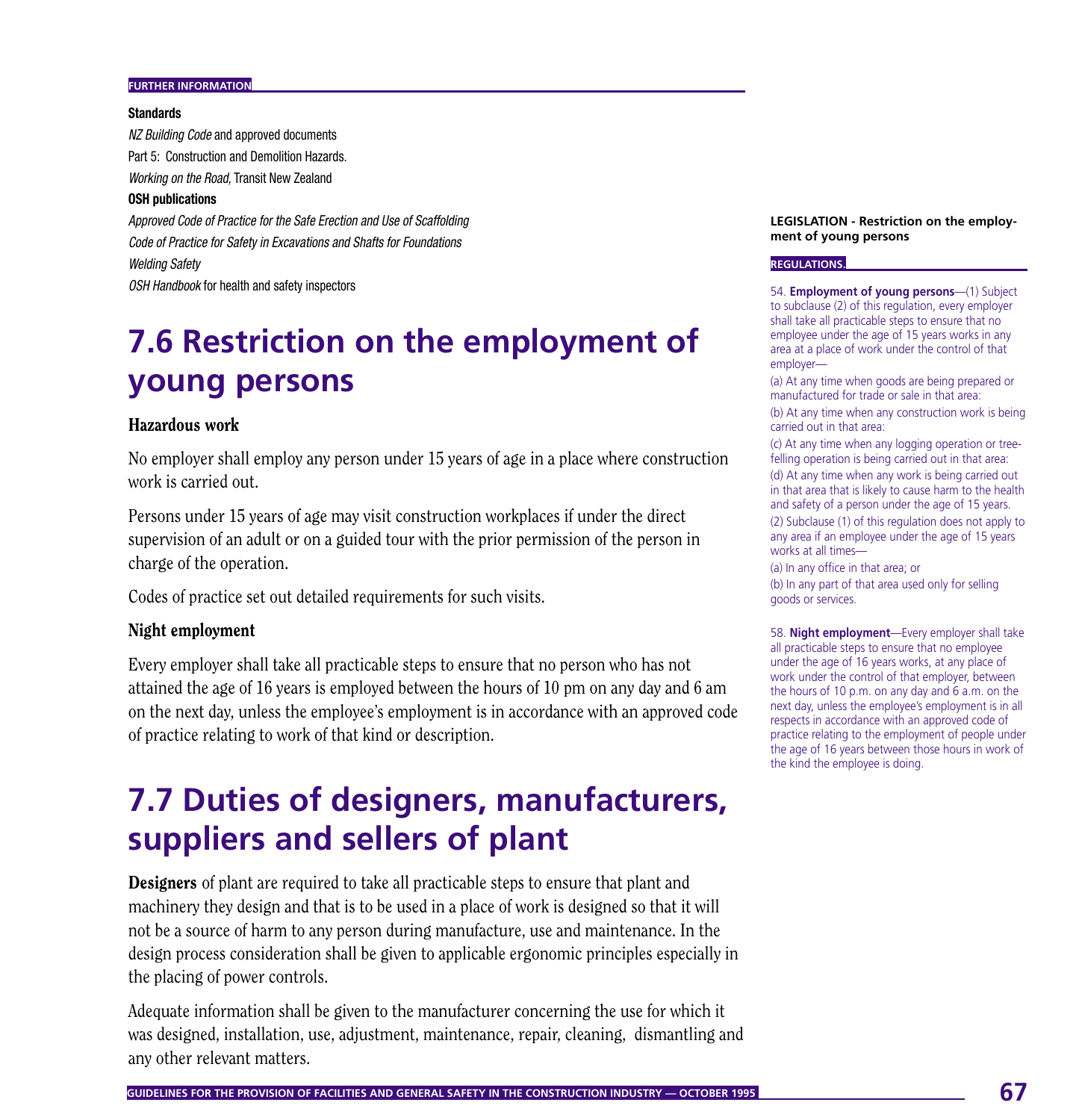**LEGISLATION - Duties of designers, manufacturers, and suppliers**

#### **REGULATIONS.**

#### *PART VII*

*Duties of Designers, Manufacturers, and Suppliers* 65. **Sufficient compliance with certain duties in this Part**—(1) The Secretary may, from time to time, grant recognition to any document containing requirements relating to the duties imposed by any of the following provisions of these regulations:

(a) Regulation 66 (1):

(b) Regulation 67 (1) or (2):

(c) Regulation 68 (1):

(d) Regulation 69 (1), (2), or (3).

(2) On granting recognition to a document under subclause (1) of this regulation, the Secretary shall publish a notice in the Gazette—

(a) Specifying the title of the document and the provision or provisions to which the requirements in the document relate; and

(b) Stating that the document has been granted recognition under subclause (1) of this regulation.

(3) The Secretary may, at any time, withdraw a recognition granted under subclause (1) of this regulation and, on doing so, shall publish a notice in the Gazette to that effect.

(4) It shall, for all purposes, be sufficient compliance with a provision to which subclause (1) of this regulation refers if the designer, manufacturer, or supplier, as the case may be, takes all practicable steps to comply with the requirements in a document—

(a) That contains requirements relating to the duties imposed by that provision; and

(b) That is the subject of a current recognition granted under subclause (1) of this regulation. (5) For the purposes of subclause (4) (b) of this regulation, a document shall be deemed, in the absence of evidence to the contrary, to be the subject of a current recognition granted under subclause (1) of this regulation if its title is specified in a Gazette notice published under subclause (2) of this regulation and no Gazette notice notifying the withdrawal of that recognition has been published under subclause (3) of this regulation.

#### *Plant*

66. **Duties of designers of plant**— (1) Every designer of plant shall take all practicable steps—

(a) To design any plant in accordance with applicable ergonomic principles, including (without limitation) any such principles in relation to the placement of any power control; and

(b) To design any plant in such a way that, if the plant is—

(i) Manufactured in accordance with the design; and (ii) Used for the purpose for which it was designed: and (iii) Installed, adjusted, used, cleaned, maintained, repaired, and dismantled in accordance with the designer's instructions.—

there is no likelihood that the plant will be a cause

Manufacturers are required to ensure that if the plant is manufactured and tested to the design, used for the purpose for which it is designed, that its installation, use, adjustment, maintenance, repair, cleaning and dismantling will not cause harm to any person.

Manufacturers, suppliers and sellers of plant and machinery shall provide clear and comprehensive information to any purchaser or hirer concerning the use for which it was designed, manufactured and tested and information on its correct installation, use, adjustment, maintenance, dismantling, repair and any other relevant matters.

# **7.8 Duties of designers, manufacturers, suppliers and sellers of protective clothing and equipment**

Designers of protective clothing and equipment are required to take all practicable steps to ensure that it is designed to ergonomic principals and if manufactured and properly used for the purpose for which it was designed, in accordance with the designer's instructions, it will give adequate protection from the harm it is intended to protect.

Adequate information shall be given to the manufacturer concerning the installation, use, adjustment, cleaning, maintenance, repairing and dismantling clothing or equipment in accordance with the designer's instructions.

Manufacturers are required to ensure that every supplier and seller of protective clothing and equipment receives clear and comprehensive information concerning the use for which the clothing or equipment is designed, details on its installation, use, adjustment, cleaning, maintenance, repair and dismantling and any other relevant matters.

Suppliers and sellers are required to ensure that every purchaser or hirer of protective clothing and equipment receives clear and comprehensive information concerning the use for which the clothing or equipment was designed, details on its installation, use, adjustment, cleaning, maintenance, repair, dismantling and any other relevant matters.

Manufacturers, suppliers and sellers are required to ensure that clothing and equipment is designed, manufactured and tested so that if the clothing and equipment is used for the purpose for which it was designed and installed, used, adjusted, cleaned, maintained, repaired and dismantled according to the designer's instructions, it will give adequate protection from the harm it was intended to protect.

Every manufacturer, supplier and seller of protective clothing and equipment is to ensure that, to the extent that it is practicable, the clothing and equipment is permanently marked with clear and comprehensive relevant information concerning the use for which it has been designed and how to install, use, adjust, clean, maintain, repair and dismantle the clothing and equipment in accordance with the designer's instructions.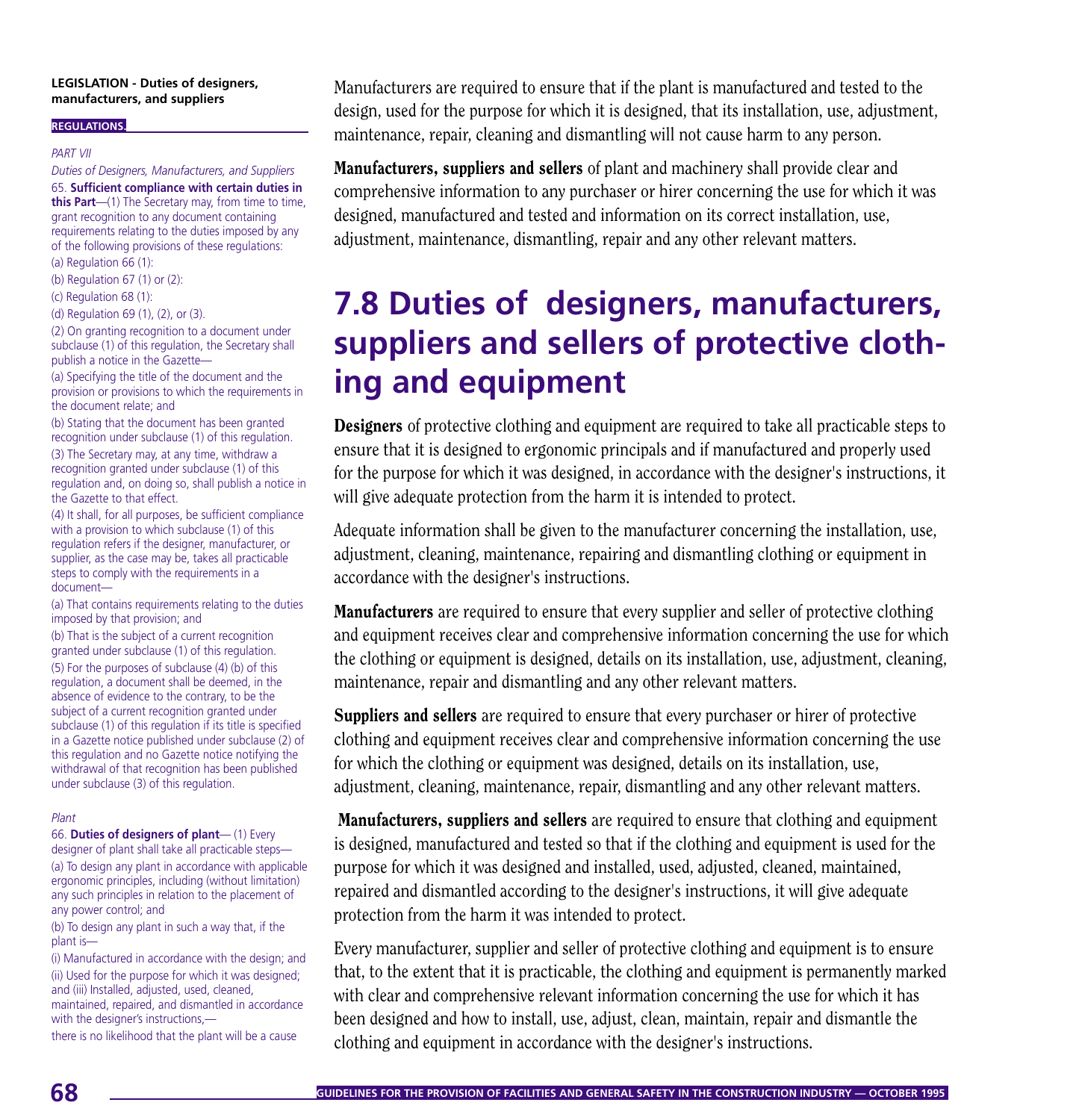or source of harm to any person, or the likelihood that the plant will be such a cause or source of harm is minimised as far as is practicable.

(2) Every designer of plant shall take all practicable steps to ensure that every manufacturer of the plant receives comprehensive and comprehensible information, including, where relevant, detailed instructions, about—

(a) The use for which the plant has been designed; and

(b) How to install, adjust, use, clean, maintain, repair, and dismantle the plant in accordance with the designer's instructions; and

(c) Any other matters about which the manufacturer needs information from the designer in order to be able to carry out the manufacturer's duties under regulation 67 of these regulations.

#### 67. **Duties of manufacturers and suppliers of**

**plant**—(1) Every manufacturer and supplier of plant shall take all practicable steps to ensure that any plant manufactured by that manufacturer or supplied by that supplier is so designed that, if the plant is—

(a) Manufactured in accordance with the design; and (b) Used for the purpose for which it was designed; and

(c) Installed, adjusted, used, cleaned, maintained, repaired, and dismantled in accordance with the designer's instructions,—

there is no likelihood that the plant will be a cause or source of harm to any person, or the likelihood that the plant will be such a cause or source of harm is minimised as far as is practicable.

(2) Every manufacturer and supplier of plant shall take all practicable steps to ensure that any plant manufactured by that manufacturer or supplied by that supplier is so manufactured and tested that, if the plant is—

(a) Used for the purpose for which it was designed; and

(b) Installed, adjusted, used, cleaned, maintained, repaired, and dismantled in accordance with the designer's instructions,—

there is no likelihood that the plant will be a cause or source of harm to any person, or the likelihood that the plant will be such a cause or source of harm is minimised as far as is practicable.

(3) Every manufacturer of plant shall take all practicable steps to ensure that every supplier of the plant receives comprehensive and comprehensible information, including, where relevant, detailed instructions, about—

(a) The use for which the plant has been designed; and

(b) How to install, adjust, use, clean, maintain, repair, and dismantle the plant in accordance with the designer's instructions; and

(c) Any other matters about which the supplier needs information from the manufacturer in order to be able to carry out any duty of the supplier under this regulation.

(4) Every supplier of plant shall take all practicable steps to ensure

that every purchaser or hirer of the plant receives comprehensive and comprehensible information, including, where relevant, detailed instructions, about— (a) The use for which the plant has been designed; and

(b) How to install, adjust, use, clean, maintain, repair, and dismantle the plant in accordance with the designer's instructions; and

(c) Any other matters about which the purchaser or hirer needs information from the supplier in order to be able to carry out any duty of the purchaser or hirer under the Act or these regulations.

#### *Protective Clothing and Protective Equipment* 68. **Duties of designers of protective clothing and**

**protective equipment** — (1) Every designer of protective clothing or protective equipment shall take all practicable steps—

(a) To design any protective clothing or protective equipment in accordance with applicable ergonomic principles; and

(b) To design any protective clothing or protective equipment in such a way that, if the clothing or equipment is-

(i) Manufactured in accordance with the design; and (ii) Used for the purpose for which it was designed; and (iii) Installed, adjusted, used, cleaned, maintained, repaired, and dismantled in accordance with the designer's instructions,—

it will give adequate protection from the harm against which it is intended to protect.

(2) Every designer of protective clothing or protective equipment shall take all practicable steps to ensure that every manufacturer of the protective clothing or equipment receives comprehensive and comprehensible information, including, where relevant, detailed instructions, about—

(a) The use for which the clothing or equipment has been designed; and

(b) How to install, adjust, use, clean, maintain, repair, and dismantle the clothing or equipment in accordance with the designer's instructions; and

(c) Any other matters about which the manufacturer needs information from the designer in order to be able to carry out the manufacturer's duties under regulation 69 of these regulations.

#### 69. **Duties of manufacturers and suppliers of protective clothing and protective equipment** — (1)

Every manufacturer and supplier of protective clothing or protective equipment shall take all practicable steps to ensure that any such clothing and equipment manufactured by that manufacturer or supplied by that supplier is designed in such a way that, if the clothing or equipment is—

(a) Manufactured in accordance with the design; and (b) Used for the purpose for which it was designed; and

(c) Installed, adjusted, used, cleaned, maintained, repaired, and dismantled in accordance with the designer's instructions,—

it will give adequate protection from the harm against which it is intended to protect.

(2) Every manufacturer and supplier of protective clothing or protective equipment shall take all

practicable steps to ensure that any such clothing or equipment manufactured by that manufacturer or supplied by that supplier is so manufactured and tested that, if the clothing or equipment is— (a) Used for the purpose for which it was designed:

and

(b) Installed, adjusted, used, cleaned, maintained, repaired, and dismantled in accordance with the designer's instructions.

it will give adequate protection from the harm against which it is intended to protect.

(3) Every manufacturer and supplier of protective clothing or protective equipment shall take all practicable steps to ensure that any such clothing or equipment manufactured by that manufacturer or supplied by that supplier is, to the extent that is practicable, permanently marked with comprehensive and comprehensible information, including, where relevant, detailed instructions, about—

(a) The use for which the clothing or equipment has been designed; and

(b) How to install, adjust, use, clean, maintain, repair, and dismantle the clothing or equipment in accordance with the designer's instructions.

(4) Every manufacturer of protective clothing or equipment shall take all practicable steps to ensure that every supplier of any such clothing or equipment receives comprehensive and comprehensible information, including, where relevant, detailed instructions, about—

(a) The use for which the clothing or equipment has been designed; and

(b) How to install, adjust, use, clean, maintain, repair, and dismantle the clothing or equipment in accordance with the designer's instructions; and (c) Any other matters about which the supplier needs information from the manufacturer in order to be able to carry out any duty of the supplier under this regulation.

(5) Every supplier of protective clothing or protective equipment shall take all practicable steps to ensure that every purchaser or hirer of any such clothing or equipment receives comprehensive and comprehensible information, including, where relevant, detailed instructions, about—

(a) The use for which the clothing or equipment has been designed; and

(b) How to install, adjust, use, clean, maintain, repair, and dismantle the clothing or equipment in accordance with the designer's instructions; and

(c) Any other matters about which the purchaser or hirer needs information from the supplier in order to be able to carry out any duty of the purchaser or hirer under the Act or these regulations.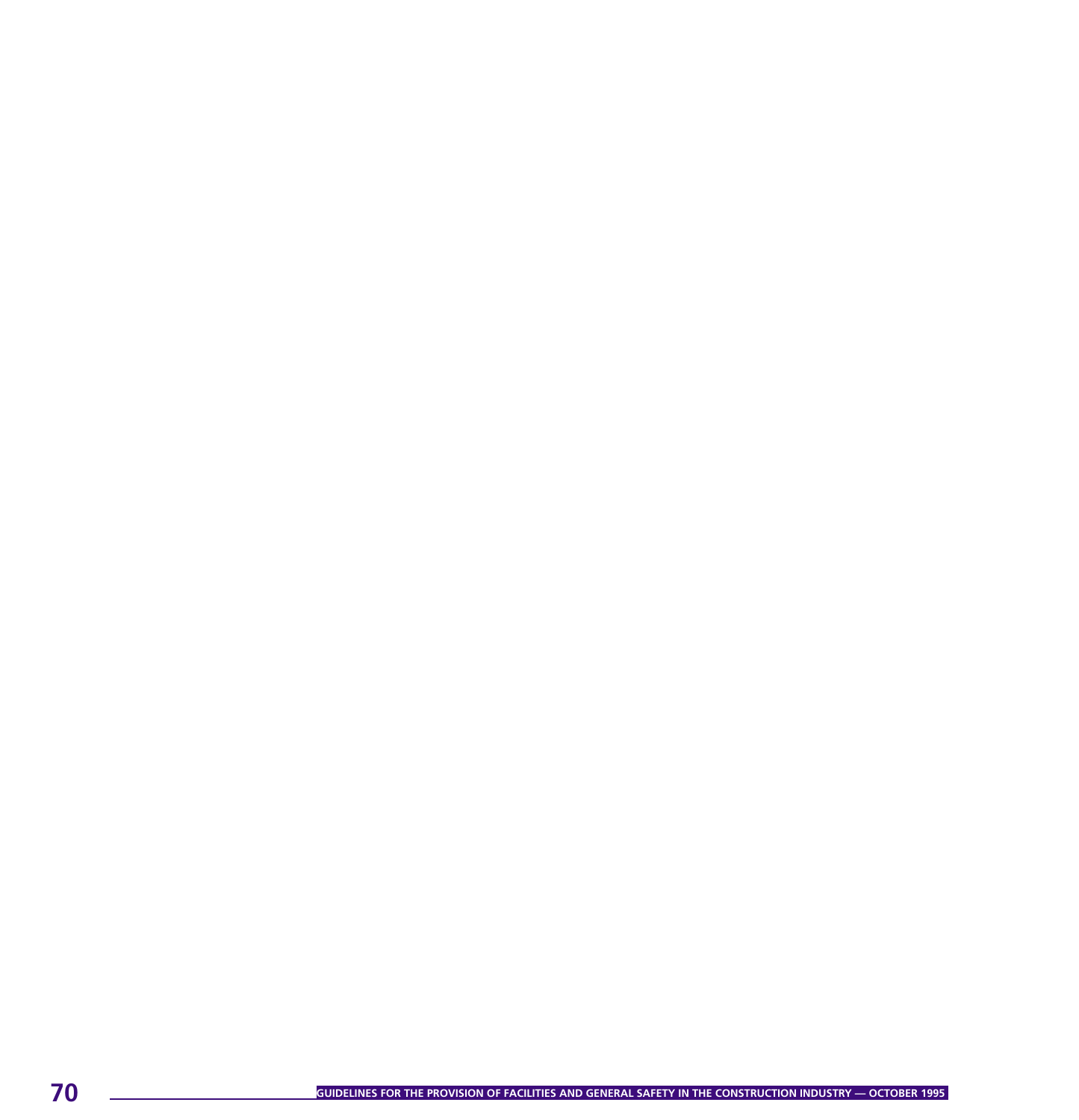These checklists give the main points to consider when you are checking safety and health on your site. Identify the hazards, then assess and control the risks.

It is not an exhaustive list. More detailed information can be found in specific codes of practice published by OSH.

For further advice on safety and health contact your local OSH office.

# **Safe access**

 $\Box$  Are there arrangements to deal with visitors and workers new to the site?

 $\Box$  Can everyone reach their place of work safely? Are there safe roads, gangways, passageways, ladders and scaffolds?

 $\Box$  Are all walkways level and free from obstructions?

 $\square$  Is protection provided to prevent falls, especially when more than 3 m?

 $\Box$  Are holes securely fenced or protected with clearly marked fixed covers?

 $\Box$  Is the site tidy and are materials stored safely?

 $\Box$  Is waste collected and disposed of properly?

 $\Box$  Are there enclosed chutes for waste to avoid materials being thrown down?

 $\Box$  Are nails in timber removed or hammered down?

 $\Box$  Is safe lighting provided for work in the dark or poor light?

 $\Box$  Are any necessary props or shores in place to make the structure safe?

# **Ladders**

 $\Box$  Are ladders the right equipment for the job, or should a scaffold or other access be provided?

 $\Box$  Are the ladders in good condition and properly positioned for access?

 $\Box$  Are they on firm, level ground?

 $\Box$  Are ladders secured near the top (even if they will only be used for a short time)? If they cannot be secured at the top, are they secured near the bottom, weighted or footed to prevent slipping?

 $\square$  Do the ladders rise at least 1 m above their landing place or highest rungs used? If not, are there adequate hand holds?

# **Scaffolds**

 $\Box$  Is there proper access to the scaffold platform?

 $\Box$  Are all uprights properly founded and provided with base plates? Where necessary, are there timber sole plates, or is there some other way in which slipping and/or sinking can be avoided?

 $\Box$  Is the scaffold secured to the building in enough places to prevent collapse and are the ties strong enough?

 $\Box$  If any ties have been removed since the scaffold was erected, have additional ties been provided to replace them?

 $\Box$  Is the scaffold adequately braced to ensure stability?

 $\Box$  Are load-bearing fittings used where required?

 $\Box$  Have uprights, ledgers, braces or struts been removed?

 $\Box$  Are the working platforms fully planked? Are the planks free from obvious defects, such as knots, and are they arranged to avoid tipping and tripping?

 $\Box$  Are all planks securely restrained against movement?

 $\Box$  Are there adequate guard rails and toe boards at every side from which a person or materials could fall?

 $\Box$  If the scaffold has been designed and constructed for loading with materials, are these evenly distributed?

 $\Box$  Are there effective barriers or warning notices to stop people using an incomplete scaffold, e.g. one that is not fully planked?

 $\square$  Does a competent person inspect the scaffold at least once a week and always after bad weather?

 $\Box$  Are the results of inspections recorded, including defects that were put right during the inspections, and the records signed by the person who carried out the inspection?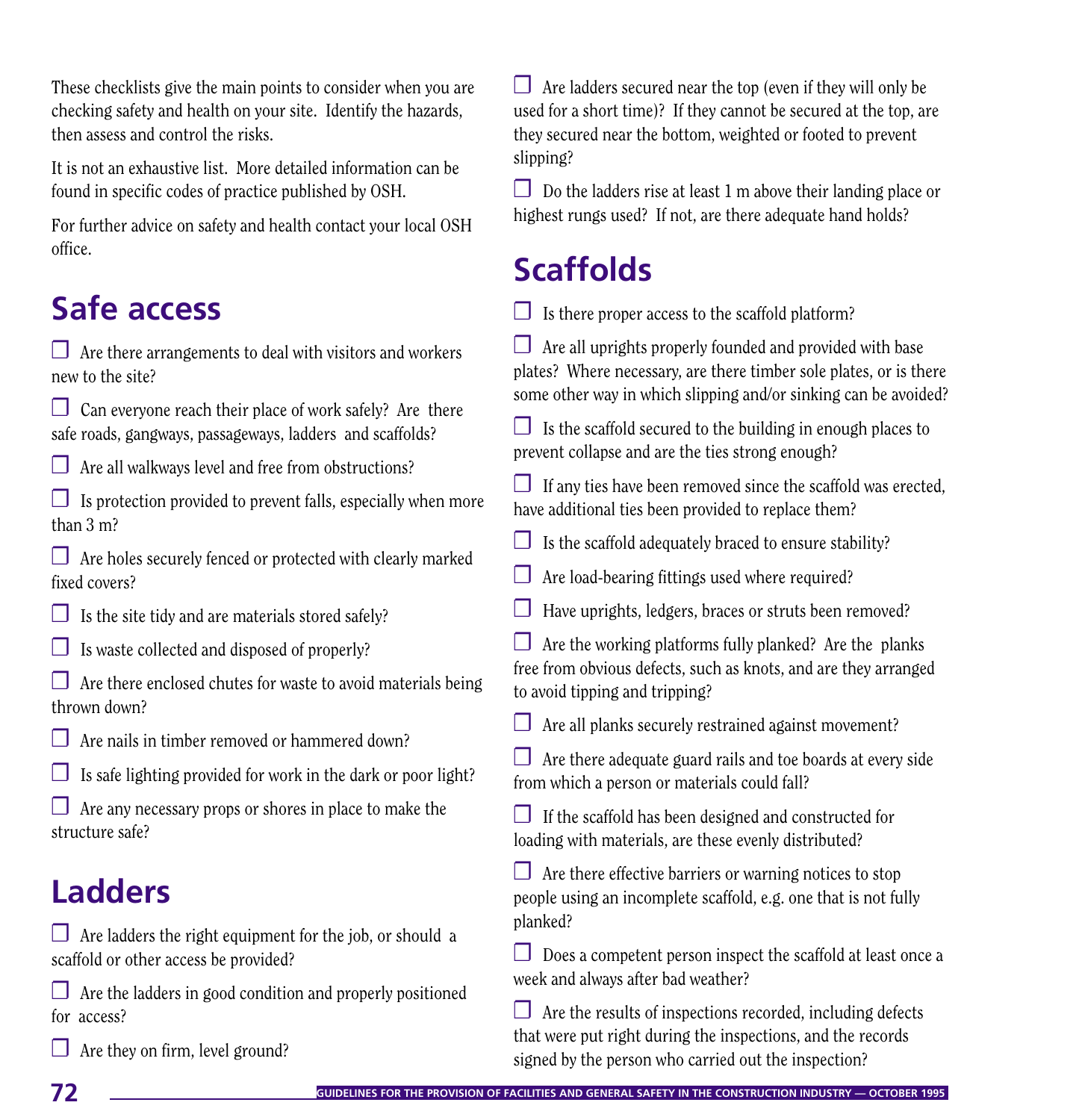# **Excavations**

 $\Box$  Have all underground services been located (with locators and plans), marked and precautions taken to avoid them?

 $\Box$  Has an adequate supply of suitable timber, trench sheets, props or other supporting material been delivered to the site before excavation work begins?

 $\Box$  Is a safe method used for putting in and taking out the timbering, i.e. one that does not rely on people working within an unsupported trench?

 $\Box$  If the sides of the excavation are sloped back or battered, is the angle of batter sufficient to prevent collapse?

 $\Box$  Is the excavation inspected daily, and thoroughly examined after using explosives or after unexpected falls of materials?

 $\Box$  Is there safe access to the excavation, e.g. by a ladder of suitable length?

 $\Box$  Are there barriers to stop people falling in?

 $\Box$  Is the excavation affecting the stability of neighbouring buildings?

 $\Box$  Is there risk of the excavation flooding?

 $\Box$  Are stacked materials, spoil or plant near the edge of the excavation likely to cause a collapse at the side?

 $\Box$  If vehicles tip into the excavation, are properly secured stop blocks used?

# **Roof work**

 $\Box$  Are crawling ladders or crawling boards used on roofs that slope more than 15°?

 $\Box$  If not, do the roof battens provide a safe handhold and foothold?

 $\Box$  Are there barriers or other edge protection to stop people or materials falling from sloping or flat roofs?

 $\Box$  Are crawling boards provided and used where people work on fragile materials, such as asbestos cement sheets or glass?

 $\Box$  Are warning notices posted?

 $\Box$  Are suitable guard rails, covers, etc. provided where people pass or work near such fragile materials?

 $\Box$  Are roof lights properly covered or provided with barriers?

 $\Box$  During sheeting operations, are precautions taken to stop people falling from the edge of the sheet?

 $\Box$  Are precautions taken to stop debris falling onto others working under the roof work or in the vicinity of the work?

# **Transport and mobile mechanical plant**

 $\Box$  Is it kept in good repair? Do the steering, handbrake and foot brake work properly?

 $\Box$  Have drivers and operators received proper training? Is it being safely driven?

 $\Box$  Are vehicles securely loaded?

 $\Box$  Are passengers prohibited from riding in dangerous positions?

 $\Box$  Are there any tip trucks? Do workers know that raised objects should be propped before reaching under?

 $\Box$  Is there a system to control on-site movements to avoid danger, including to pedestrians?

 $\Box$  Where vehicles have to reverse, are they controlled by properly trained persons following a safe system of work?

 $\Box$  Are the correct warning signs being used?

 $\Box$  Has mobile mechanical plant been fitted with roll-over protection or fall-on protective structures?

# **Machinery**

 $\Box$  Are there any dangerous parts, e.g. exposed gears, chain drivers, projecting engine shafts?

 $\Box$  Are the dangerous parts adequately guarded? Are guards secured and in good repair?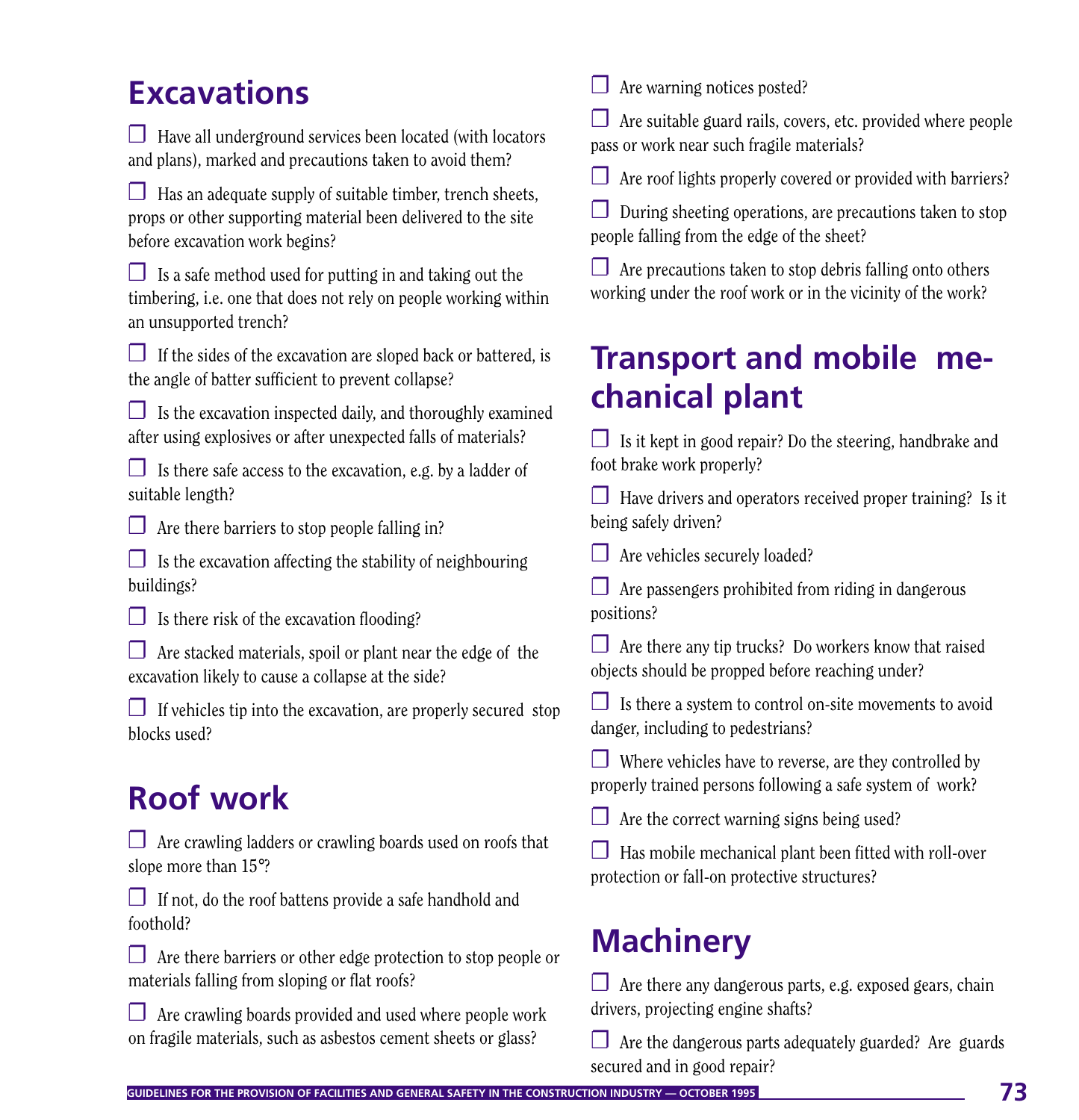# **Cranes**

 $\Box$  Is the crane inspected weekly, and thoroughly examined every 12 months by a competent person? Are the results of inspections recorded?

- $\Box$  Is there a test certificate?
- $\Box$  Is the driver trained, competent ?

 $\Box$  Are the controls (levers, handles, switches, etc.) clearly marked?

 $\Box$  Do the driver and dogman find out the weight of the load before trying to lift it?

 $\Box$  If it is a jib crane with a capacity of more than 1 tonne, does it have an efficient automatic safe load indicator that is inspected weekly?

 $\Box$  If it is a hydraulic excavator being used as a crane, is the maximum safe working load clearly marked, and are hydraulic check valves fitted where required?

- $\Box$  Is the crane on a firm level base?
- $\Box$  Is there enough space for safe operation?

 $\Box$  Has the dogman been trained to give signals and to attach loads correctly, and do they know the lifting limitations of the crane?

 $\Box$  If it can vary its operating radius, is the crane clearly marked with its safe working loads and corresponding radii?

 $\Box$  Is the crane regularly maintained?

 $\Box$  Is the lifting gear in good condition and has it been thoroughly examined?

# **Electricity**

 $\Box$  Are all portable electric tools and equipment supplied at 230v, or have special measures been taken to protect them from mechanical damage and wet conditions?

 $\Box$  Are there any signs of damage to or interference with equipment, wires and cables?

 $\Box$  Are all connections to power points made by the correct plugs?

 $\Box$  Are connections to plugs properly made so that the cable grip holds the cable firmly and prevents the earth wire from being pulled out?

 $\Box$  Are there 'permit-to-work' procedures where necessary to ensure safety?

 $\Box$  Are there any overhead electric lines where anything might touch the lines or cause arcing? (cranes, tip-trucks, scaffolding etc.) Has the electricity supply been turned off, or have other precautions been taken?

# **Powder-actuated fastening tools**

 $\Box$  Are the maker's instructions being followed?

 $\square$  Does the operator hold a certificate of competency?

 $\Box$  Is the operator aware of the dangers and able to deal with misfires?

 $\square$  Does the operator wear goggles and hearing protection?

 $\Box$  Is the tool cleaned regularly?

 $\Box$  Are the tool and cartridges kept in a secure place when not in use?

# **Falsework/formwork**

 $\Box$  Is there a method statement and does it deal with preventing falls of workers?

 $\Box$  Have the design and the supports for shuttering and formwork been checked?

- $\Box$  Is it being erected safely from steps or proper platforms?
- $\Box$  Are the bases and ground conditions adequate for the loads?
- $\Box$  Are the props plumb, on level bases and properly set out?
- $\Box$  Are the correct pins used in the props?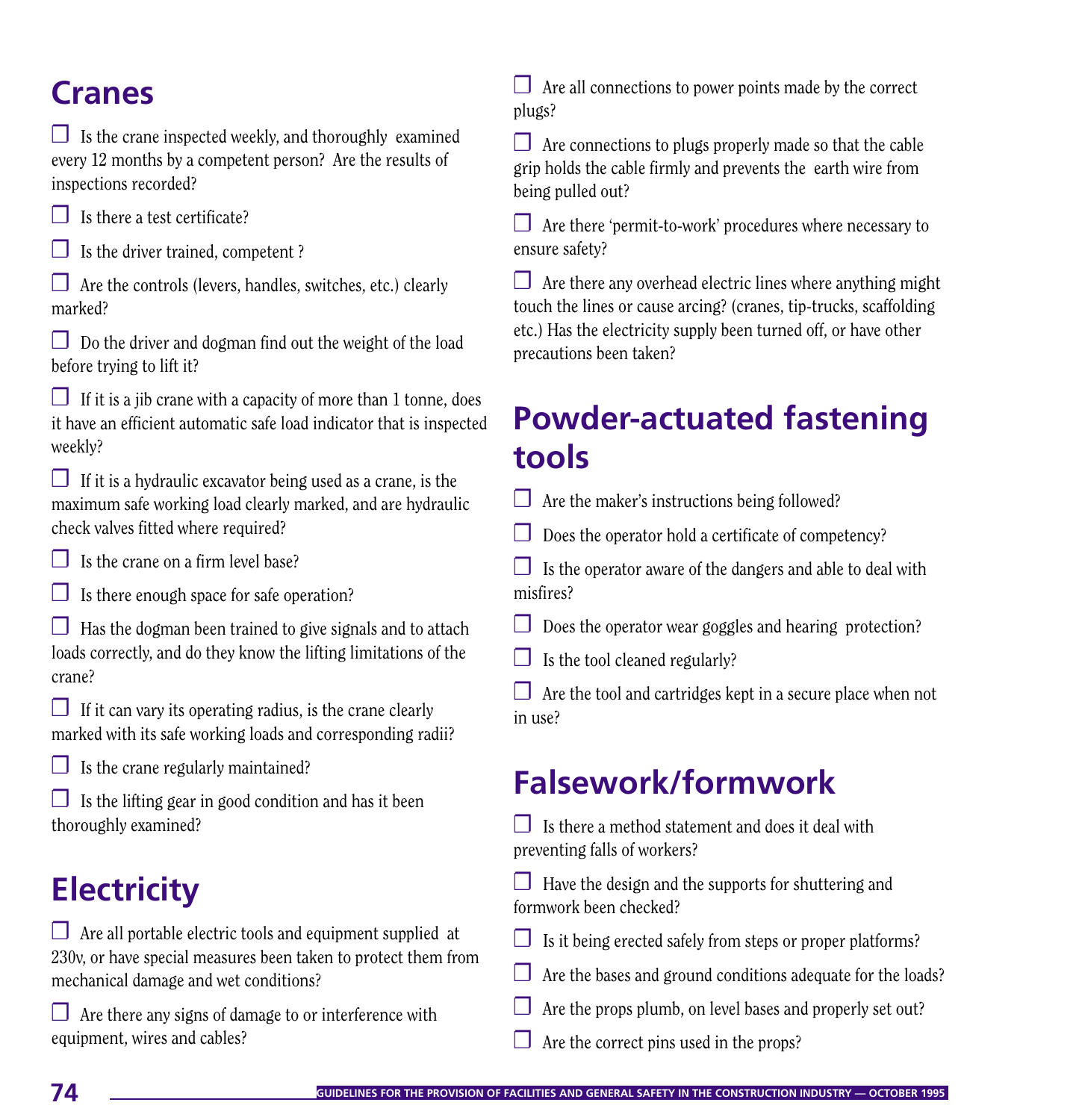$\Box$  Are the timbers in good condition?

 $\Box$  Is it inspected by a competent person against the agreed design before permission is given to pour concrete?

# **Risk to the public**

 $\Box$  Have all risks to members of the public off the site been identified, e.g. material falling from scaffolds etc, site plant and transport (access/egress) and precautions implemented, e.g. scaffold fans/nets, warning notices, etc?

 $\Box$  Is there adequate site perimeter fencing to keep out the public and particularly children? Is the site secure during nonworking periods?

 $\Box$  Are specific dangers on site made safe during non-working periods, e.g. excavations and openings covered/fenced, materials safely stacked, plant immobilised, ladders removed or boarded?

# **Fire**

### General

 $\Box$  Does your site have the right number and type of fire extinguishers?

 $\Box$  Are there adequate escape routes? Are they kept clear?

 $\square$  Do your workers know what to do in an emergency?

### Flammable liquids

 $\Box$  Is there a proper storage area?

 $\Box$  Is the amount of flammable liquid on site kept to a minimum for the day's work?

 $\square$  Is smoking prohibited? Are other ignition sources kept away from flammable liquids?

 $\Box$  Are properly constructed safety containers used?

### Compressed gases, e.g. LPG, acetylene

 $\Box$  Are cylinders stored properly?

 $\Box$  Is the cylinder valve fully closed when the cylinder is not in use?

- $\Box$  Are there 'hot work' procedures?
- $\Box$  Are cylinders in use sited outside huts?

### Other combustible material

- $\Box$  Is the amount on site kept to a minimum?
- $\Box$  Are there proper waste bins?
- $\Box$  Is waste material removed regularly?

# **Noise**

- $\Box$  Has an assessment been carried out of the noise risks?
- $\Box$  Are noisy plant and machinery fitted with silencers/muffs?

 $\square$  Do workers wear ear protection if they have to work in very noisy surroundings?

# **Health**

 $\Box$  Have all hazardous substances, e.g. asbestos, lead, solvents etc. been identified and the risks assessed?

 $\Box$  Can safer substances be substituted?

 $\Box$  Can exposure be controlled other than by using protective equipment?

- $\Box$  Are MSDS available from the supplier?
- $\Box$  Is safety equipment provided and used?

 $\Box$  Are other workers who are not protected kept out of danger areas?

 $\Box$  In confined spaces, has the atmosphere been tested and fresh air supply provided if necessary? Are emergency procedures in place for rescue from the confined spaces?

# **Manual handling**

- $\Box$  Can it be avoided where there is risk of injury?
- $\Box$  If not, have the risks been assessed and reduced?